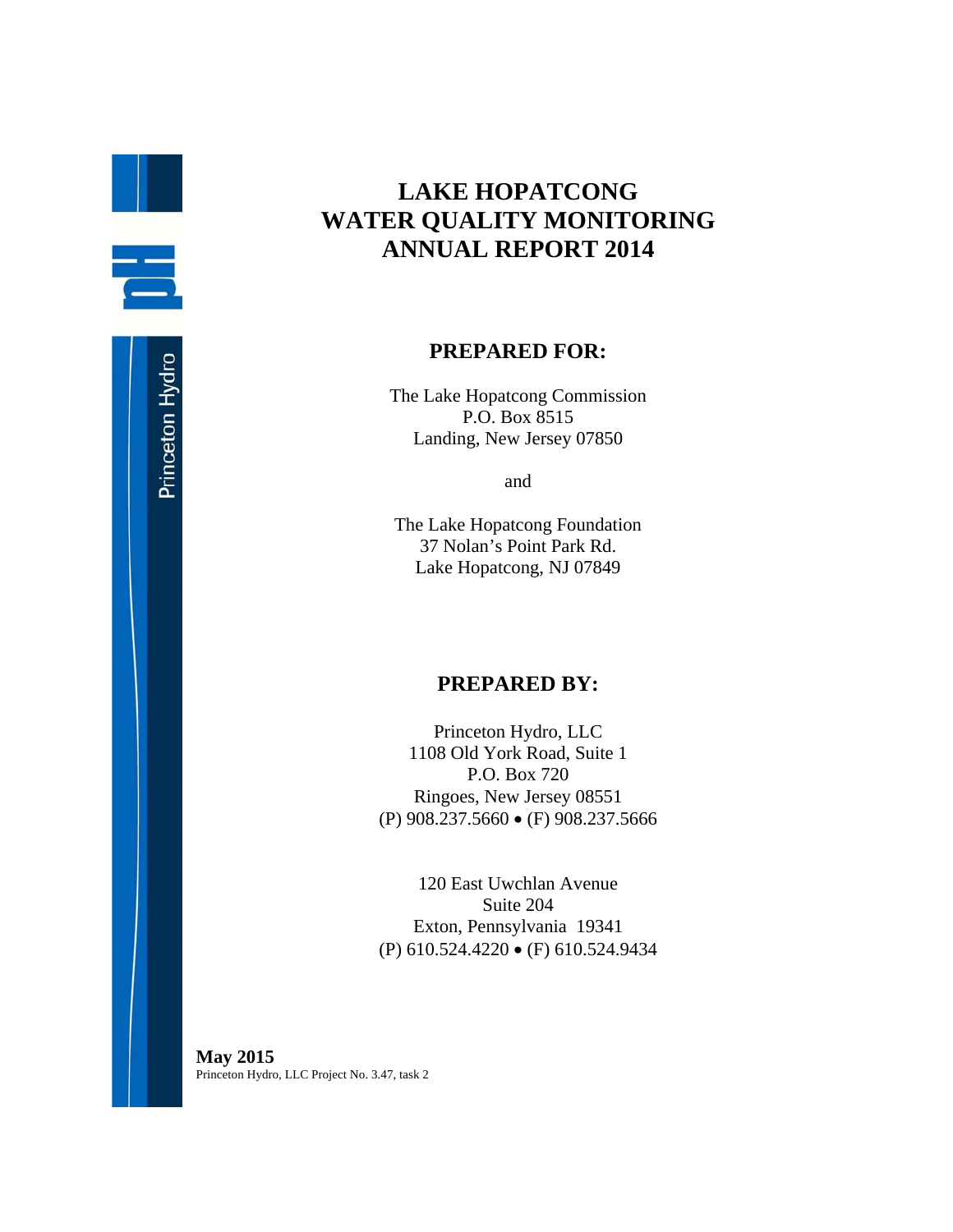# **Table of Contents**

Appendices

Appendix A - Figures

Appendix B – *In-Situ* Data

Appendix C - Discrete Data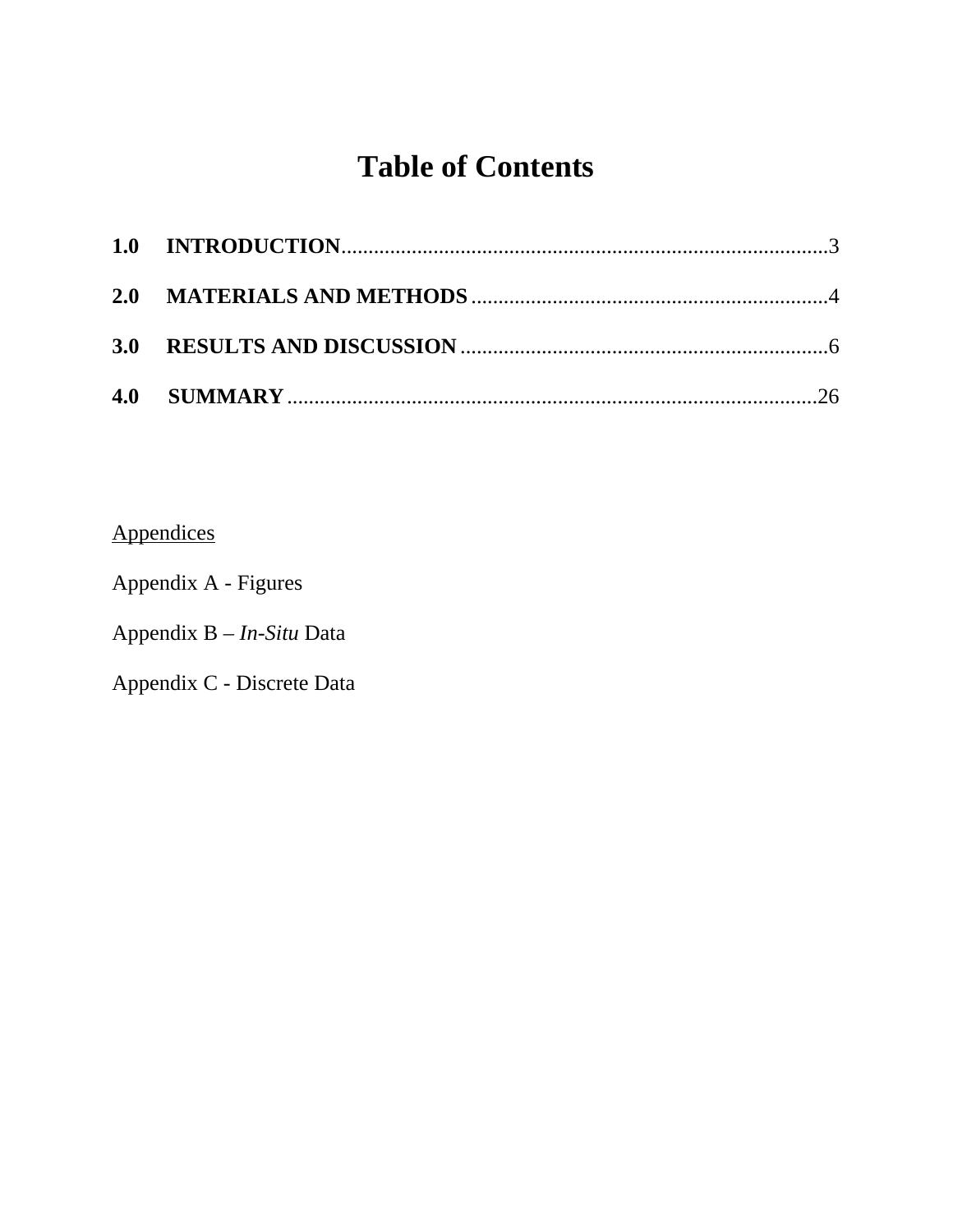## **1.0 INTRODUCTION**

Princeton Hydro, LLC conducted general water quality monitoring of Lake Hopatcong during the 2014 growing season (May through October). This monitoring program represents a continuation of the long-term monitoring program of Lake Hopatcong. While the 2010 through 2012 water quality monitoring programs have been funded with funds awarded to the Lake Hopatcong Commission by NJDEP through the Non-Point Source (319(h) of the Clean Water Act) grant program (Project Grant RP10-087), the water quality monitoring program of 2013 was funded through the Lake Hopatcong Foundation as a monetary match toward the grant. However, remaining funds in the 319(h) grant were made available for the 2014 water quality monitoring program.

The current water quality monitoring program is a modified version of the program that was originally initiated in the Phase I Diagnostic / Feasibility Study of Lake Hopatcong (PAS, 1983) and continued through the Phase II Implementation Project. Both the Phase I and Phase II projects were funded by the US EPA Clean Lakes (314) Program. The modified monitoring program also continued through the development, revision and approval of the TMDL-based Restoration Plan, as well as through the installation of a series of watershed projects funded through a NJDEP 319 grants and a US EPA Targeted Watershed grant.

The current water quality monitoring program is valuable in terms of continuing to assess the overall "health" of the lake on a year to year basis, identifying long-term trends or changes in water quality, and quantifying and objectively assessing the success and potential impacts of restoration efforts. In addition, the in-lake water quality monitoring program will be an important component of evaluating the long-term success of the implementation of the phosphorus TMDL-based Restoration Plan, which was approved by NJDEP in April of 2006.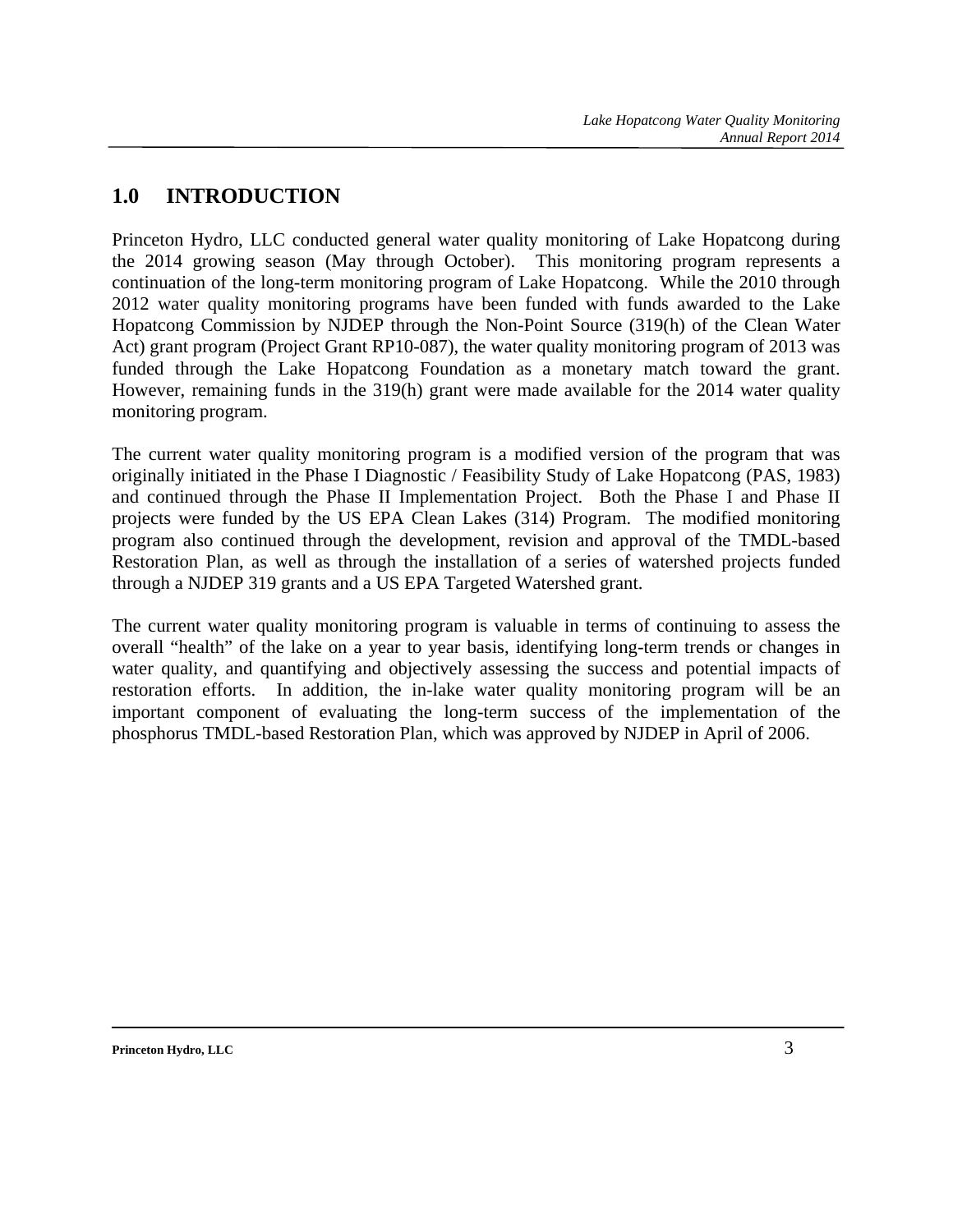### **2.0 MATERIALS AND METHODS**

In-lake water quality monitoring was conducted at the following eleven (11) locations in Lake Hopatcong (represented as red circles in Figure 1, Appendix A) during the study period:

| <b>Station Number</b> | Location                        |
|-----------------------|---------------------------------|
|                       | <b>Woodport Bay</b>             |
| 2                     | Mid-Lake                        |
| 3                     | <b>Crescent Cove/River Styx</b> |
| 4                     | Point Pleasant/King Cove        |
| 5                     | Outlet                          |
| 6                     | <b>Henderson Cove</b>           |
|                       | <b>Inlet from Lake Shawnee</b>  |
| $8*$                  | <b>Great Cove</b>               |
| $9*$                  | <b>Byram Cove</b>               |
| 10                    | Northern Woodport Bay           |
|                       | <b>Jefferson Canals</b>         |

\* *In-situ* monitoring only

The 2014 sampling dates were 21 May, 24 June, 17 July, 15 August and 1 October. A Eureka Amphibian PDA with Manta multi-probe unit was used to monitor the *in-situ* parameters: dissolved oxygen (DO), temperature, pH, and specific conductance during each sampling event. Data were recorded at 1.0 m increments starting at 0.25 m below the water's surface and continued to within 0.5-1.0 m of the lake sediments at each station during each sampling date. In addition, water clarity was measured at each sampling station with a Secchi disk.

Discrete water quality samples were collected with a Van Dorn sampling device at 0.5 m below the lake surface and 0.5 m above the sediments at the mid-lake sampling site (Station #2). Discrete samples were collected from a mid-depth position at the remaining six (6) original sampling stations (Stations #1, 3, 4, 5, 6 and 7) and additionally at the Northern Woodport Bay and Jefferson Canals sites (Stations #10 and #11, respectively) on each date. Discrete water samples were appropriately preserved, stored on ice, and transported to a State-certified laboratory for the analysis of the following parameters:

- total suspended solids
- total phosphorus-P
- nitrate-N
- ammonia-N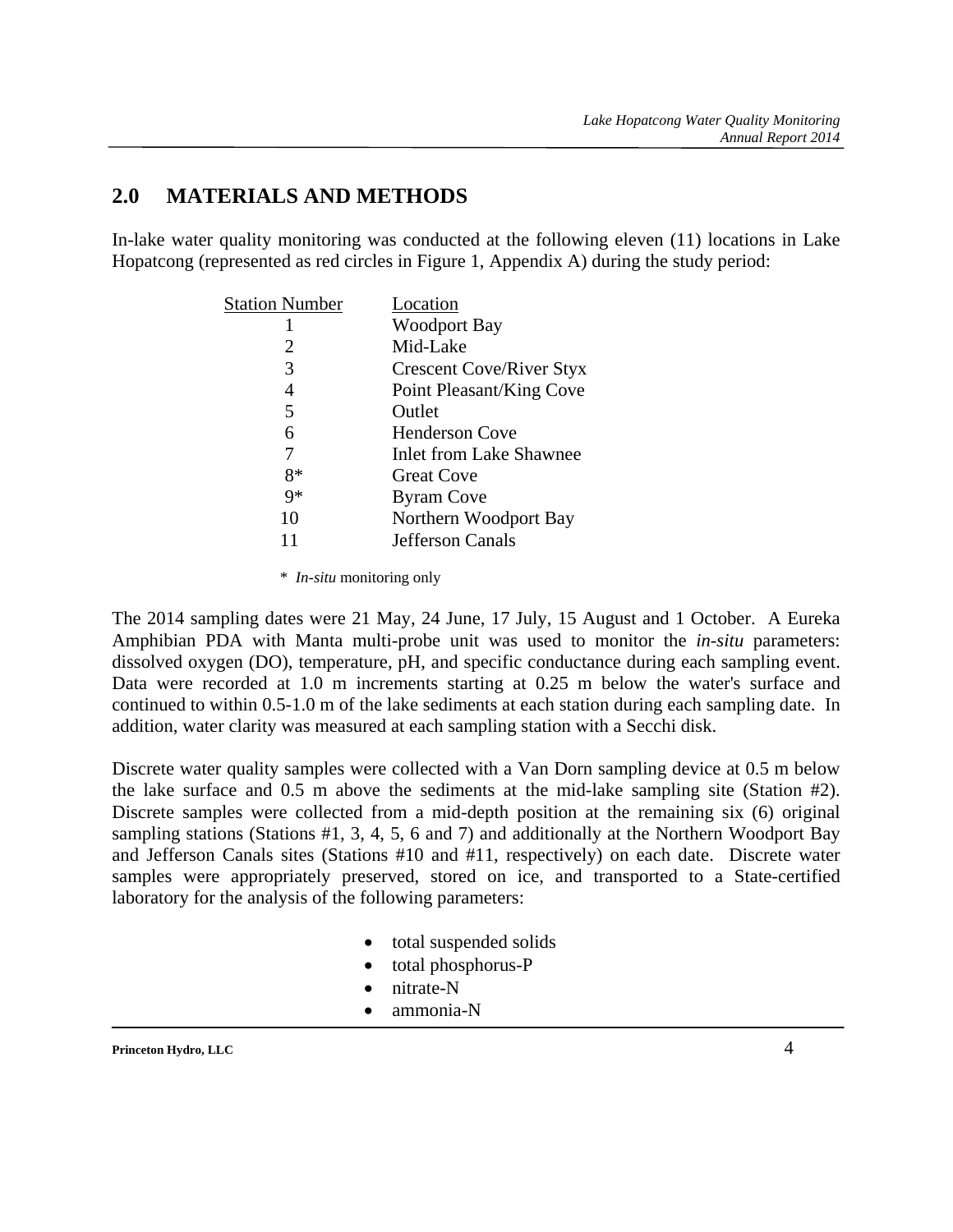• chlorophyll *a* 

All laboratory analyses were performed in accordance with *Standard Methods for the Examination of Water and Wastewater, 18th Edition* (American Public Health Association, 1992). Monitoring at the Great Cove (Station #8) and Byram Cove (Station #9) sampling stations consisted of collecting *in-situ* and Secchi disk data; no discrete water samples were collected from these two stations for laboratory analyses. It should be noted that prior to 2005, Station #10 had been monitored for *in-situ* observations only. However, due to observations made at Station #10 by the Lake Hopatcong Commission operations staff, it was decided that this sampling station should be added to the discrete sampling list.

During each sampling event, vertical plankton tows were also conducted at the deep sampling station (Station #2). A 50-µm mesh plankton net was used to sample the phytoplankton, while a 150-µm mesh plankton net was used to sample the zooplankton. The vertical tows were deployed starting immediately above the anoxic zone (DO concentrations  $\langle 1 \text{ mg/L} \rangle$  and conducted through the water column to the surface.

#### *Additional Water Quality Data Collected in 2014*

In addition to the standard, long-term, in-lake monitoring program, supplemental in-lake data were collected as part of the 2014 monitoring program. From 2006 to 2014 some select, near shore, in-lake sampling sites were established and monitored. These additional in-lake sampling sites were located immediately adjacent to drainage areas where a stormwater structure was installed as part of an existing 319(h) grant (SFY05; Grant RP05-080). The three near-shore, inlake sampling stations included:

- 1. The southern end of Crescent Cove in the Borough of Hopatcong (NPS-1).
- 2. Ingram Cove, located in the Borough of Hopatcong (removed from monitoring program).
- 3. Along the eastern shoreline of the lake, in the Township of Jefferson, just south of Brady's Bridge (NPS-2).

Through the course of implementing the SFY05 319(h) grant, it was determined that no BMP would be installed in the Ingram Cove drainage basin; the Ingram Cove project was dropped from the grant project due to site specific limitations associated with existing utilities. Subsequently, the proposed Ingram Cove project was moved to the Crescent Cove drainage area. However, monitoring of the Ingram Cove sampling station continued through 2008 and was discontinued from 2009 through the 2014 monitoring programs.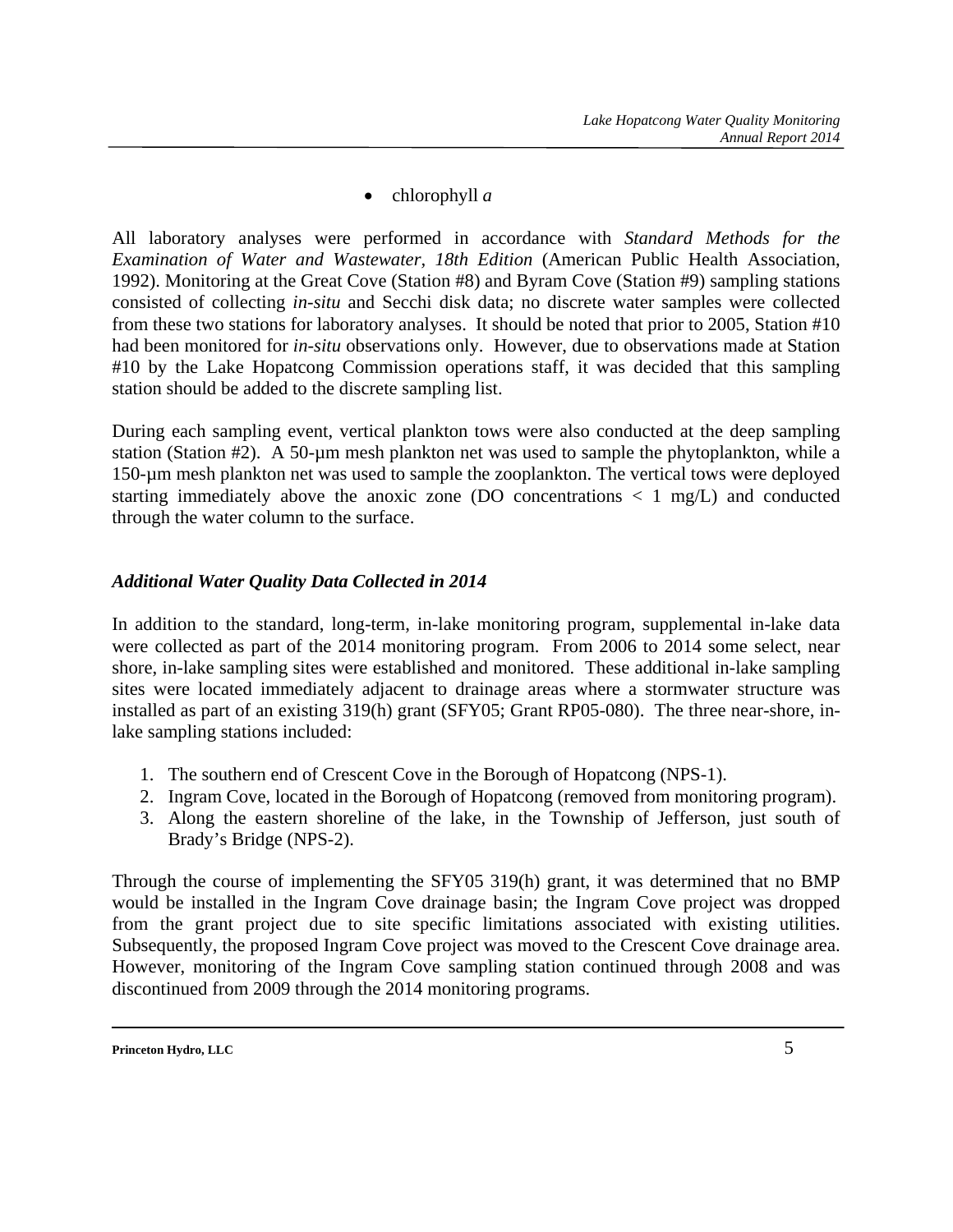For the remaining two supplemental in-lake sampling stations, monitoring occurred during the May through September 2014 in-lake monitoring events. Monitoring included collecting *in-situ* data at 0.5 – 1.0 meters from surface to bottom for temperature, dissolved oxygen, pH and specific conductance. Water clarity was also measured at each station with a Secchi disk. Discrete mid-depth water samples were collected and analyzed for TP and TSS. The Crescent Cove station is NPS-1, while the Township of Jefferson station is NPS-2; both are shown in Figure 1 as yellow circles with an "X" inside (Appendix A).

As part of the SFY10 319 grant, some additional watershed-based restoration projects are being implemented to reduce the NPS pollutant load entering Lake Hopatcong, with an emphasis on TP and TSS. Similar to the SFY05 grant, three near-shore sampling sites were located immediately adjacent to drainage areas that were receiving a structural BMP or MTD as part of the SFY10 319(h) grant (Grant RP10-087). These three nearshore, in-lake sampling stations include:

- 1. In Ashley Cove in the Township of Jefferson (NPS-3).
- 2. In King Cove in the Township of Roxbury (NPS-4).
- 3. Southern end of the public beach at the Hopatcong State Park (NPS-5).

Similar to the SFY05 near-shore sampling program (NPS-1 and NPS-2), *in-situ* monitoring and discrete samples were collected for TP and TSS at the three SFY10 near-shore sampling stations during each of the five 2014 monitoring events. However, discrete samples were also collected for the analysis of chlorophyll *a*, a photosynthetic pigment all algae possess, at the SFY10 sampling stations.

### **3.0 RESULTS AND DISCUSSION**

#### *Thermal Stratification*

Thermal stratification is a condition where the warmer surface waters (called the epilimnion) are separated from the cooler bottom waters (called the hypolimnion) through differences in density, and hence, temperature. Thermal stratification separates the bottom waters from the surface waters with a layer of water that displays a sharp decline in temperature with depth (called the metalimnion or thermocline). In turn, this separation of the water layers can have a substantial impact on the ecological processes of a lake (for details see below). Thermal stratification tends to be most pronounced in the deeper portions of a lake. Thus, for convenience, the discussion on thermal stratification in Lake Hopatcong focuses primarily on the deep, mid-lake (Station #2) sampling station.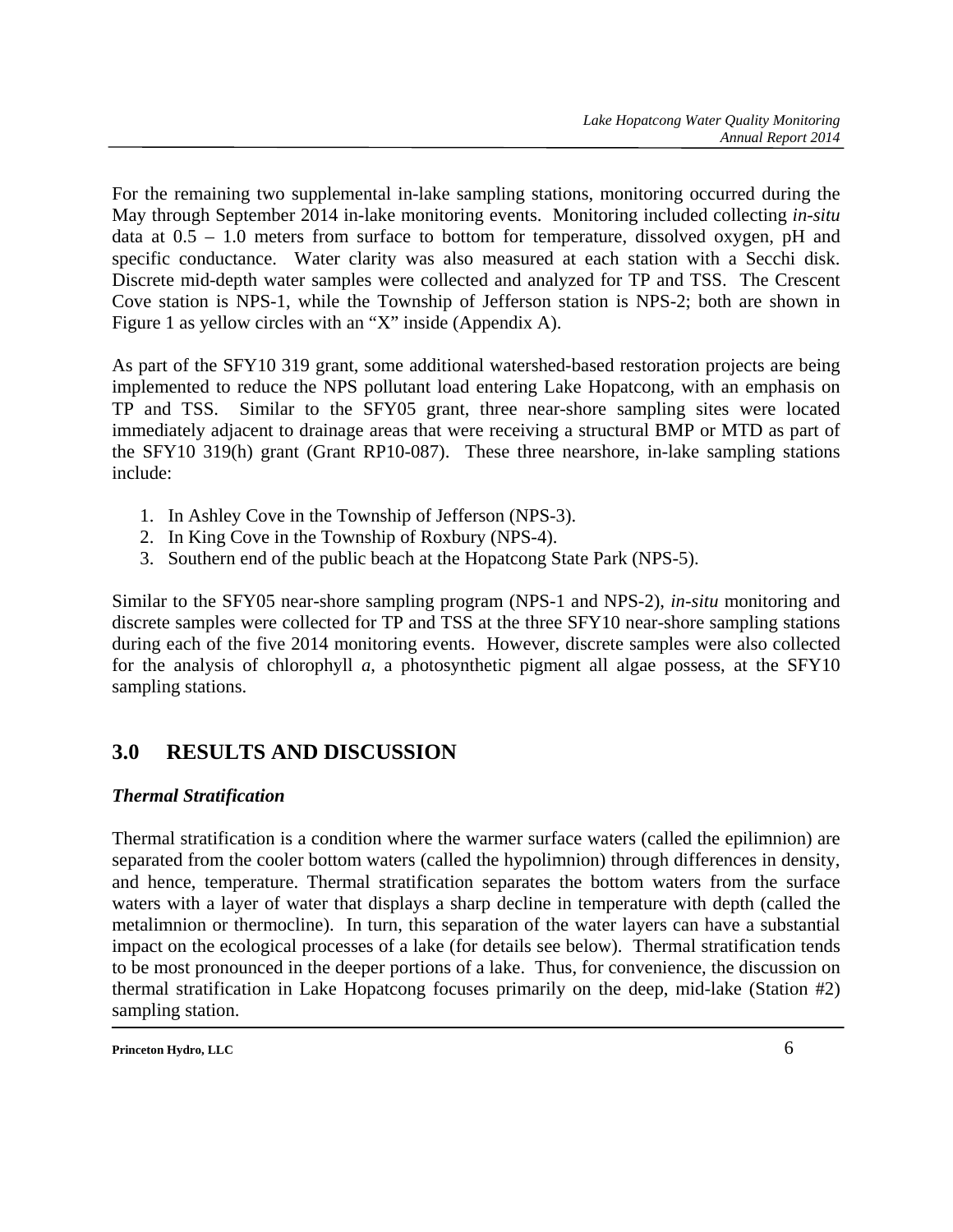*In-situ* measurements during the 2014 growing season were generally consistent with values recorded in previous monitoring programs. By the late May event Station #2 exhibited thermal stratification with the epilimnion extending to 5.0 m and the thermocline between 5.0 m and 7.0 m. A weaker degree of thermal stratification was also present at the other stations with sufficient depth (i.e. stations 8 and 9). Stratification persisted throughout the rest of the sampling season with seasonally maximum values observed on 17 July 2014.

All five 319 sampling sites were generally well mixed from May through early October 2014 with the exception being in May when NPS-1 exhibited some degree of thermal stratification.

Strong and extensive amounts of thermal stratification can effectively "seal off" the bottom waters from the surface waters and overlying atmosphere, which can result in a depletion of dissolved oxygen (DO) in the bottom waters. With the exception of a few groups of bacteria, all aquatic organisms require measurable amounts of  $DO \left( > 1 \text{ mg/L} \right)$  to exist. Thus, once the bottom waters of a lake are depleted of DO, a condition termed anoxia, that portion of the lake is no longer available as viable habitat.

#### *Dissolved Oxygen*

Atmospheric oxygen enters water by diffusion from the atmosphere, facilitated by wind and wave action and as a by-product of photosynthesis. Adequate dissolved oxygen (DO) is necessary for acceptable water quality. Oxygen is a necessary element for most forms of life. As dissolved oxygen concentrations fall below 5.0 mg/L, aquatic life is put under stress. DO concentrations that remain below  $1.0 - 2.0$  mg/L for a few hours can result in large fish kills and loss of other aquatic life. Although some aquatic organisms require a minimum of 1.0 mg/L of DO to survive, the NJDEP State criteria for DO concentrations in surface waters is 5.0 mg/L or greater, for a healthy and diverse aquatic ecosystem.

In addition to a temporary loss of bottom habitat, anoxic conditions  $(DO < 1 mg/L)$  can produce chemical reactions that result in a release of dissolved phosphorus from the sediments and into the overlying waters. In turn, a storm event can transport this phosphorus to the upper waters and stimulate additional algal growth. This process is called internal loading. Given the temporary loss of bottom water habitat and the increase in the internal phosphorus load, anoxic conditions are generally considered undesirable in a lake.

Station #2 was well oxygenated during the May event from surface to bottom with DO concentrations varying between 5.06 and 10.56 mg/L. However, by 24 June anoxic conditions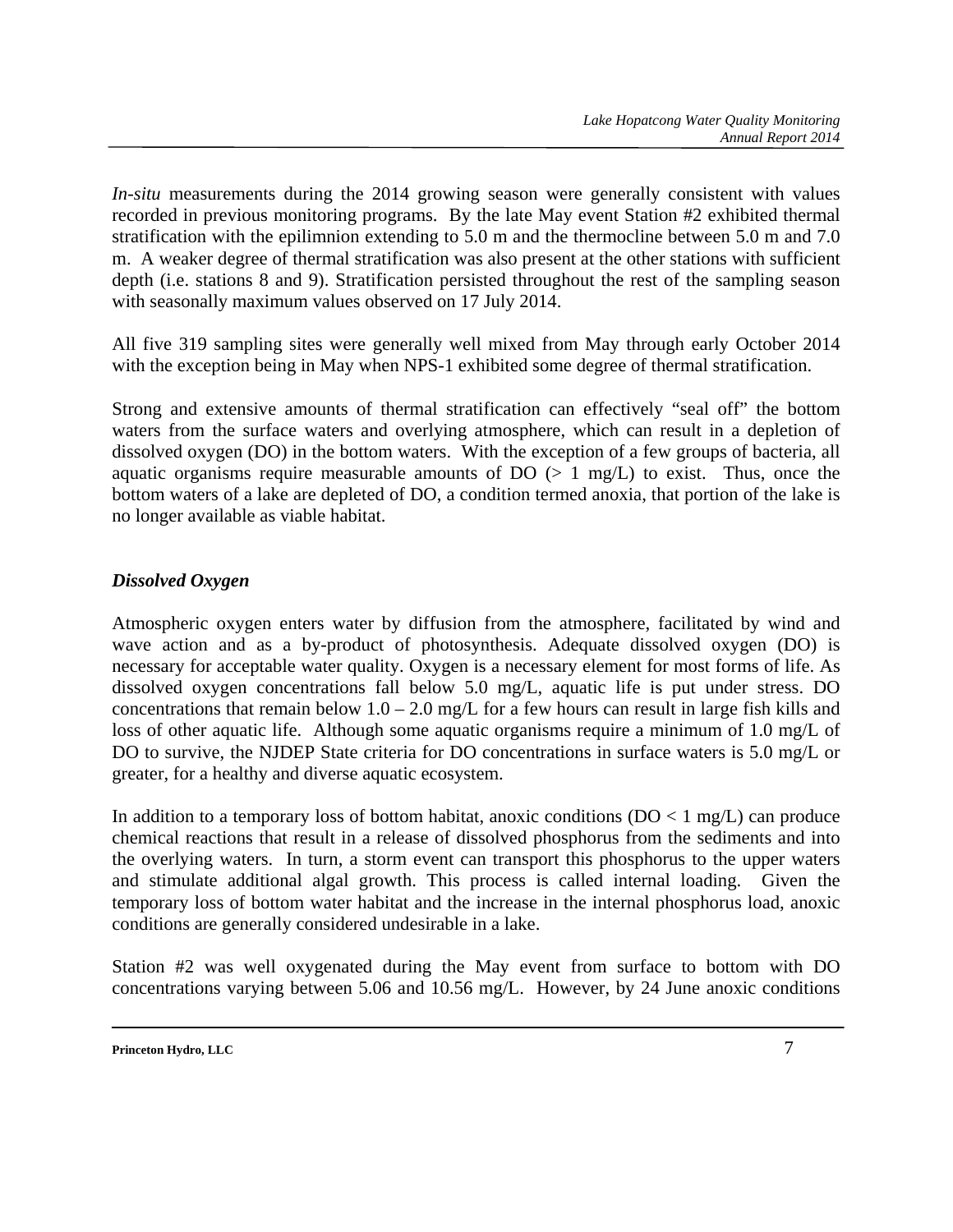(DO concentration < 1 mg/L) were established at Station #2 from 10 meters to the bottom. Also, Station #2 was the only monitoring station that exhibited anoxia over the sediments.

While anoxic conditions in deeper waters (equal to or greater than 8.0 meters) persisted into mid-July at Station #2, all of the other sampling stations remained oxygenated from surface to bottom on 17 July 2014. On 15 August 2014 anoxic conditions were still present at 8.0 meters and deeper at Station #2, while the other sampling stations remained oxygenated from surface to bottom. By 1 October 2014 anoxic conditions were still measured at Station #2 but were limited to depths of 11.0 meters or deeper, while all the other stations remained oxygenated from surface to bottom.

All five of the NPS sampling stations were well oxygenated ( $DO > 5$  mg/L) from surface to bottom during all five 2014 monitoring events. In addition, DO concentrations were frequently greater than 100% saturation, particularly during the months of July and August. Such conditions of super-saturation indicate the presence of elevated rates of algal and aquatic plant photosynthesis, which generates DO. Such super-saturation was particularly high (as high as 137%) in Station #3 (River Styx / Crescent Cove), which had high densities of aquatic plants (particularly Eurasian watermilfoil) fairly early in the growing season.

Overall, a depression of DO was limited to the hypolimnion of Station #2. Thus, the majority of the lake had a sufficient amount of DO to support a diverse and healthy aquatic ecosystem (Appendix B).

#### *pH*

The pH is defined as the negative logarithm of the hydrogen ion concentration in water. pH values greater then 7 are termed alkaline while those less then 7 are acidic; a pH value of 7 is neutral. The optimal range of pH for most freshwater organisms is between 6.0 and 9.0. However, the State water quality standard for pH is for an optimal range between 6.5 and 8.5.

Similar to 2013, the pH values during the May 2014 sampling event were generally acceptable throughout the lake with the exception being Station #3 where pH values were as high as 9.48. By 24 June the pH values at Station #3 were within the optimal range, which was largely a result of removing a large portion of the existing aquatic plant / mat algae biomass through the mechanical weed harvesting program between the May and June sampling events. In general, the northern end of the lake had slight higher pH values in June relative to the southern end in June. In addition, it should be noted that based on the elevated pH values  $(> 8.7)$  and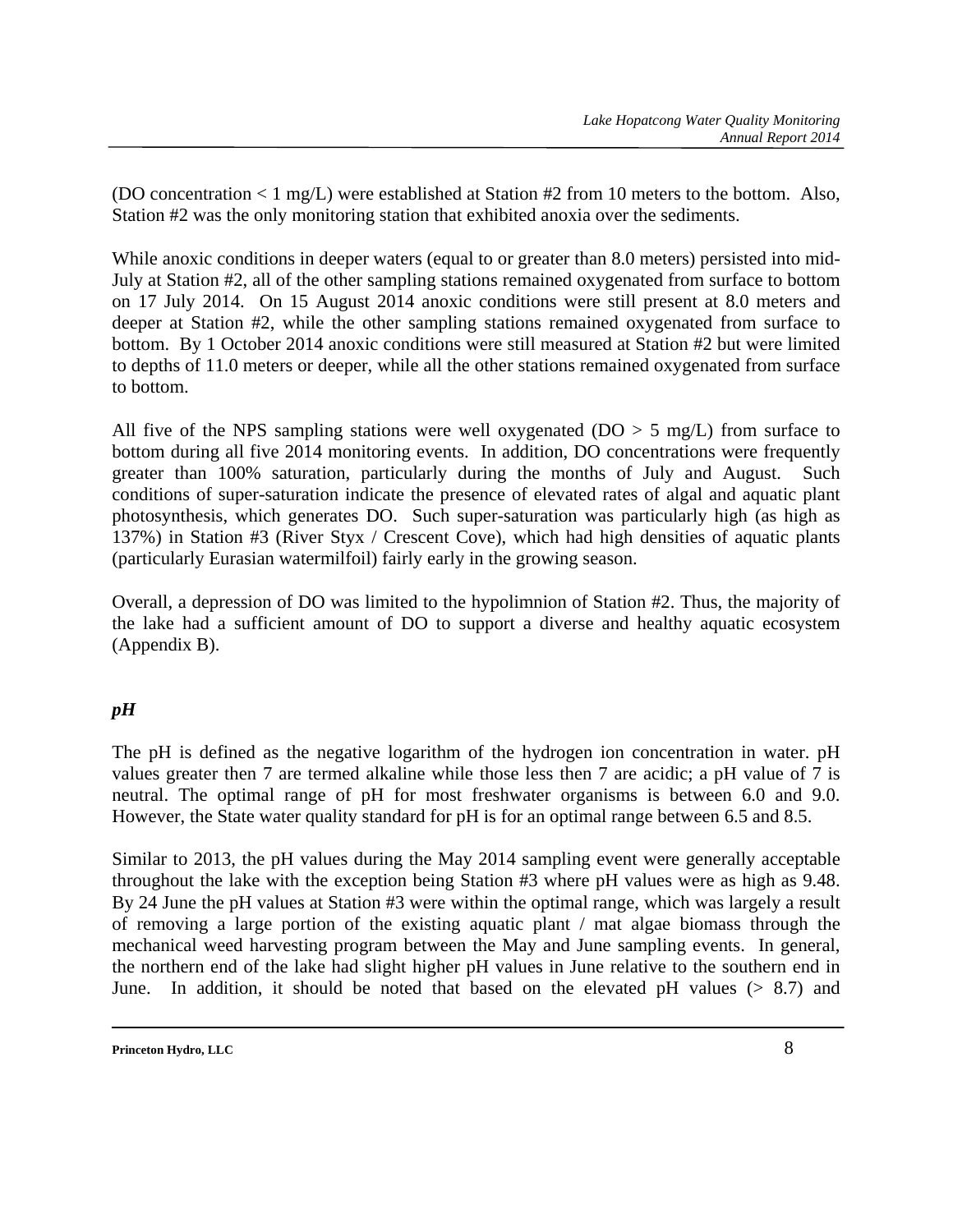supersaturated DO (up to 130%) conditions, Byram Cove was experiencing an algal bloom at this time.

By 17 July 2014 the pH throughout Lake Hopatcong ranged from the low to mid-7's with the exception being Station #3 where the pH was in the low 8's. These pH values were elevated but still within the optimal range for acceptable water quality conditions as per NJDEP. While overall pH values were slightly higher in August relative to July, a similar pattern was observed in August, where Station #3 pH values were in the low 8's.

By 1 October 2014 most of the pH values throughout Lake Hopatcong varied between the upper 6's and the upper 7's. However, some of the northern sampling stations, such as Henderson Cove (ST-#6) and Byram Cove (ST-#9), had pH values in the 8's. In fact, some of the pH values in Henderson Cove exceeded the State criteria.

The near-shore sampling stations (NPS 1 through 5) generally had higher pH values relative to the open water stations. This is primarily due to elevated rates of photosynthesis from rooted aquatic vegetation and mat algae, in addition to the free-floating planktonic algae. Of the five sampling events, the July event was the only time when none of the five NPS stations exceeded the upper limit for pH (8.5).

#### *Water Clarity (as measured with a Secchi disk)*

Water clarity or transparency was measured at each in-lake monitoring station, during each monitoring event, with a Secchi disk. Based on Princeton Hydro's in-house long-term database of lakes in northern New Jersey, water clarity is considered acceptable for recreational activities when the Secchi depth is equal to or greater than 1.0 m (3.3 ft). In May 2014 Secchi depths were greater than 1 m throughout the lake. In June 2014 the Secchi depth fell below the 1 meter threshold at ST-1 (Woodport Bay) and ST-10 (Northern Woodport Bay), with all remaining stations having Secchi depths greater than 1 m.

By mid-July 2014 all sampling stations had Secchi depths equal to or greater than 1 m with the exception being ST-3 (River Styx / Crescent Cove), which had a Secchi depth of 0. 9 m. In late August 2014 both ST-3 and ST-10 had Secchi depths less than 1 m while all other stations had values equal to or greater than 1 meter. Finally, all Secchi depths in early October were equal to or greater than 1 meter or reached the bottom except for Station 10 where the Secchi value was 0.8 m (2.6 ft). Thus, as has been documented in past monitoring years, the sections of the lake that exhibit problems relative to water clarity (and hence water quality) is River Styx / Crescent Cove and Woodport / Northern Woodport.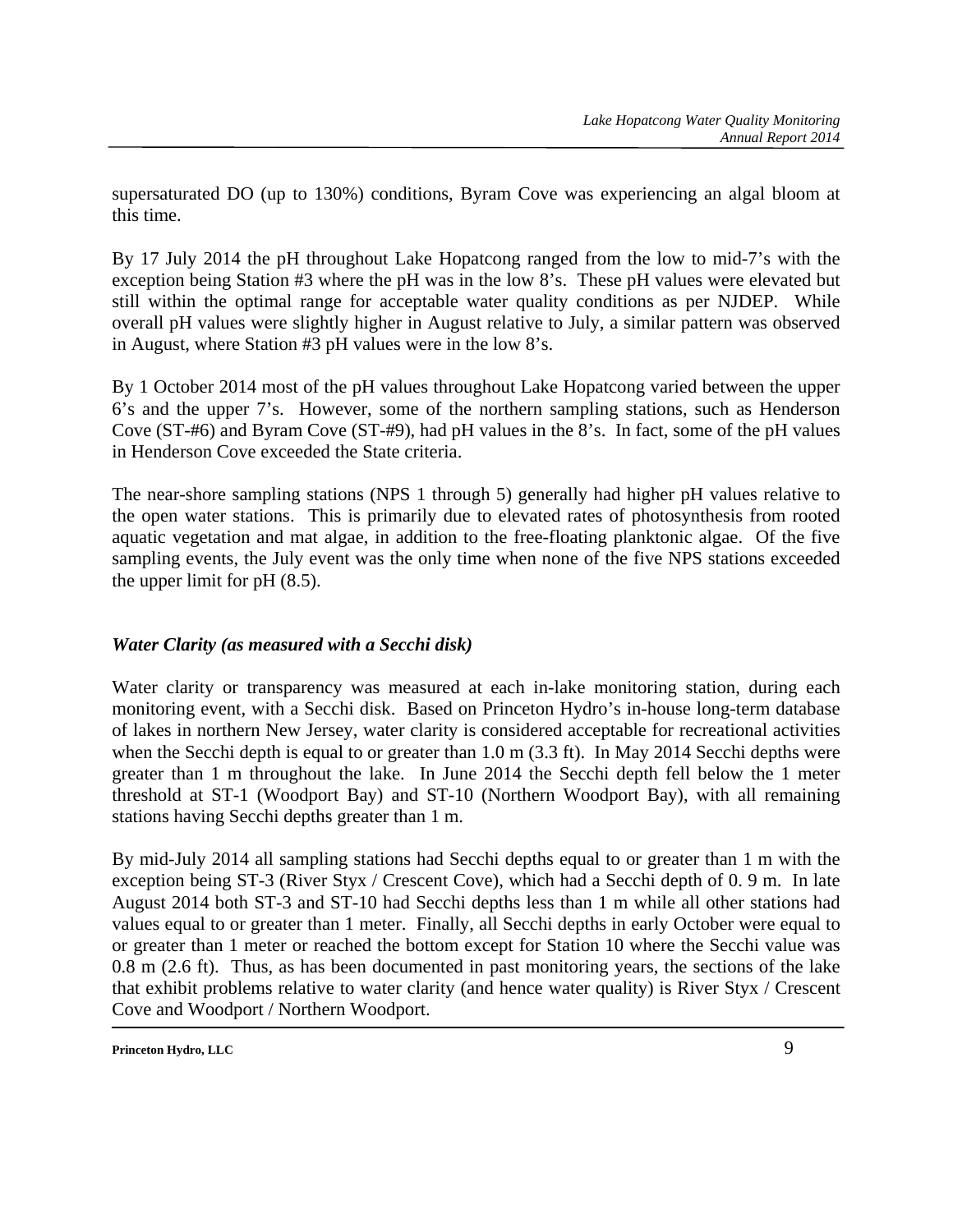#### *Ammonia-Nitrogen (NH4-N)*

Surface water NH4-N concentrations above 0.05 mg/L tend to stimulate elevated rates of algal growth. Ammonia concentrations measured during the May 2014 event varied from low (0.02 mg/L) at ST-1 and ST-2 to extremely high (0.81 and 0.24 mg/L) at ST-3 and ST-11, respectively. Bottom water NH4-N concentrations were also excessive, at 0.28 mg/L, at the ST-2 deep water station but elevated concentrations of NH4-N are a natural occurrence in the bottom water of lakes due to the bacterial decomposition of organic material. By late June 2014 most  $NH_{4}-N$ concentrations were low throughout the lake  $\ll 0.01$  to 0.02 mg/L) except for ST-3 (0.13 mg/L) and the deep waters of ST-2 (0.50 mg/L).

By mid-July 2014 all surface water NH<sub>4</sub>-N concentrations were low  $(<0.01$  to 0.01 mg/L) throughout the lake. The bottom water  $NH_4$ -N concentration remained high at 0.62 mg/L.  $NH_4$ -N concentrations in mid-August 2014 essentially exhibited the same pattern of distribution observed in July 2014; all surface water concentrations were low but the deep waters at ST-2 were excessive (1.30 mg/L). In early October 2014 NH<sub>4</sub>-N concentrations were low to moderate throughout the surface waters (0.02 to 0.03 mg/L), while the deep waters at ST-2 continued to have a high concentration of  $NH_4-N$  (1.8 mg/L).

In summary, the excessively high concentration of  $NH<sub>4</sub>-N$  in the deep (hypolimnetic) waters at ST-2 was attributed to the depletion of DO and the bacterial decomposition of the organic matter raining to the bottom from the surface waters. While surface water NH<sub>4</sub>-N concentrations were consistently low to slightly moderate from July through early October, concentrations were moderate to extremely high in May 2014. The elevated NH4-N concentrations throughout the entire lake in the late spring of 2014 were at least partially attributed to the unusually heavy and long winter of 2013-2014. However, leachate from near-shore septic systems also attributed to the extremely high NH<sub>4</sub>-N concentrations in the surface waters of  $ST-3$  (0.81 mg/L) and  $ST-11$ (0.24 mg/L). The watershed lands immediately adjacent to these two sampling stations are known to have high densities of old (some  $> 50$  years old), near-shore septic systems, which frequently contribute elevated pollutant loads (e.g. nitrogen, phosphorus, fecal coliform, and *E. coli*) to the lake.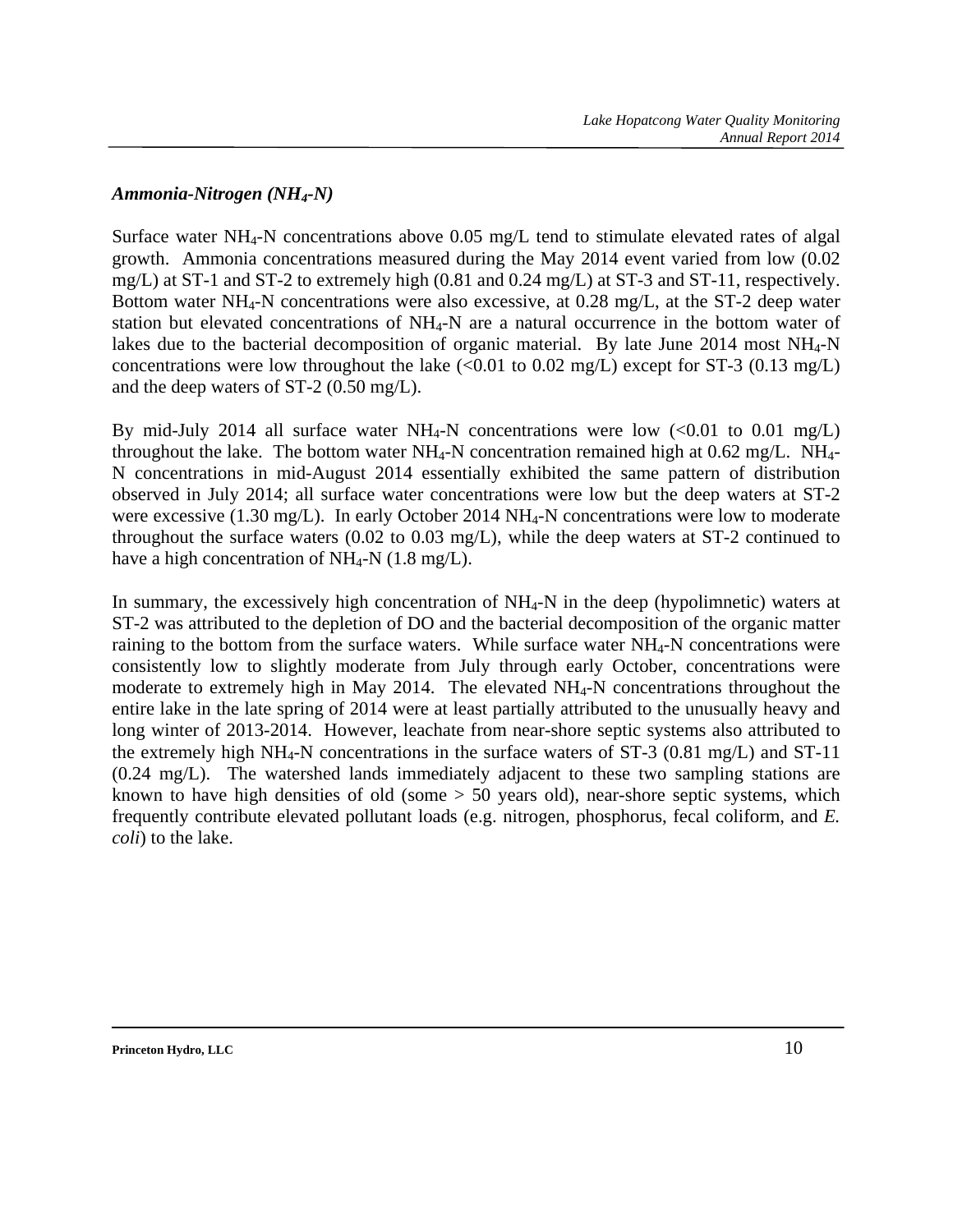#### *Nitrate-Nitrogen (NO3-N)*

Nitrate-N concentrations greater than 0.1 mg/L are considered excessive relative to algal and aquatic plant growth. Thus, in May 2014 nitrate-N concentrations varied from moderate to slightly above the 0.1 mg/L threshold (0.05 to 0.16 mg/L). The exception to this was at ST-3 where the measured nitrate-N concentration was 0.48 mg/L. By June 2014 almost all of the nitrate-N concentrations throughout Lake Hopatcong were below the 0.1 mg/L threshold, varying between <0.02 and 0.07 mg/L. The exception to this was ST-11 where the measured the concentration was 0.12 mg/L, slightly above the threshold.

By mid-July all measured nitrate-N concentrations were below the 0.1 mg/L threshold, however, ST-11 had the highest measured concentration at 0.08 mg/L, while ST-3 had the second highest at 0.06 mg/L. In mid-August all sampling stations had nitrate-N concentrations below the 0.1 mg/L except for ST-4 (Point Pleasant/King Cove), where the measured concentration was 0.25 mg/L. In early October 2014 nitrate-N concentrations were low throughout most of Lake Hopatcong, varying between  $\langle 0.02 \rangle$  and  $0.03 \text{ mg/L}$ . However, the northern end of the lake (Jefferson Township, Morris County part of the watershed) had nitrate-N concentrations that varied from 0.04 to 0.09 mg/L.

In summary, all in-lake concentrations were consistently below the State and Federal drinking water standard of 10.0 mg/L. However, nitrate-N concentrations periodically exceeded the 0.1 mg/L threshold that stimulates elevated amounts of algal and aquatic plant growth. Such exceedances typically occurred in those sections of the lake immediately adjacent to lands that have homes using septic systems (Borough of Hopatcong around Crescent Cove / River Styx; Township of Jefferson around Woodport and in the Canals). These data indicate that aged, nearshore septic systems contribute to the pollutant load of Lake Hopatcong and thus have a direct impact on its water quality.

#### *Total Phosphorous (TP)*

Phosphorus has been identified as the primary limiting nutrient for algae and aquatic plants in Lake Hopatcong. Essentially, a small increase in the phosphorus load will result in a substantial increase in algal and aquatic plant growth. For example, one pound of phosphorus can generate as much as 1,100 lbs of wet algae biomass. This fact emphasizes the continued need to reduce the annual phosphorus load entering Lake Hopatcong, as detailed in the lake's revised TMDL and associated Restoration Plan.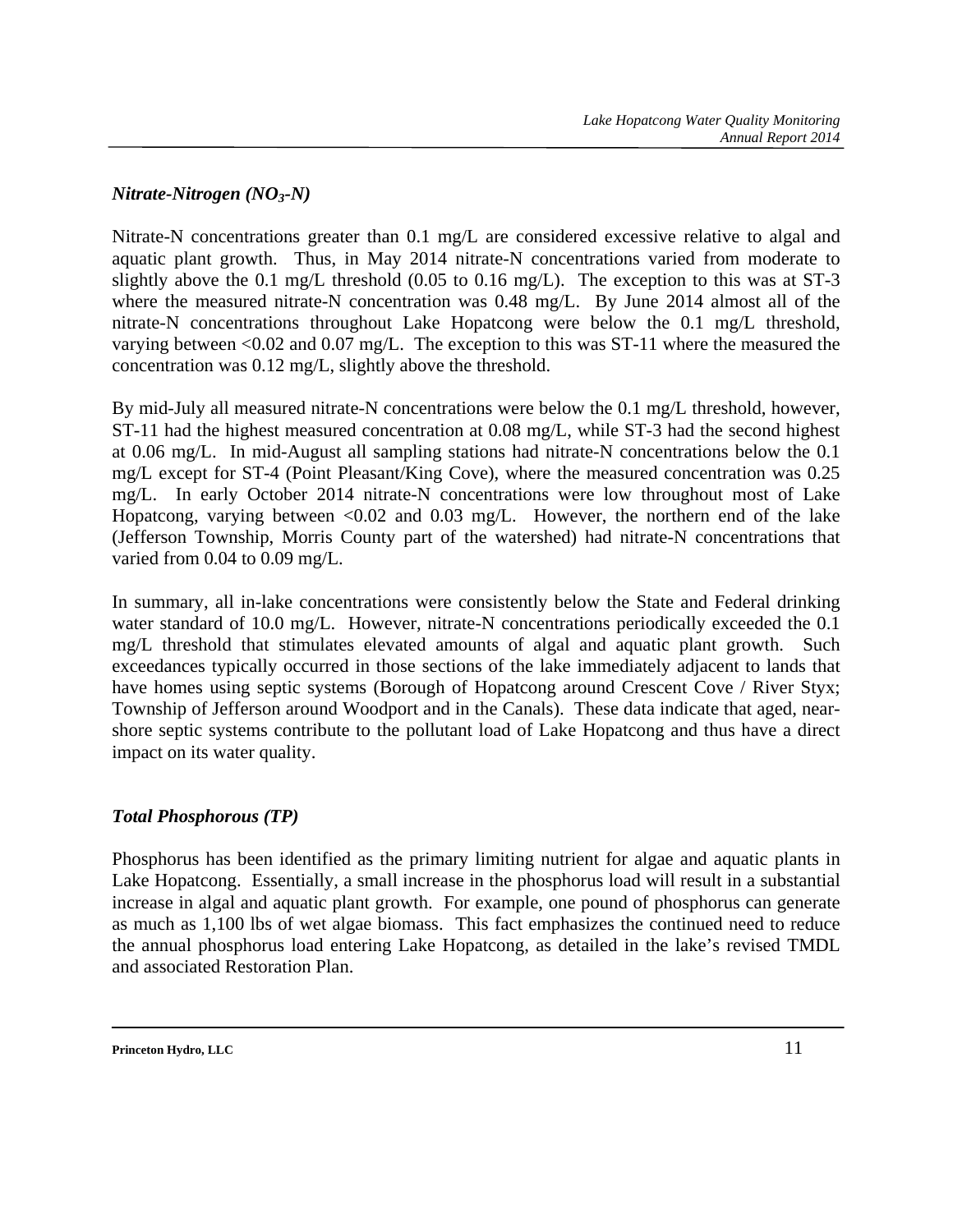Studies have shown that TP concentrations as low as 0.03 mg/L can stimulate high rates of algal growth resulting in eutrophic or highly productive conditions. Based on Princeton Hydro's inhouse database on northern New Jersey lakes, TP concentrations equal to or greater than 0.06 mg/L will typically result in the development of algal blooms / mats that are perceived as a nuisance by the layperson.

The State's Surface Water Quality Standard (SWQS, N.J.A.C. 7:9B – 1.14(c) 5) for TP in the surface waters of a freshwater lake or impoundment is 0.05 mg/L. This established TP concentration is for any freshwater lake or impoundment in New Jersey that does not have an established TMDL. Lake Hopatcong has established a phosphorus TMDL, which was revised and approved by NJDEP in June 2006. Based on its refined phosphorus TMDL, the long-term management goal is to maintain an average, growing season TP concentration of 0.03 mg/L within the surface waters of Lake Hopatcong.

TP concentrations measured in the surface waters during the May 2014 sampling event ranged from 0.02 mg/L to 0.03 mg/L with a surface water mean concentration of 0.03 mg/L. The deep water TP concentration at Station #2 was 0.03 mg/L. Thus, May 2014 TP concentrations were consistently below the State and TMDL thresholds.

TP concentrations in the surface waters during the June 2014 event and ranged from 0.02 mg/L to 0.06 mg/L with a mean concentration of 0.03 mg/L. ST-1, ST-3 and ST-10 had elevated TP concentrations of 0.04, 0.06 and 0.05 mg/L, respectively, with the ST-3 concentration exceeding the State's Surface Water Quality Standard.

The majority of the surface water TP concentrations measured during the July 2014 event ranged from 0.02 mg/L to 0.03 mg/L in the surface waters. The exception to this was the TP concentration at ST-3 (0.06 mg/L), which again exceeded the State's Surface Water Quality Standard. The deep water TP concentration at ST-2 was high (0.11 mg/L) but was a result of the depletion of DO immediately over the sediments. In the absence of DO, phosphorus normally adsorbed onto sediment particles leaches into the overlaying waters.

In August 2014 all TP concentrations were equal to or below the State's Surface Water Quality Standard of 0.05 mg/L. The highest TP concentration of 0.05 mg/L was measured at ST-2. In contrast to the rest of the growing season, early October 2014 TP concentrations were consistently low throughout the lake, varying between  $< 0.01$  and 0.03 mg/L with an overall surface water mean of 0.01 mg/L.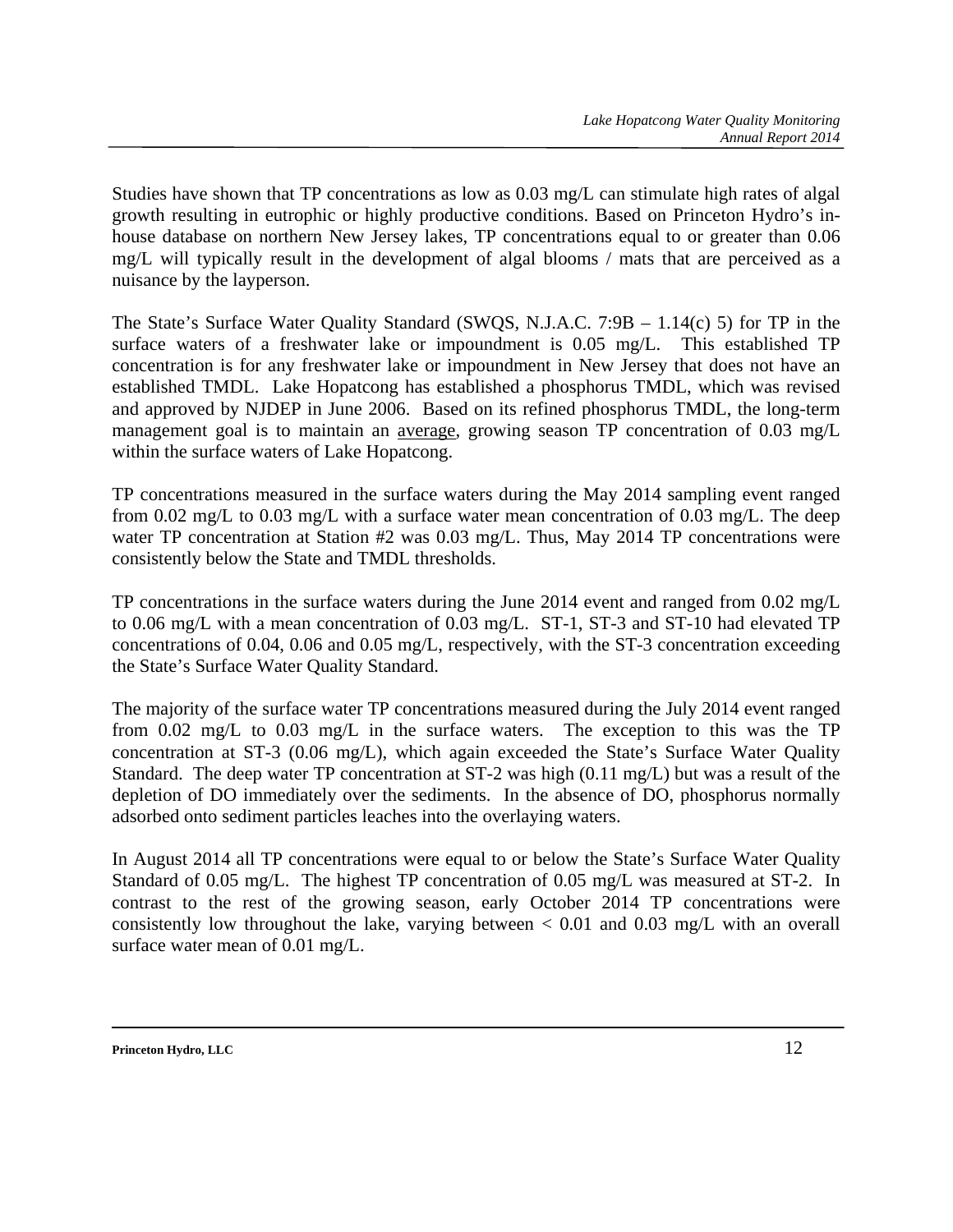Deep water TP concentrations at Station #2 varied between < 0.02 and 0.28 mg/L. Again, the deep water TP concentrations increased over the growing season once the bottom waters were depleted of DO.

The mean TP concentration was calculated for each surface water sampling station to determine if they comply with or exceed the concentration of 0.03 mg/L established under the lake's TMDL. Of the nine standard, long-term water quality monitoring stations, seven complied with the TMDL; that is, they had a mean 2014 growing season concentration at or less than 0.03 mg/L. The two stations that were out of compliance with the TMDL included ST-3 (Crescent Cove/River Styx) and ST-10 (Northern Woodport Bay). Both had a mean 2014 growing season TP concentration of 0.04 mg/L. Additionally, ST-3 was out of compliance with the State's Surface Water Quality Standard for TP two of the five 2014 monitoring events. As past monitoring data have revealed, these two sections of the lake are in the highest need of restoration efforts in order to move the lake into compliance with its TMDL. These sections of the lake have some of the highest density of residential housing and/or include lots with aged, near-shore septic system, which contributes to the elevated TP loads and concentrations.

As part of the existing SFY05 319 grant, two large Aqua-Filter Manufactured Treatment Devices (MTDs) were installed in the southern end of the Crescent Cove drainage basin to reduce a large portion of the TP and TSS loads that enter the lake from this section of the watershed. The first MTD was installed in November of 2008, while the second was installed in June of 2011. The NPS-1 monitoring station was established in 2006 in order to assess how the implementation of these MTDs, as well as other restoration measures (i.e. sewering part of the drainage area; more wide-spread use of non-phosphorus fertilizers) have impacted this section of the lake.

The data collected from 2006 to 2008 were prior to the installation of the two large Aqua-Filters, while the data collected in 2009 and 2010 were after the first Aqua-Filter was installed and the data collected in 2011 through 2014 were after the second Aqua-Filter was installed.

As shown in Table 1, before the first Aqua-Filters installed the mean growing season (May – September) TP concentration in Crescent Cove was 0.06 mg/L; these mean values are obviously greater than both the State's Surface Water Quality Standard of 0.05 mg/L for standing waterbodies as well as the targeted TMDL concentration of 0.03 mg/L. However, after the first Aqua-Filter was installed in late 2008, the mean TP concentration declined to 0.045 mg/L (Table 1; 2009 monitoring year). While this value was still greater than the targeted TMDL concentration of 0.03 mg/L, it was below the State's Surface Water Quality Standard of 0.05 mg/L. In addition, only one of four TP measurements in 2009 was above the State standard.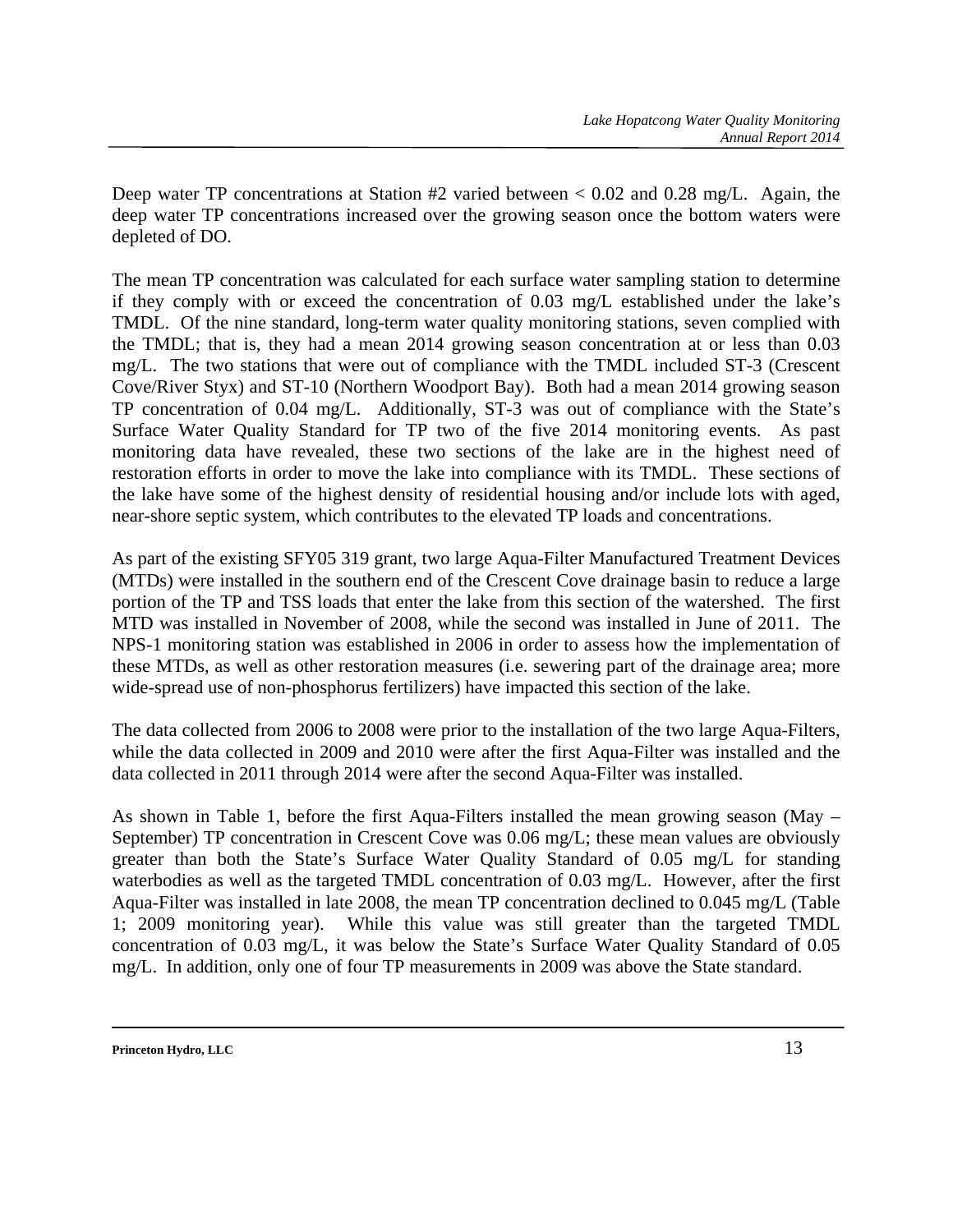### **Table 1**

### **The Mean and Range of TP and TSS Concentrations for Crescent Cove Over the Growing Season of Each Monitored Year**

| <b>Monitoring Year</b>   | TP mean and range                                | TSS mean and range                        |
|--------------------------|--------------------------------------------------|-------------------------------------------|
| 2006 (pre-installation)  | $0.06$ mg/L $(0.05 - 0.075$ mg/L)                | $10 \text{ mg/L}$ (6 – 15 mg/L)           |
| 2007 (pre-installation)  | $0.06$ mg/L $(0.04 - 0.08$ mg/L)                 | $7 \text{ mg/L} (3 - 11 \text{ mg/L})$    |
| 2008 (pre-installation)  | $0.06$ mg/L $(0.04 - 0.08$ mg/L)                 | $14 \text{ mg/L} (1.5 - 48 \text{ mg/L})$ |
| 2009 (post-installation) | $0.045$ mg/L $(0.03 - 0.06$ mg/L)                | $7 \text{ mg/L}$ (1.5 – 8 mg/L)           |
| 2010 (post-installation) | $0.07 \text{ mg/L}$ $(0.02 - 0.09 \text{ mg/L})$ | $8 \text{ mg/L}$ (1 -15 mg/L)             |
| 2011 (post-installation) | $0.04$ mg/L $(0.01 - 0.08$ mg/L)                 | $5 \text{ mg/L} (1 - 11 \text{ mg/L})$    |
| 2012 (post-installation) | $0.06$ mg/L $(0.03 - 0.08$ mg/L)                 | 6 mg/L $(3 - 10 \text{ mg/L})$            |
| 2013 (post-installation) | $0.05$ mg/L $(0.04 - 0.07$ mg/L)                 | $7 \text{ mg/L} (2 - 15 \text{ mg/L})$    |
| 2014 (post-installation) | $0.05$ mg/L $(0.03 - 0.09$ mg/L)                 | $8 \text{ mg/L} (4 - 13 \text{ mg/L})$    |

In sharp contrast to the 2009 results, during the 2010 growing season, only one of the five sampling events was below the Sate Standard at NPS-1. The mean TP concentration at NPS-1 in 2010 was 0.07 mg/L greater than the mean values measured prior to the installation of the Aqua-Filter (2006-08). These conditions were in spite of the fact that 2010 had a relatively dry growing season. More than likely, these elevated TP concentrations indicated that the first Aqua-Filter needed to be maintained. Specifically, the filter pillows needed to be replaced and the Aqua-Swirl portion of the structure needed to be cleaned out. At a minimum, the Aqua-Filter should be inspected quarterly and accumulated material in the Aqua-Swirl should be vacuumed out several times a year. This would allow the structure to at least continue to remove accumulated sediments and the phosphorus adsorbed onto such particles. However, to maximize its phosphorus removal capacity, the filter pillows should be replaced as well.

The second Aqua-Filter was operating by the end of June 2011 and the resulting mean 2011 growing season TP concentration for NPS-1 was 0.04 mg/L, the lowest mean value of the entire 2006 - 2014 dataset (Table 1). Of the five 2011 sampling events, only one was above the State standard. In addition, three of the five had TP concentration at or below the TP concentration targeted under the TMDL (0.03 mg/L). However, by 2012 TP concentrations were again on the rise with a mean of 0.06 mg/L, again above the State threshold (Table 1 and Figure 1). Of the five measurements collected over the 2012 growing season, only two were below the State threshold. In 2013, the mean TP concentration was 0.05 mg/L (Table 1), with three of the five values at or below the State standard.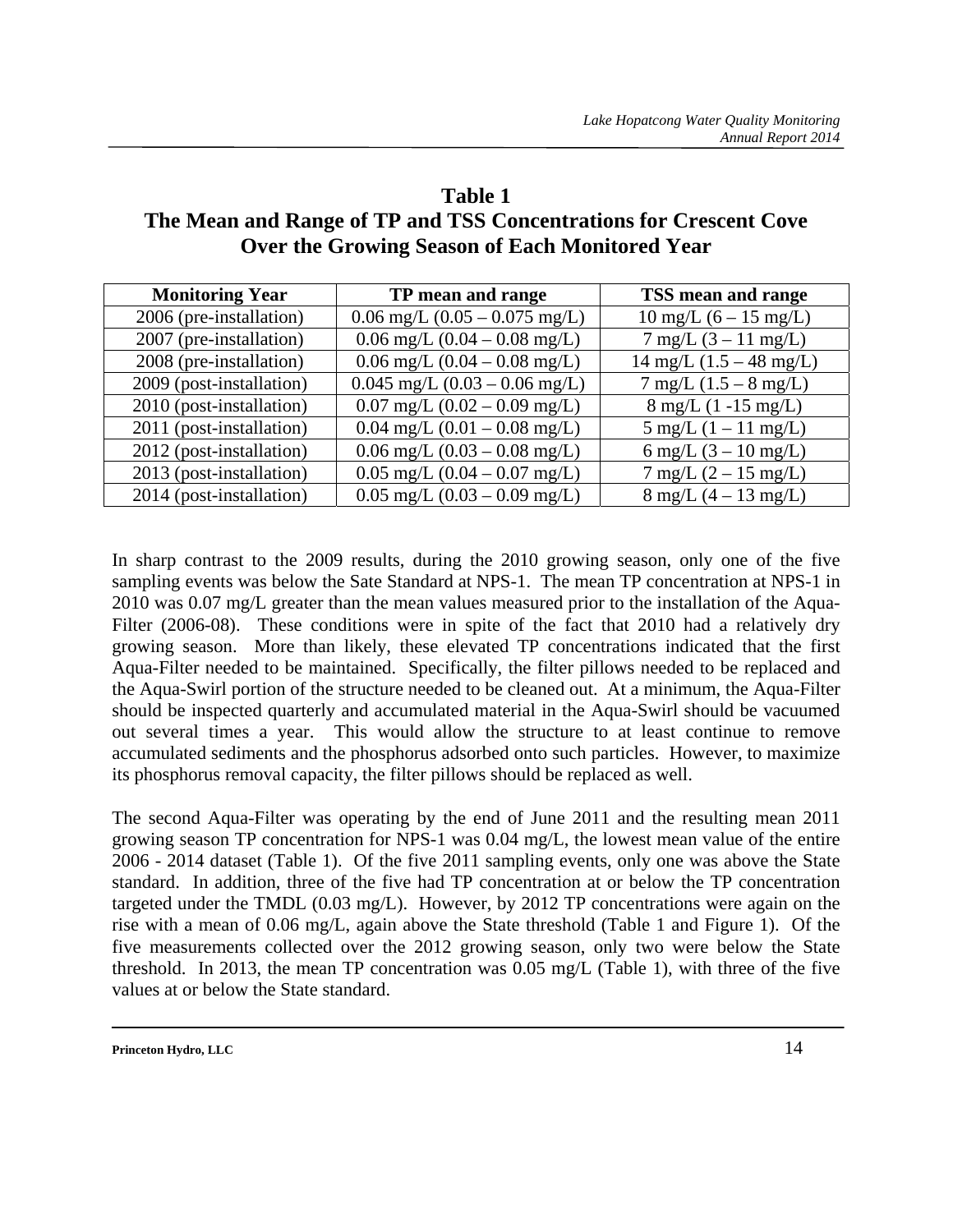The 2014 monitoring data were similar to that documented in 2013. That is, the mean TP concentration was 0.05 mg/L. Additionally, three of the five TP concentrations were below the State's standard (Figure 1). A comparison of the overall pre-installation mean TP concentration  $(0.06 \text{ mg/L}; 2006 \text{ to } 2008)$  to the overall post-installation mean TP concentration  $(0.05 \text{ mg/L};$ 2009 to 2014) indicates that the Aqua-Filter stormwater systems have contributed toward an approximately 17% reduction in the in-cove phosphorus concentrations.

While not discussed in a high level of detail as TP, it should be noted that there has been a measurable decline in total suspended solids (TSS) concentrations once the Aqua-Filters were installed. Prior to their installation (2006 – 2008) TSS concentrations ranged from 1.5 to 48 mg/L, with growing season means ranging from 7 to 14 mg/L. In contrast, after the Aqua-Filters were installed, TSS concentrations ranged from 1 to 15 mg/L, with growing season means ranging from 5 to 8 mg/L (Table 1). A comparison of the overall pre-installation mean TSS concentration (10 mg/L; 2006 to 2008) to the overall post-installation mean TSS concentration (7 mg/L; 2009 to 2014) indicates that the Aqua-Filter stormwater systems have contributed toward a 30% reduction in the in-cove TSS concentrations. Thus, in-lake TP and TSS concentrations were lower in the southern end of Crescent Cove, once the Aqua-Filters were installed. However, it is worth repeating that in order to maximize pollutant removal efficiencies, both structures, at a minimum, should be cleaned out at least once a year.

Based on some conversations over the last year, it is understood that the Borough of Hopatcong has been at least pumping out the Aqua-Swirl portion of the two stormwater structure in the Hopatcong Beach Club's parking lot. Routine clean-outs of these stormwater structures have directly contributed to these reduced TP and TSS concentrations in the southern end of Crescent Cove. However, in order to continue to reduce the concentrations and loads of these pollutants, the following must be conducted:

- 1. At a minimum, inspect the Aqua-Swirl portion of the Aqua-Filter 2-4 times a year and pump out the Aqua-Swirl portion of each structure at least once a year.
- 2. Inspect and clean out the Aqua-Filter chambers; in addition, if possible replace the existing filter pillows with new ones (the filter pillows are designed to remove dissolved phosphorus from the stormwater).

Finally, while some reductions in TP and TSS concentrations have been made, there is still more pollutant loading that needs to be addressed in this part of the Lake Hopatcong watershed. Other sources of untreated stormwater and leachate from aged, near-shore septic systems are contributing to still elevated concentrations of TP in the River Styx / Crescent Cove part of the lake. Thus, additional restoration measures need to be implemented.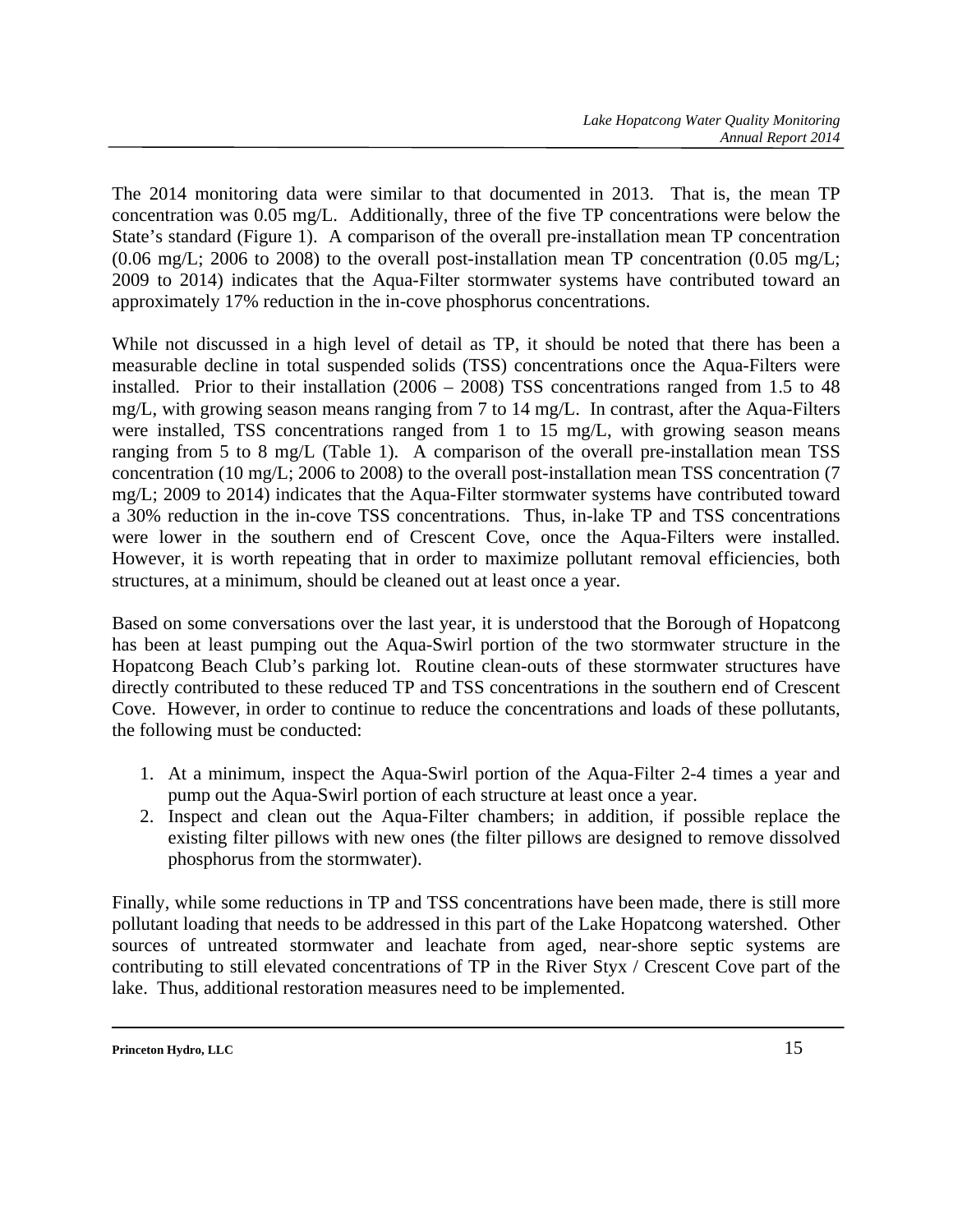



#### *Chlorophyll a*

Chlorophyll *a* is a pigment possessed by all algal groups, used in the process of photosynthesis. Its measurement is an excellent means of quantifying algal biomass. In general, an algal bloom is typically perceived as a problem by the layperson when chlorophyll *a* concentrations are equal to or greater than 30.0 µg/L. Based on the findings of the refined TMDL, the existing average seasonal chlorophyll *a* concentration under current conditions is 15 µg/L, while the maximum seasonal value is 26 µg/L. In contrast, the targeted average and maximum chlorophyll *a* concentrations, once Lake Hopatcong is in complete compliance with the TMDL, are predicted to be 8 and 14 µg/L, respectively.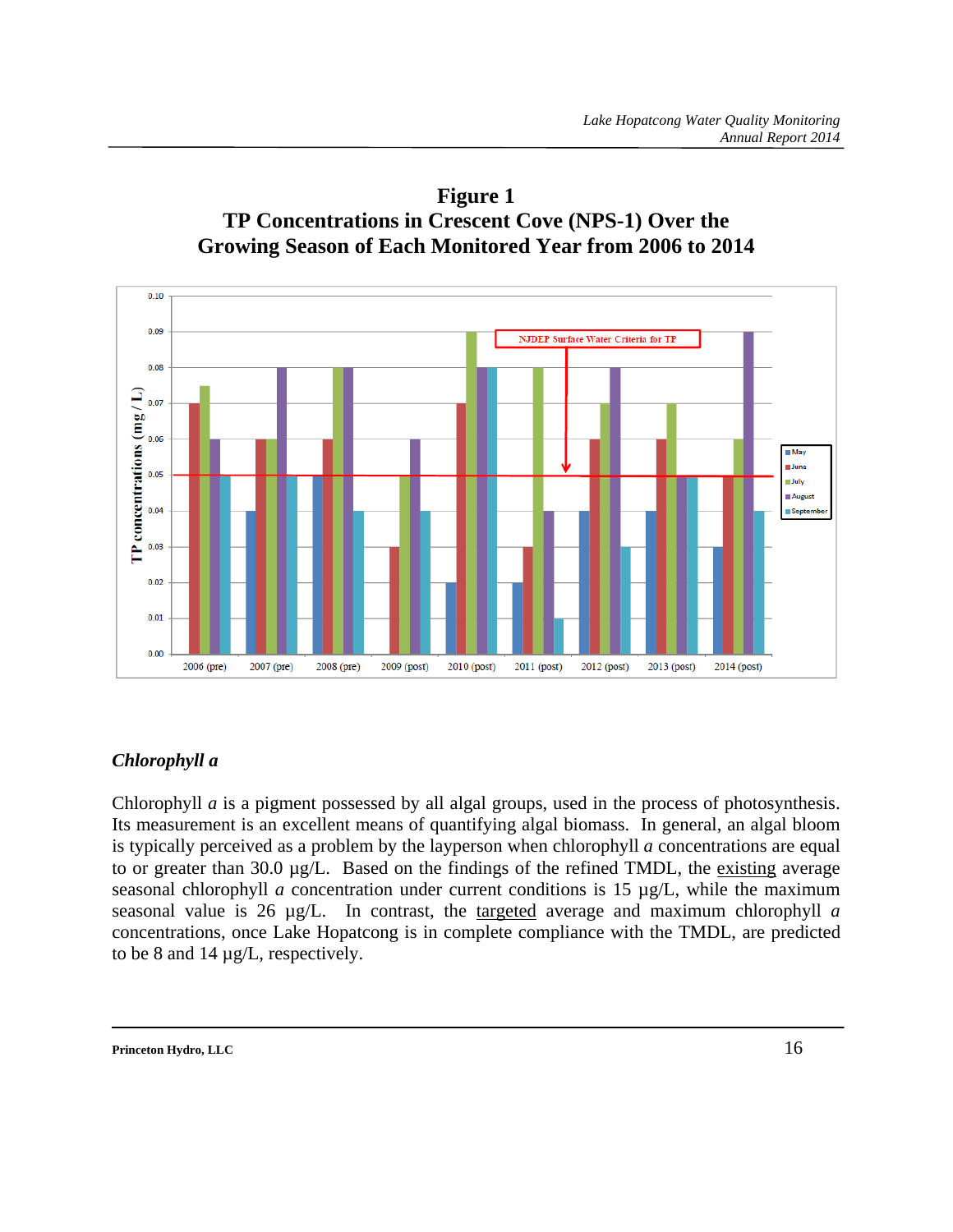Chlorophyll *a* concentrations during the May 2014 event ranged from 8.4 µg/L at Station #3 to 26.2 µg/L at Station #6 with a mean concentration of 15.5 µg/L. The mean value for May 2014 was almost twice as large as the targeted mean value and almost three times as large as the mean chlorophyll *a* concentration measured in May of 2013. In addition, seven of the nine measured May 2014 concentrations were above the TMDL targeted maximum concentration previously described.

Chlorophyll *a* concentrations increased at most of the sampling stations by the June 2014 event, with concentrations ranging from 7.0  $\mu$ g/L at Station #11 to 34.0  $\mu$ g/L at Station #1 with a mean concentration of 15.4 µg/L. It should be noted that Station #10 also had a high chlorophyll *a* concentration of 29.0 µg/L. Of the nine June 2014 concentrations, all except three (Stations #7 and #11) exceeded the targeted maximum concentration under the TMDL.

Chlorophyll *a* continued to increase by the late July event with concentrations ranging from 5.3  $\mu$ g/L at Station #11 to 34.0  $\mu$ g/L at Station #3 with a mean concentration of 17.8  $\mu$ g/L. The mean July concentration exceeded the targeted mean of 8 µg/L, while the maximum threshold concentration was exceeded in seven of the nine sampling stations. The only concentrations below the threshold were in the Jefferson Canal sampling stations (Stations #7 and #11).

In late August chlorophyll *a* concentrations varied between 4.2 µg/L at Station #11 to 40.0 µg/L at Station #10 with a mean concentration of 24.4 µg/L. A same pattern observed in July was also observed in August. That is, all concentrations exceeded the maximum threshold except for Stations #7 and #11.

In mid-September 2014 chlorophyll *a* concentrations varied from 4.2 µg/L at Station #11 to 20.0 µg/L at Station #6 with a mean concentration of 10.8 µg/L. In September four of the nine sampling stations had concentrations that exceeded the maximum threshold concentration (Stations #1, #2, #3 and #10).

Chlorophyll *a* concentrations at the NPS-3 station were high May, moderate in June through August but still above the maximum threshold and low (below the maximum threshold) by September 2014. In contrast, chlorophyll *a* concentrations at NPS-4 and NPS-5 were below the maximum threshold in May, June and September. In July both were above the maximum threshold, while in August the concentration for NPS-4 was below the maximum threshold but for NPS-5 above the threshold.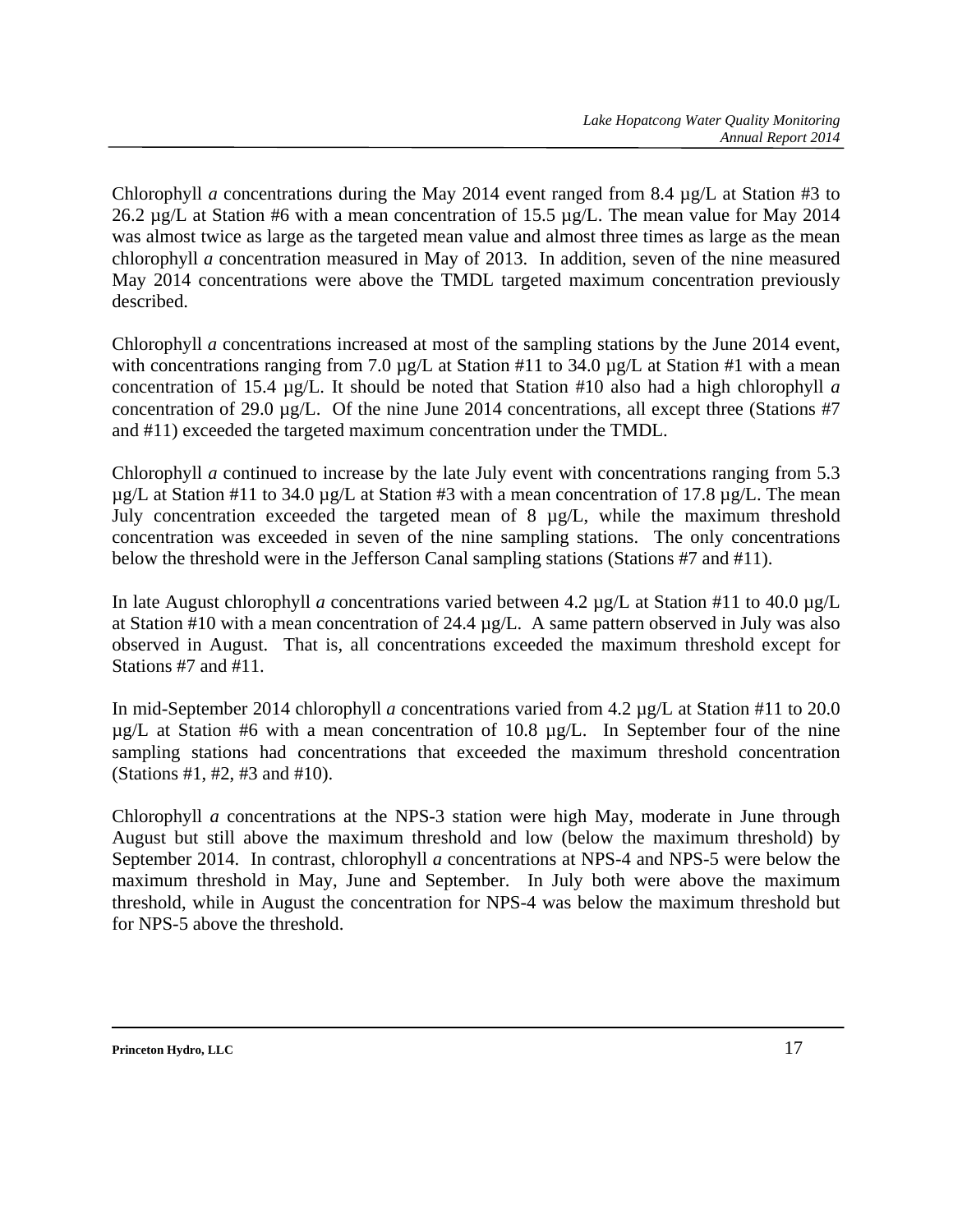#### *Phytoplankton*

Phytoplankton are algae that are freely floating in the open waters of a lake or pond. These algae are vital to supporting a healthy ecosystem, since they are the base of the aquatic food web. However, high densities of phytoplankton can produce nuisance conditions. The majority of nuisance algal blooms in freshwater ecosystems are the result of cyanobacteria, also known as blue-green algae. Some of the more common water quality problems created by blue-green algae include bright green surface scums, taste and odor problems and the generation of cyanotoxins.

Table 1 lists the dominant phytoplankton identified in Lake Hopatcong during each water quality monitoring event in 2014. Algal abundance was moderate during the 21 May 2014 event with the dominant algae being several genera of small, green coccoid algae. Several diatoms and the blue-green algal *Aphanizomenon* were relatively common as well.

Total algal abundance was high during 24 June 2014 sampling event with the dominant algae being two genera of blue-greens (*Aphanizomenon* and *Aphanothece*) and the diatom Fragilaria.

By the 17 July 2014 event algal abundance was high the dominant genera were exclusively bluegreen algae (*Aphanizomenon* and *Anabaena*), although green algae, chrysophytes and diatoms were quite common.

By 15 August 2014 algal abundance was moderately high with the dominant group again being the blue-green algae, with three genera identified (*Lyngbya*, *Microcystis* and *Anabaena*). Four genera of diatoms were also identified with the most common being *Tabellaria*.

Algal abundance was moderate by the 1 October 2014 event. While the blue-green *Anabaena* was the dominant genera several green algae, chrysophytes and diatoms were also identified.

Finally, it should be noted that nuisance blooms of blue-green algae, primarily *Anabaena*, were identified within the River Styx / Crescent Cove section of the lake in early August 2014. This blooms resulted in NJDEP conducting some water quality and cyanotoxin sampling. While open water measurements of microcystin, one of the most common cyanotoxin, were low and not of concern, some of the near shore concentrations were high. Although no beaches were found along the section of shoreline that was sampled, this indicates that elevated cyanotoxins along beaches or bathing areas may be an issue of concern for the future.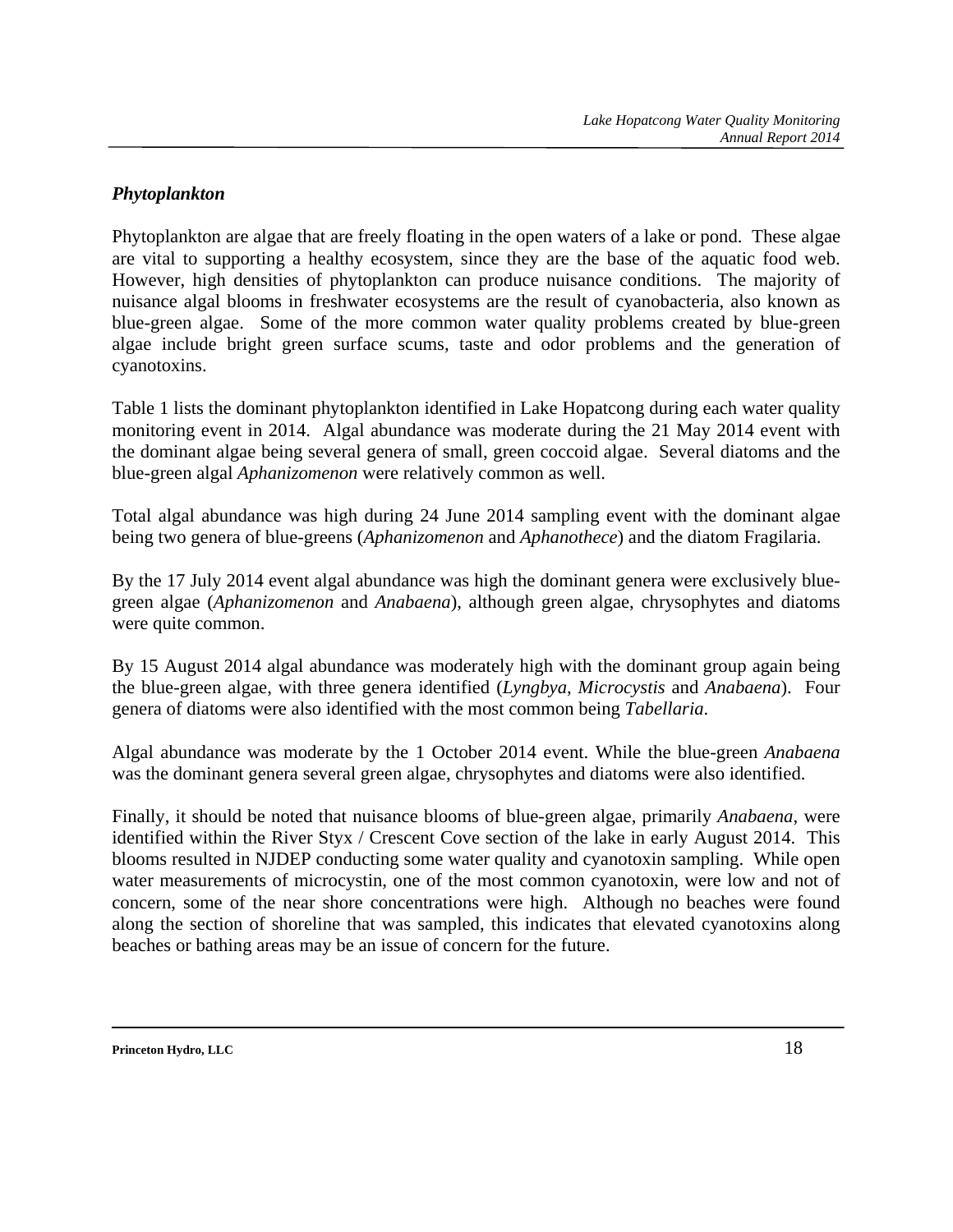#### *Zooplankton*

Zooplankton are the micro-animals that live in the open waters of a lake or pond. Some largebodied zooplankton are a source of food for forage and/or young gamefish. In addition, many of these large-bodied zooplankton are also herbivorous (i.e. algae eating) and can function as a natural means of controlling excessive algal biomass. Given the important role zooplankton serve in the aquatic food web of lakes and ponds, samples for these organisms were collected at Station #2 during each monitoring event. The results of these samples are provided in Table 2.

The zooplankton community identified during the 21 May 2014 sampling event showed codominance of the copepod *Cyclops* and the small-bodied cladoceran *Bosmina*. The herbivorous cladoceran *Daphnia* was also identified but in lower densities.

During the 24 June 2014 sampling event zooplankton abundance was moderate but diversity was low. The most abundant zooplankton were the copepod *Cyclops* and the herbivorous cladoceran *Daphnia*.

During the 17 July 2014 sampling event zooplankton abundance was high and included two rotifers (*Asplanchna* and *Conochilus*), two cladocerans (*Daphnia* and *Bosmina*) and the copepod *Cyclops*.

Moderate zooplankton densities were noted during the 15 August 2014 sampling event where codominance was shared among *Bosmina* and *Cyclops*. The herbivorous cladoceran *Daphnia* was again present.

Zooplankton densities remained moderate during the 1 October 2014 sampling event with the identified genera including *Daphnia*, *Bosmina*, *Diaptomus* and the rotifer *Asplanchna*. However, the most abundant zooplankter was the copepod *Cyclops*.

Similar to past monitoring years, herbivorous zooplankton were present in Lake Hopatcong but not in high densities and none attained large sizes (total length). Such conditions are indicative of a fishery community dominated by a large number of small, zooplankton-feeding fishes (e.g. golden shiners, alewife, young perch), where large-bodied zooplankton cannot exert a high degree of algal control through grazing.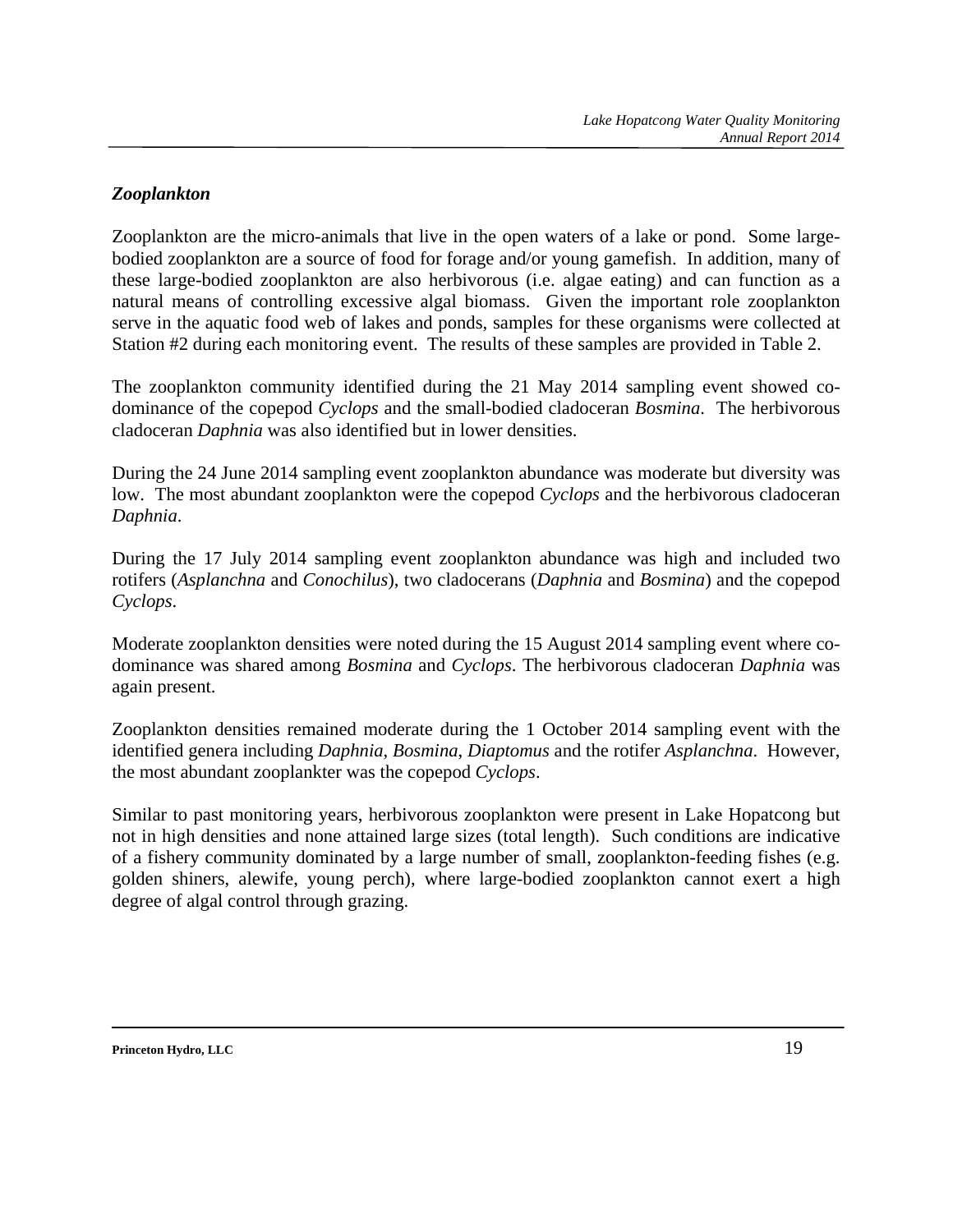## **Table 1 Phytoplankton in Lake Hopatcong during the 2014 Growing Season**

| <b>Sampling</b><br><b>Date</b> | <b>Phytoplankton</b>                                                                                                                                                                                                                                                               |
|--------------------------------|------------------------------------------------------------------------------------------------------------------------------------------------------------------------------------------------------------------------------------------------------------------------------------|
| 21 May 2014                    | Algal abundance was moderate. The dominant algae included a variety of<br>small, coccoid green algae (Chlamydomonas among others). Other common<br>algae included the diatoms, Tabellaria, Fragilaria and Melosira and the blue-<br>green alga Aphanizomenon.                      |
| 24 June 2014                   | Total algal abundance was high with co-dominance exerted between the blue-<br>green algae Aphanizomenon and Aphanothece and the diatom Fragilaria. In<br>addition, a variety of other diatoms, green algae and chrysophytes were<br>present.                                       |
| 17 July 2014                   | Algal abundance was moderately high with dominance exerted by the blue-<br>green algae Aphanizomenon and Anabaena. Several green algae, chrysophytes,<br>diatoms and other blue-green algae were present in varying densities, including<br>the dinoflagellate Ceratium.           |
| 15 August 2014                 | Algal abundance was moderately high with dominance exerted by the blue-<br>green algae including Lyngbya, Microcystis and Anabaena. Four genera of<br>diatoms were also identified with the most abundant being <i>Tabellaria</i> . The<br>green alga Pediastrum was also present. |
| 1 October 2014                 | Abundance was moderate with the dominant alga being the blue-green<br>Anabaena. In addition, several genera of green algae, chrysophytes and<br>diatoms were identified as well as the cryptomonad Cryptomonas and two<br>more genera of blue-green algae.                         |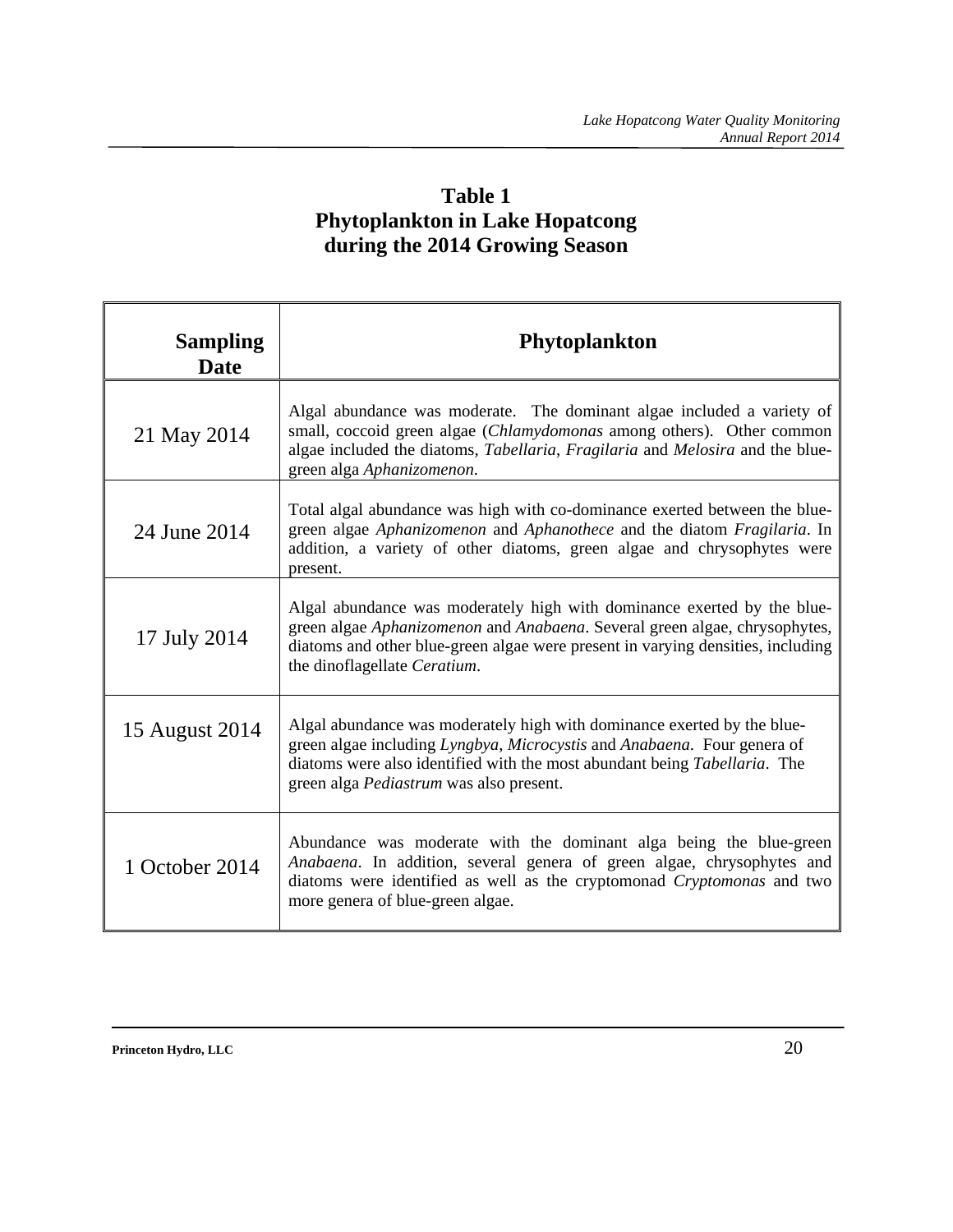## **Table 2 Zooplankton in Lake Hopatcong during the 2014 Growing Season**

| <b>Sampling</b><br><b>Date</b> | <b>Zooplankton</b>                                                                                                                                                                                                                                                             |
|--------------------------------|--------------------------------------------------------------------------------------------------------------------------------------------------------------------------------------------------------------------------------------------------------------------------------|
| 21 May 2013                    | Zooplankton numbers were moderate and co-dominance was exerted between<br>the copepod Cyclops and the small-bodied cladoceran Bosmina. Daphnia was<br>also present but was not as prolific as the other zooplankters.                                                          |
| 24 June 2014                   | Zooplankton abundance was moderate with low diversity (5 genera were<br>identified). The most abundant were the copepod Cyclops and the herbivorous<br>cladoceran Daphnia.                                                                                                     |
| 17 July 2014                   | Zooplankton abundance was high and included two rotifers (Asplanchna and<br>Conochilus), two cladocerans (Daphnia and Bosmina) and the copepod<br>Cyclops.                                                                                                                     |
| 15 August 2014                 | Moderate zooplankton abundance was noted during this event with co-<br>dominance between the copepod Cyclops and the cladoceran Bosmina. Only<br>one herbivorous zooplankter was identified, which was the cladoceran<br>Daphnia. Two genera of rotifers were also identified. |
| 1 October 2014                 | The zooplankton community exhibited moderate abundance with Daphnia,<br>Bosmina, Diaptomus and the rotifer Asplanchna all listed as 'common."<br>However, the most abundant zooplankter was the copepod Cyclops.                                                               |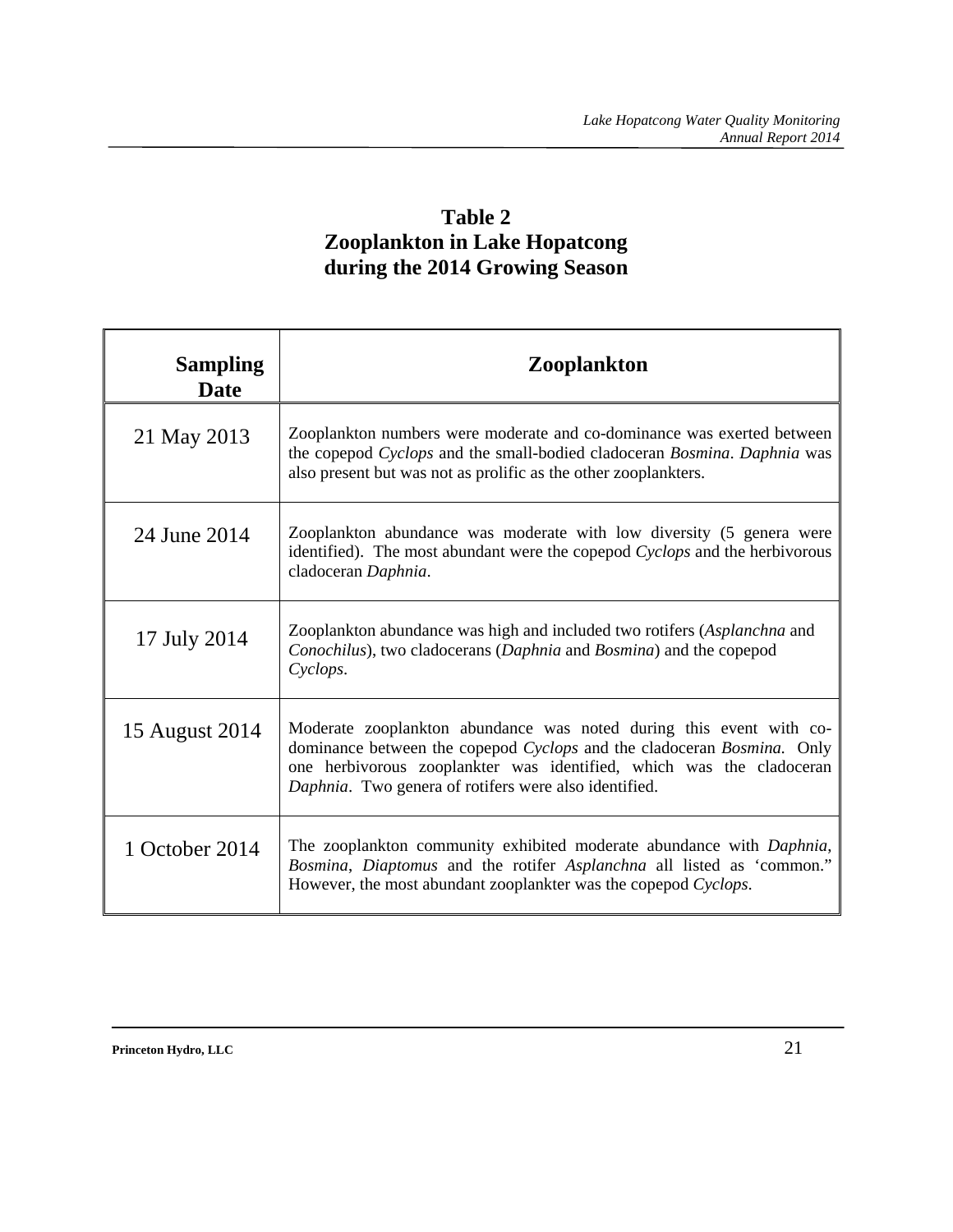#### *Recreational Fishery and Potential Brown Trout Habitat*

Of the recreational gamefish that reside or are stocked in Lake Hopatcong, trout are the most sensitive in terms of water quality. For their sustained management, all species of trout require DO concentrations of at least 4 mg/L or greater. However, the State's designated water quality criterion to sustain a healthy, aquatic ecosystem is a DO concentration of at least 5 mg/L.

While all trout are designated as coldwater fish, trout species display varying levels of thermal tolerance. Brown trout (*Salmo trutta*) have an optimal summer water temperature range of 18 to  $24^{\circ}$ C (65 to 75<sup>o</sup>F) (USEPA, 1994). However, these fish can survive in waters as warm as  $26^{\circ}$ C (79°F) (Scott and Crossman, 1973), defined here as acceptable habitat. The 2014 temperature and DO data for Lake Hopatcong were examined to identify the presence of optimal and acceptable brown trout habitat. As with previous monitoring reports, this analysis focused primarily on *in-situ* data collected at the mid-lake sampling station (Station #2).

For the sake of this analysis, sections of the lake that had DO concentrations equal to or greater than 5 mg/L and water temperatures less than  $24^{\circ}$ C were considered optimal habitat for brown trout. In contrast, sections of the lake that had DO concentrations equal to or greater than 5 mg/L and water temperatures between 24 and  $26^{\circ}$ C were considered carry over habitat for brown trout.

Optimal brown trout habitat was present throughout the entire water column of Lake Hopatcong at Station #2 during the May 2014 sampling event. By June 2014 optimal brown trout habitat was present from the surface waters down to a depth of 5.0 meters (16.5 ft). By mid-July optimal brown trout habitat was limited to depths between 5.0 and 6.0 meters (16.5 to 19.8 ft) but carryover habitat was found between the surface and 5.0 meters (16.5 ft). By mid-August 2014 optimal habitat was re-established between depths of 0 to 6.0 meters (19.8ft). By early October 2014 this optimal brown trout habitat expanded from 0 to 9.0 meters (29.7 ft).

Similar to past monitoring years, the *in-situ* data revealed that varying levels of optimal and acceptable brown trout habitat persisted through the entire 2013 growing season in Lake Hopatcong. However, optimal brown trout habitat was found throughout the entire 2014 growing season, although it was limited in July to depths of 5 to 6 meters. The persistence of optimal brown trout habitat through the entire 2014 growing season was attributed to the relatively cool conditions of 2014.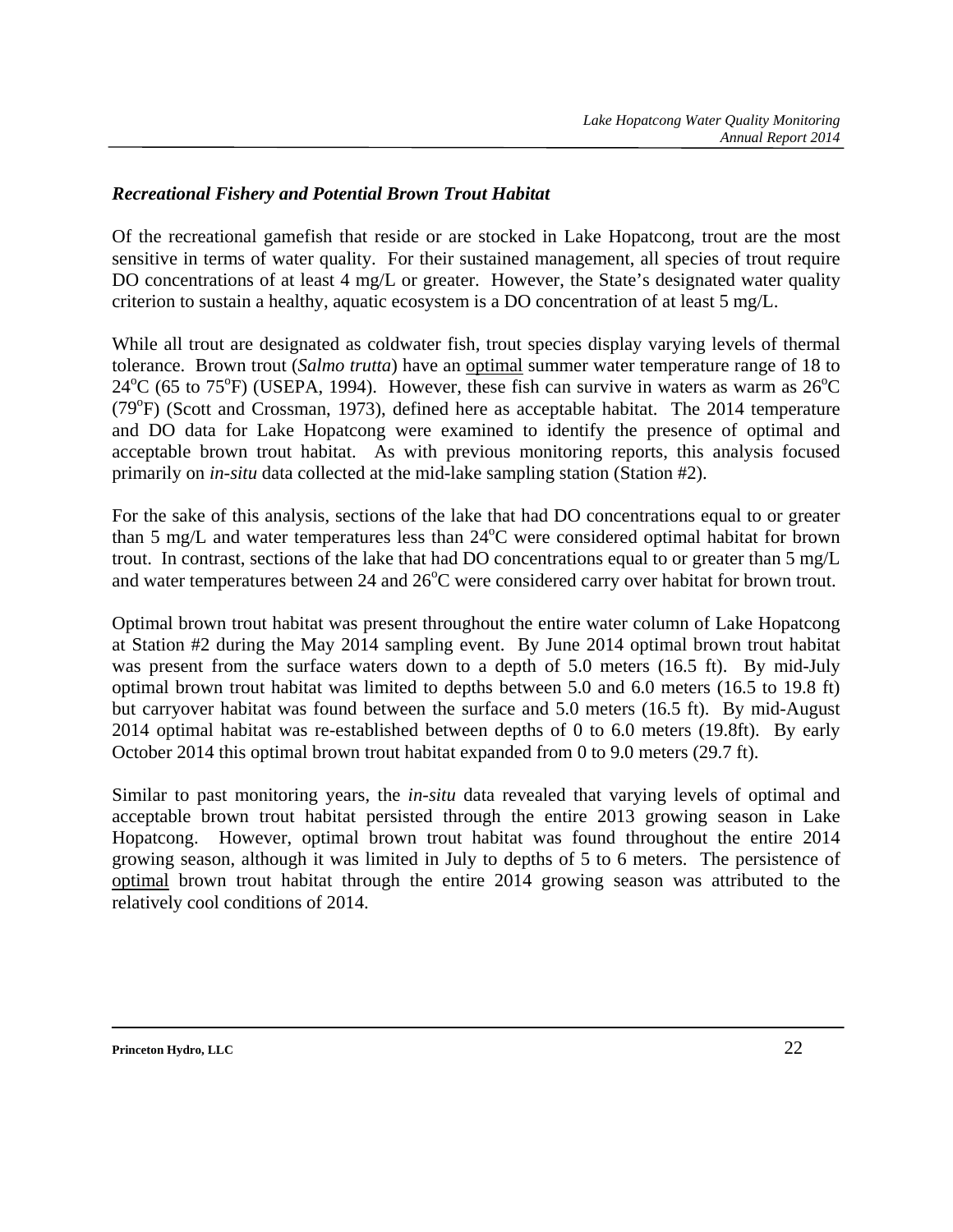#### *Mechanical Weed Harvesting Program*

Many of the more shallow sections of Lake Hopatcong are susceptible to the proliferation of nuisance densities of rooted aquatic plants. Given the size of Lake Hopatcong, the composition of its aquatic plant community, and its heavy and diverse recreational use, mechanical weed harvesting is the most cost effective and ecologically sound method of controlling nuisance weed densities. Thus, the weed harvesting program has been in operation at Lake Hopatcong since the mid-1980's with varying levels of success. However, one consistent advantage mechanical weed harvesting has over other management techniques, such as the application of aquatic herbicides, is that phosphorus is removed from the lake along with the weed biomass. In fact, based on a plant biomass study conducted at Lake Hopatcong in 2006 and the plant harvesting records from 2006 to 2008, approximately 6-8% of the total phosphorus load targeted for reduction under the established TMDL was removed through the mechanical weed harvesting program.

In sharp contrast to the 2006 – 2008 harvesting years, only 1.2% of the phosphorus load targeted for reduction under the TMDL was removed through mechanical weed harvesting during the 2009 growing season. This substantial reduction in the amount of plant biomass and phosphorus removed in 2009 was due to severe budgetary cuts that resulted in laying off the Commission's full time Operation Staff and late start up date. In turn, this resulted in only 1.2% of the plant biomass harvested in 2009. However, the 2010 harvesting season resulted in the estimated removal of approximately 6% of the phosphorus load targeted for reduction under the TMDL, similar to the percentages removed in 2006 – 2008.

In contrast to the 2012 growing season, the mechanical weed harvesting program ran longer in both 2013 and 2014; this was primarily due to the fact that the program was initiated earlier in the years of 2013 and 2014 relative to 2012. NJDEP has directly overseen the operation of the weed harvesting program for the last three years and each year displays a higher rate of removal, which was attributed to becoming more familiar with the operations and lake-specific conditions. In addition, the operations staff has been excellent at maximizing high rates of efficiency during harvesting operations.

The mechanical weed harvesting program at Lake Hopatcong over the 2014 growing season resulted in the removal of approximately 2,644 cubic yards of wet plant biomass (slightly more than removed in 2013), which resulted in the removal of 56 lbs (25 kg) of phosphorus. In turn, this accounted for 0.8% of the TP load targeted for removal under the TMDL. During the 2011 and 2012 harvesting events these removal rates were 0.3% and 0.6%, respectively, of the TP load targeted for removal under the TMDL. The 56 lbs of TP removed through the 2014 weed harvesting program had the potential to generate up to 61,675 lbs of additional wet algal biomass.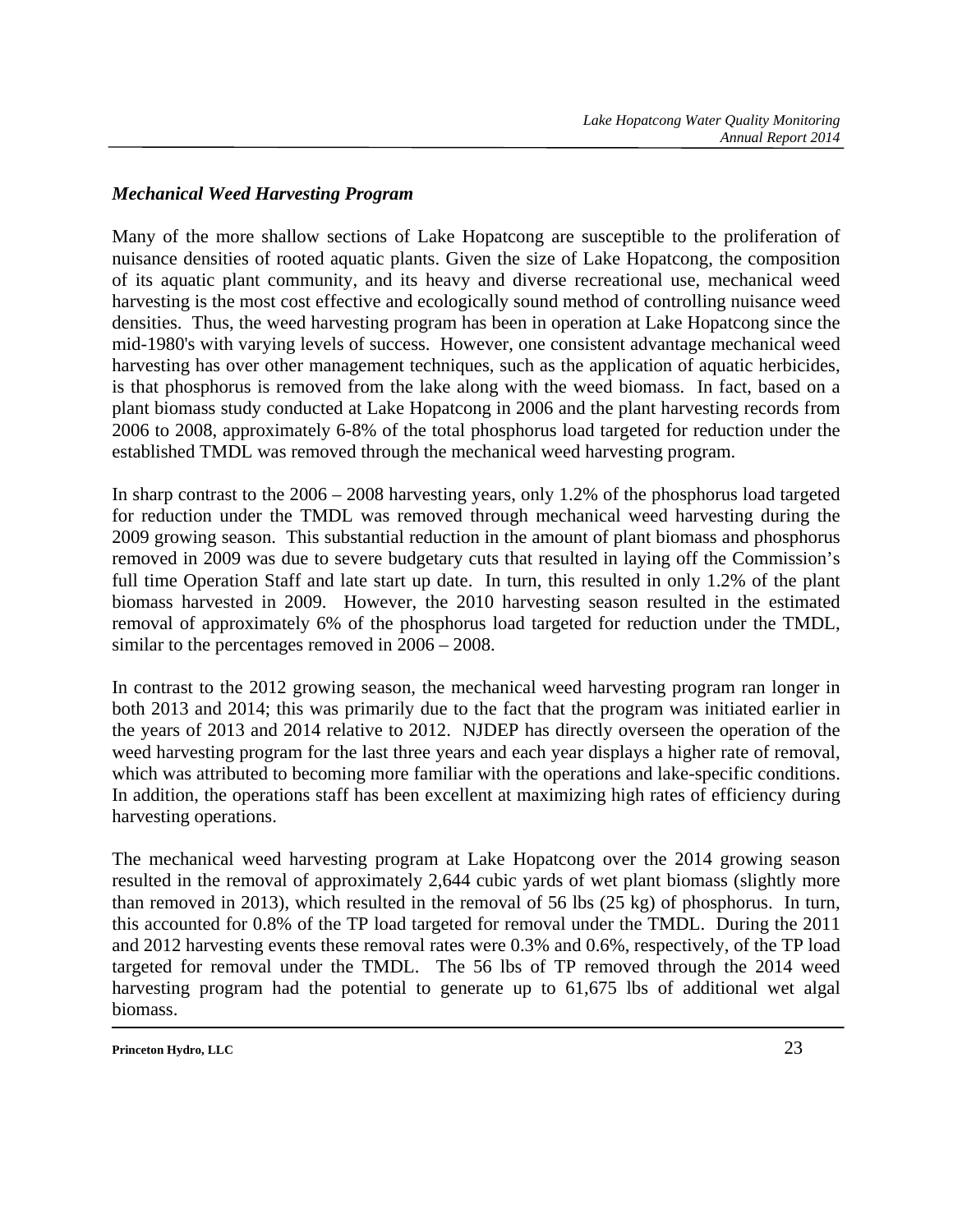#### *Inter-annual Analysis of Water Quality Data*

Annual mean values of Secchi depth, chlorophyll *a* and total phosphorus concentrations were calculated for the years 1991 through 2014. The annual mean values for Station #2 were graphed, along with the long-term, "running mean" for the lake.

The 2014 mean Secchi depth was 1.8 meters, which is the first time since 2009 that Secchi depth fell below 2.0 meters. Additionally, the last time mean Secchi depth was 1.8 meters was 2005 (Figure 2 in Appendix A).

In contrast to Secchi depth, chlorophyll *a* concentrations exhibited a wide range of variability at Lake Hopatcong (Figure 3 in Appendix A). Of particular note and concern was that the mean 2014 chlorophyll a concentration was the highest measured out of the entire 1991 – 2014 dataset. Several factors may have contributed to this. First, while 2014 was a relatively cool year, it was a dry year, particularly from July through September. Such dry conditions favor the growth of nuisance blue-green algae such *Anabaena*, which was responsible for the early August bloom in River Styx / Crescent Cove. Second, some filamentous, benthic blue-green algae, such as *Lyngbya*, were identified in the open waters of Lake Hopatcong (Station #2) during the mid-August 2014 sampling event, and it was quite common. Thus, the presence of benthic dwelling algae in the open waters of the lake resulted in contributing higher amounts of chlorophyll *a* in the measured concentrations. Finally, it should be noted that the 2014 mean chlorophyll *a* concentration exceeded the targeted mean under the TMDL.

The 2014 mean TP concentration (0.017 mg/L) was higher than those mean values of 2010, 2011 and 2013 but lower than the value for 2012 (Figure 4 in Appendix A). The unusual discrepancy between the high chlorophyll a concentrations and low TP concentrations at Station #2 is largely attributed to the presence of benthic blue-green algae in the open waters of the lake. The benthic algae obtain most of this phosphorus from the sediments instead of the open waters.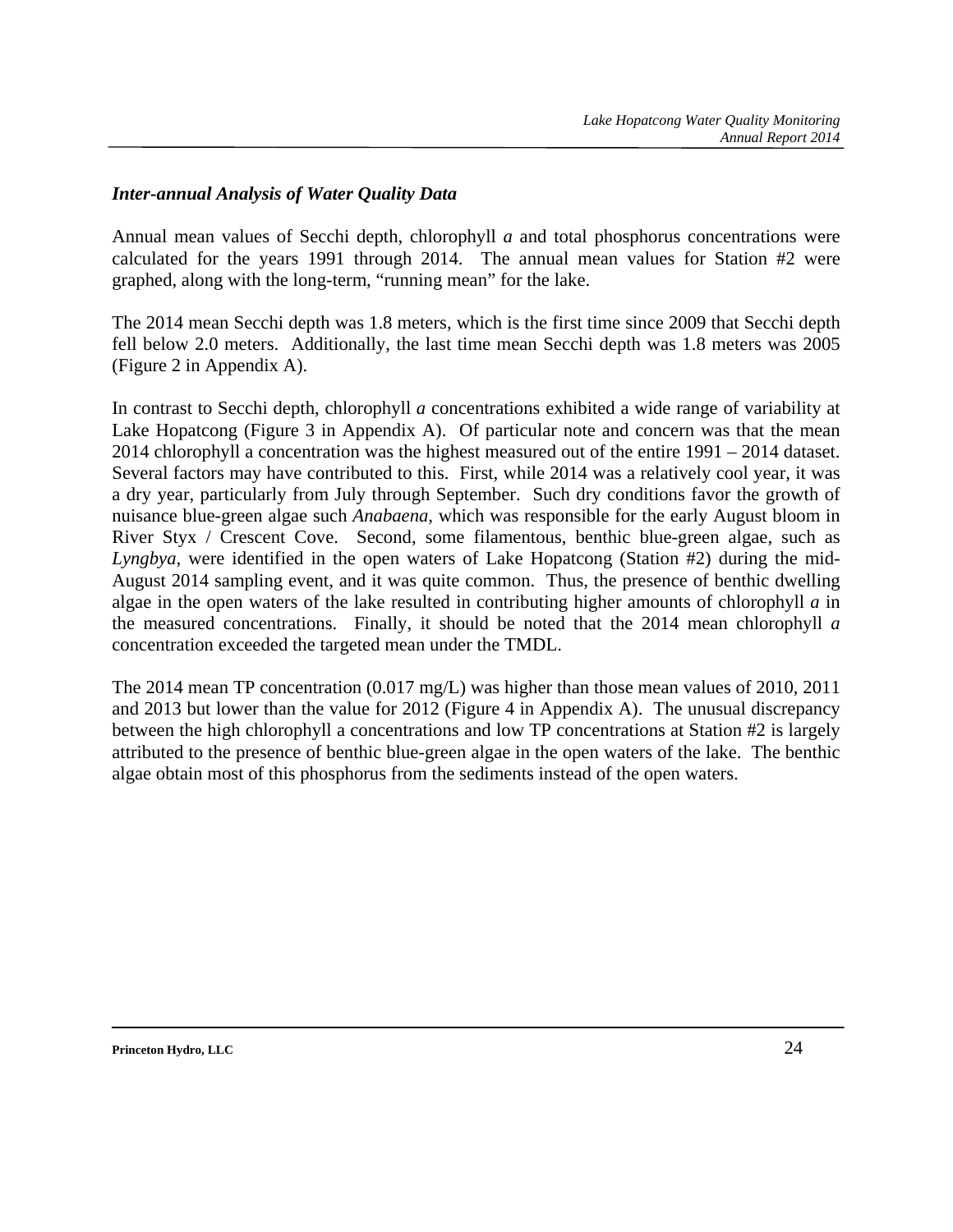#### **Water Quality Impairments and Established TMDL Criteria**

As identified in N.J.A.C. 7:9B-1.5(g)2 "Except as due to natural condition, nutrients shall not be allowed in concentrations that cause objectionable algal densities, nuisance aquatic vegetation or otherwise render the waters unsuitable for the designated uses." For Lake Hopatcong, these objectionable conditions specifically include both algal blooms and nuisance densities of aquatic vegetation.

As described in detail in the Lake Hopatcong TMDL Restoration Plan, a targeted mean TP concentration, as well as mean and maximum chlorophyll *a* ecological endpoints, was established to identify compliance with the TMDL. For the sake of this 2014 analysis, the midlake (Station #2), Crescent Cover / River Styx (Station #3) and Northern Woodport Bay (Station #10) monitoring stations were reviewed. To provide guidance for this review, the criteria developed under Lake Hopatcong's TMDL are provided below:

#### *TMDL Criteria for Lake Hopatcong*

| Targeted mean TP concentration                        | $0.03 \text{ mg/L}$  |
|-------------------------------------------------------|----------------------|
| Targeted mean chlorophyll a concentration endpoint    | $8 \text{ mg/m}^3$   |
| Targeted maximum chlorophyll a concentration endpoint | 14 mg/m <sup>3</sup> |

The seasonal mean and single TP concentrations at Station #2 were all consistently below or equal to the targeted mean TP concentration, recognized under the TMDL (0.03 mg/L). However, both the mean and maximum chlorophyll *a* concentrations for Station #2 were greater than the targeted endpoints listed above.

For Station #3, the mean TP concentration in 2014 (0.04 mg/L) was greater than the targeted mean of 0.03 mg/L. In addition the mean chlorophyll *a* concentration was more than twice as large as the targeted mean value; however, the maximum chlorophyll *a* concentration threshold was exceed during three of the five monitoring events (July – early October).

Similar to Station #3, the mean TP concentration in 2014 (0.04 mg/L) for Station #10 was greater than the targeted mean of 0.03 mg/L. In addition, all measured chlorophyll *a* concentrations for Station #10 were greater than the targeted maximum endpoint, while the mean concentration was more than twice as high as the mean chlorophyll *a* targeted endpoint.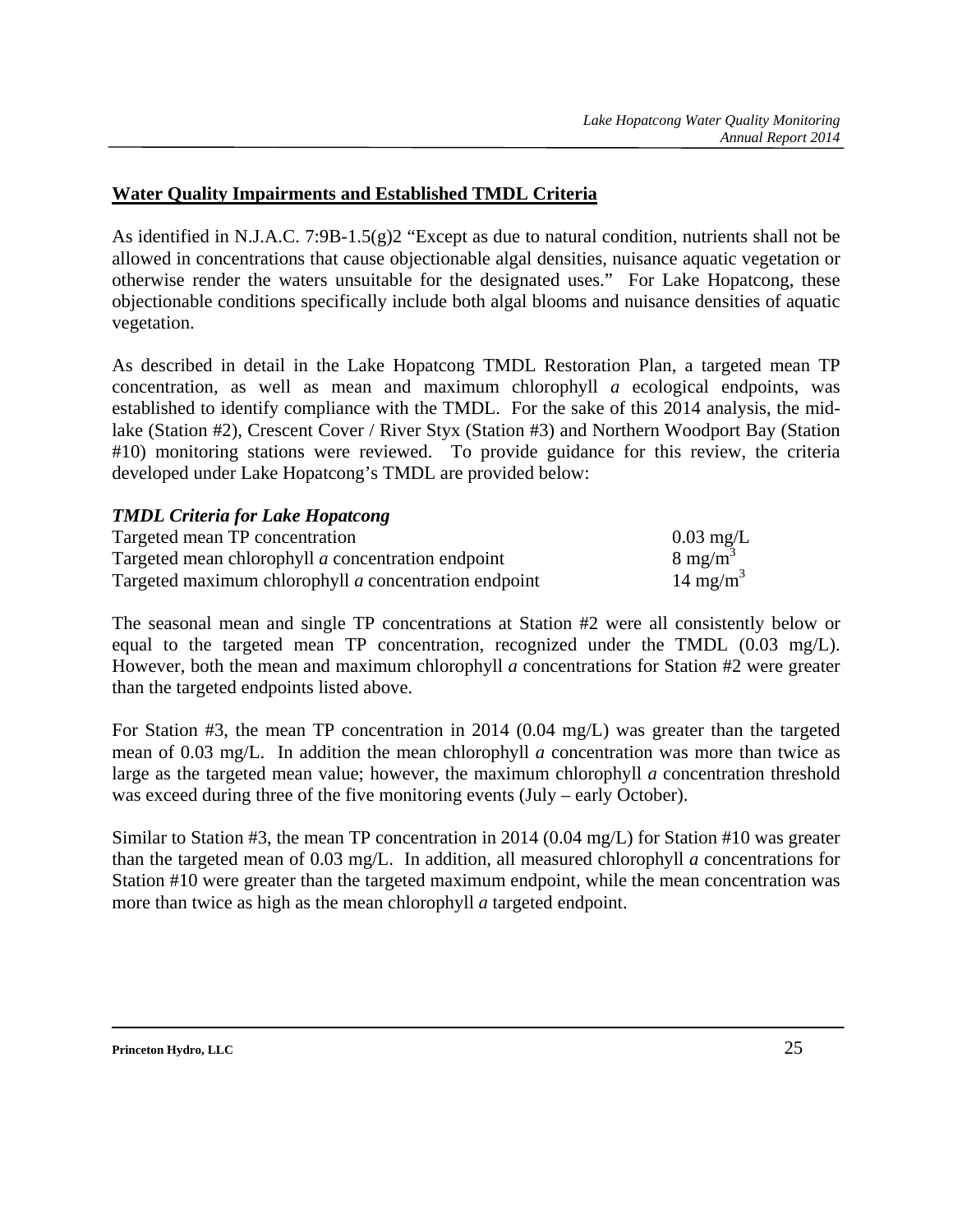#### **4.0 SUMMARY**

This section provides a summary of the 2014 water quality conditions, as well as recommendations on how to preserve the highly valued aquatic resources of Lake Hopatcong.

- 1. By late May 2014 the lake was already thermally stratified but the lake was well oxygenated from surface to bottom with DO concentrations greater than 5.0 mg/L. From late June through early October 2014 the lake remained thermally stratified to varying degrees with an anoxic zone varying between 8 and 11 meters.
- 2. It has been well documented that phosphorus is the primary limiting nutrient in Lake Hopatcong. That is, a slight increase in phosphorus will result in a substantial increase amount of algal and/or aquatic plant biomass. TP concentrations in the surface waters of Lake Hopatcong typically varied between 0.02 mg/L and 0.04 mg/L, with a few instances of TP concentrations reaching 0.06 mg/L at Station #3 (River Styx/Crescent Cove).
- 3. Two of the nine sampling stations had a mean TP concentration greater than the targeted mean concentration of 0.03 mg/L as recognized under the TMDL. These two stations were Station #3 (River Styx/Crescent Cove) and Station #10 (northern Woodport).
- 4. Based on the *in-situ* conditions, carry-over brown trout habitat was available throughout the entire 2014 growing season. Optimal brown trout habitat was also present throughout a substantial portion of the water column over the entire growing season, except for July when it was limited to depths of 5 to 6 meters. The presence of optimal brown trout habitat over the entire 2014 growing season was attributed to the slightly cooler water temperatures.
- 5. NJDEP continued to increase its efficiency in mechanical weed harvesting at Lake Hopatcong. During the 2014 harvesting program approximately 2,644 cubic yards of wet plant biomass was removed. This resulted in removing 56 lbs of TP, accounting for 0.8% of the TP targeted for removal under the TMDL. This was a slight increase in the amount of weeds harvested in 2014 relative to 2013 (approximately 628 more cubic yards).
- 6. While the 2014 mean TP concentration at Station #2 was slightly higher relative to previous years, there was a substantial increase in the amount of chlorophyll *a* (algal biomass) in 2014. This was attributed to the presence of benthic dwelling algae (particularly the blue-green alga *Lyngbya*) in the open waters of the lake over the summer season.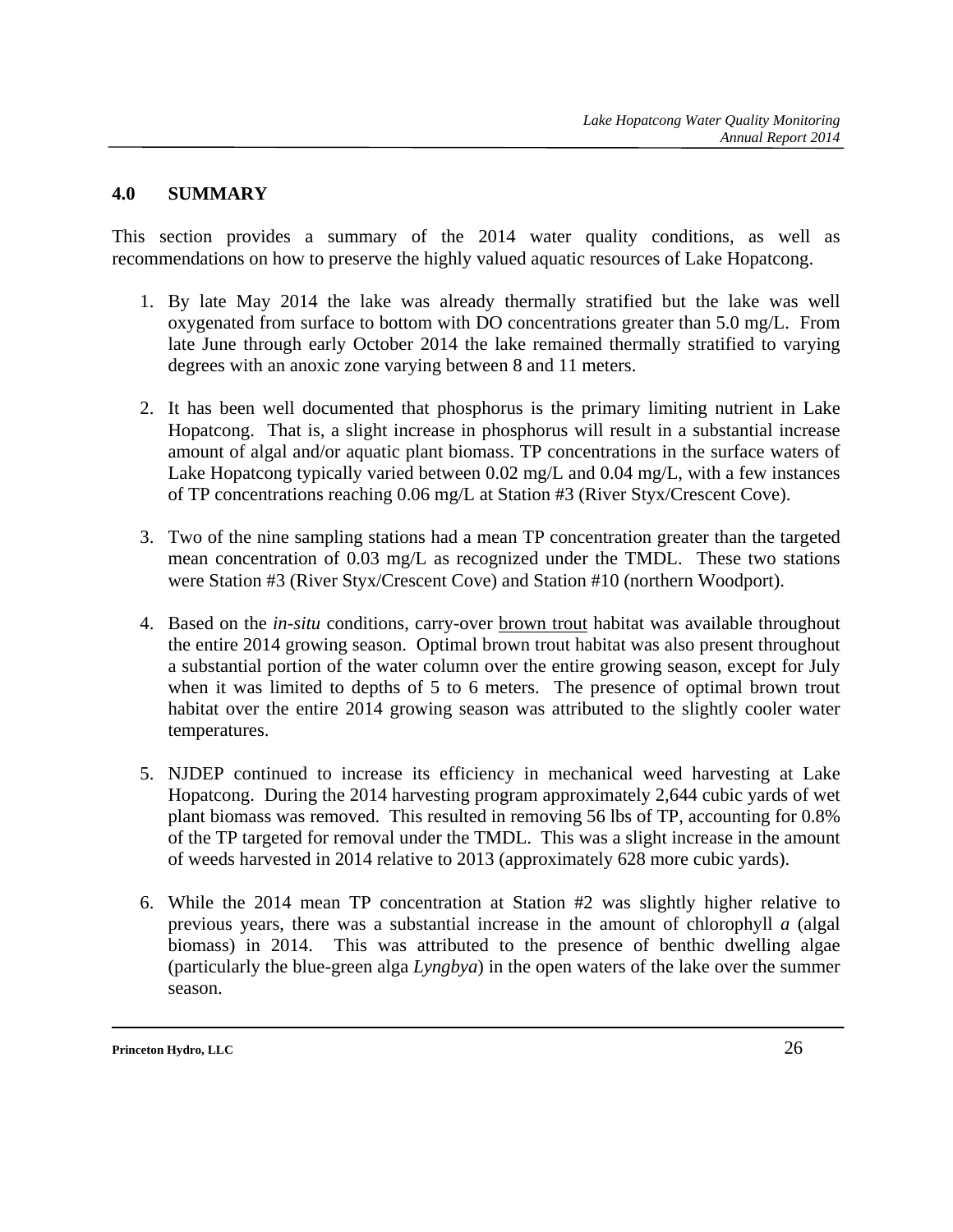- 7. Seven of the nine long-term, water quality monitoring stations were in compliance with the TMDL; that is, the mean TP concentration was at or less than 0.03 mg/L. In contrast, two stations were out of compliance and included Station #3 (River Styx / Crescent Cove) and Station #10 (northern Woodport Bay). Both of these stations had a mean TP concentration of 0.04 mg/L, with single measurements at high as 0.06 mg/L. Thus, restoration measures need to prioritize these sections of the watershed to get these sections of the lake in compliance with the TMDL.
- 8. Finally, it should be noted that a nuisance algal bloom of the blue-green alga *Anabaena*  occurred in early August in the River Styx / Crescent Cove section of the lake and was sampled by NJDEP. This monitoring included an analysis for microcystin, which is a cyanotoxin that has recently been recognized as a pollutant of concern by US EPA. Specifically, Health Advisories can be issued on this pollutant for drinking water supplies; similar Health Advisories are supposed to be announced for recreational waterbodies by the end of this year. Open water concentrations of microcystin were low but wind-blow, near shore areas had concentrations that exceeded the tentative / proposed threshold for recreational waterbodies. While the presence of cyanotoxins in open waters used for recreational is not a major concern, near shore beach and bathing areas can be potential sites where cyanotoxins can be of concern. This is an issue that will need to be addressed at Lake Hopatcong in the near future.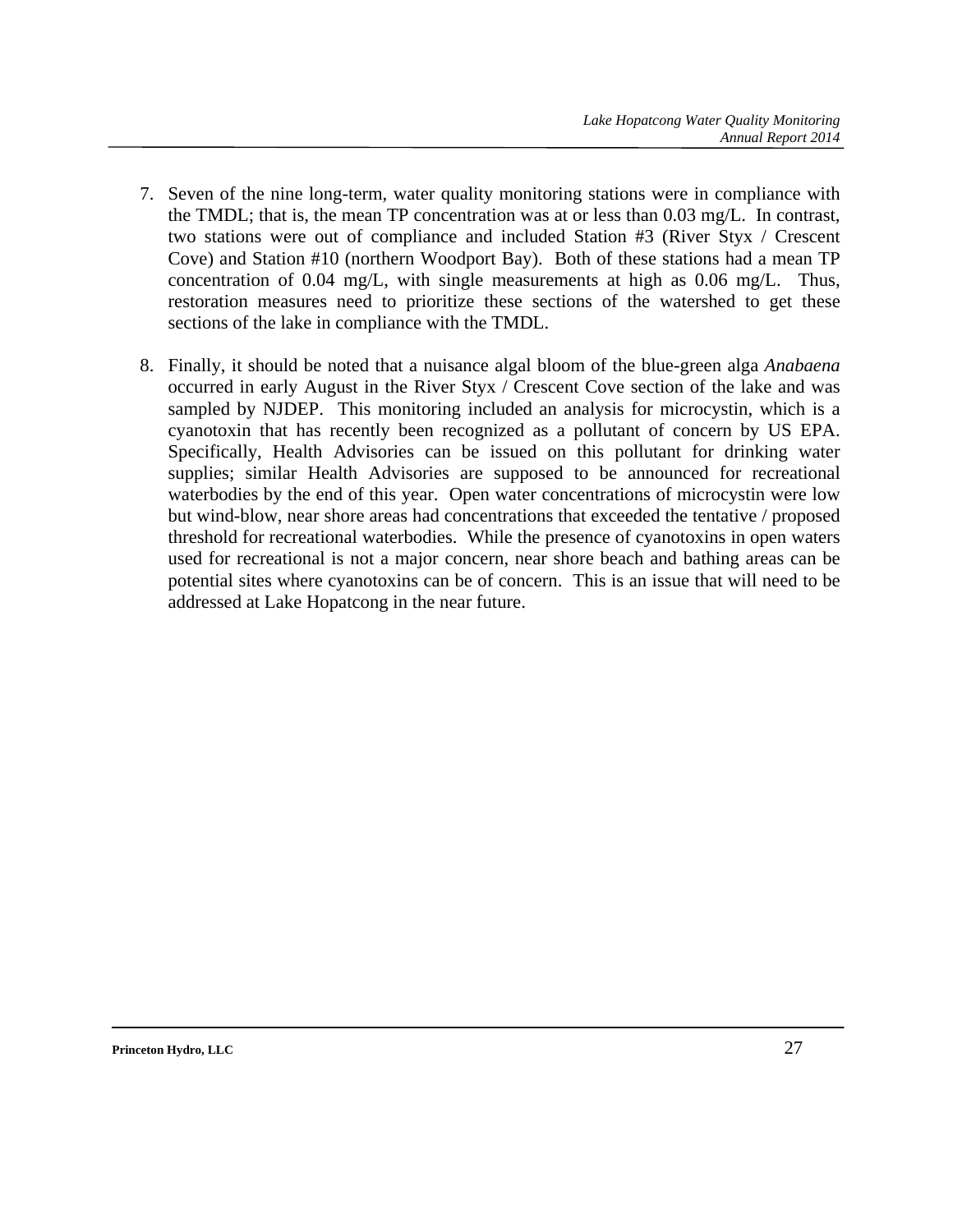# **APPENDIX A**

# **FIGURES**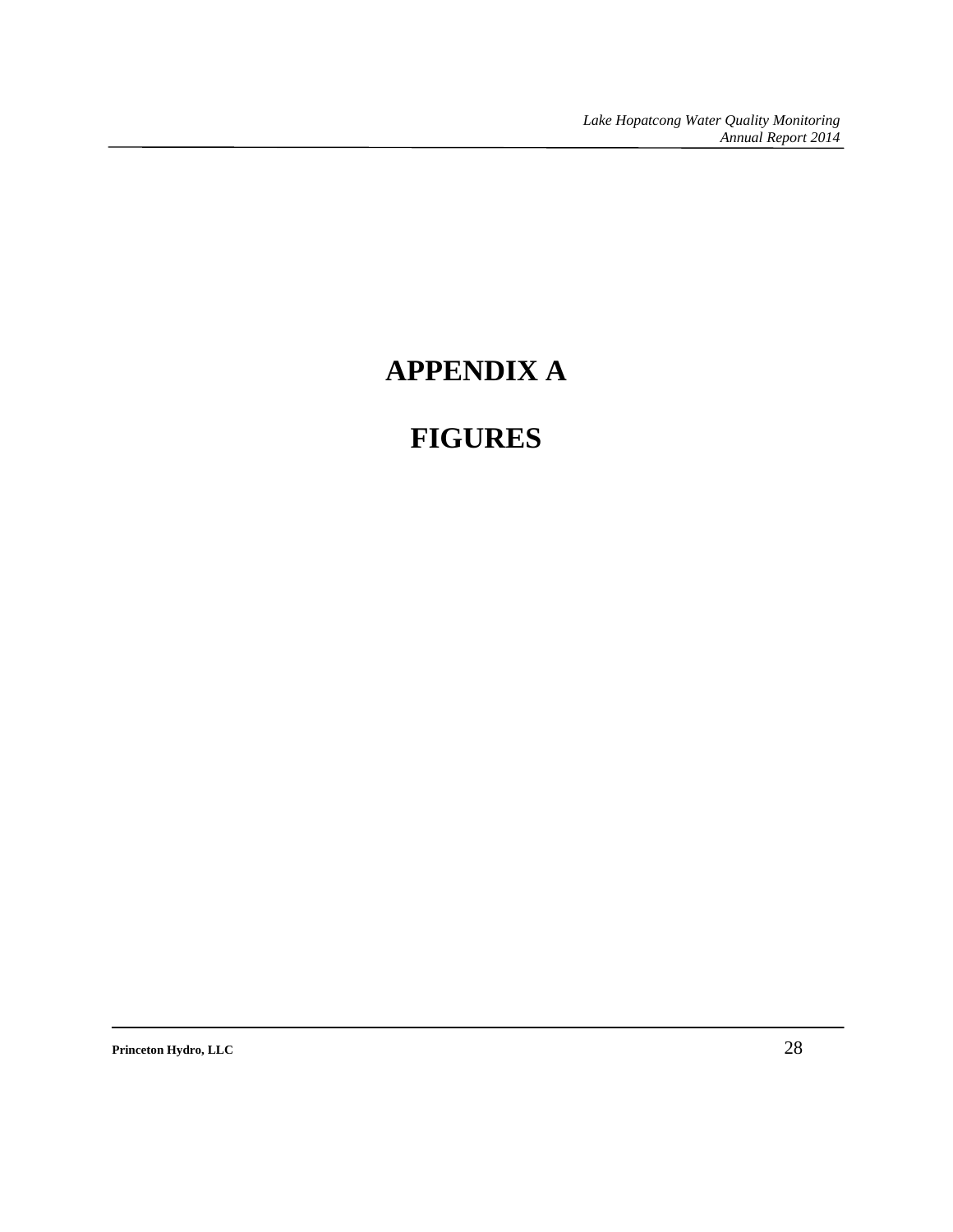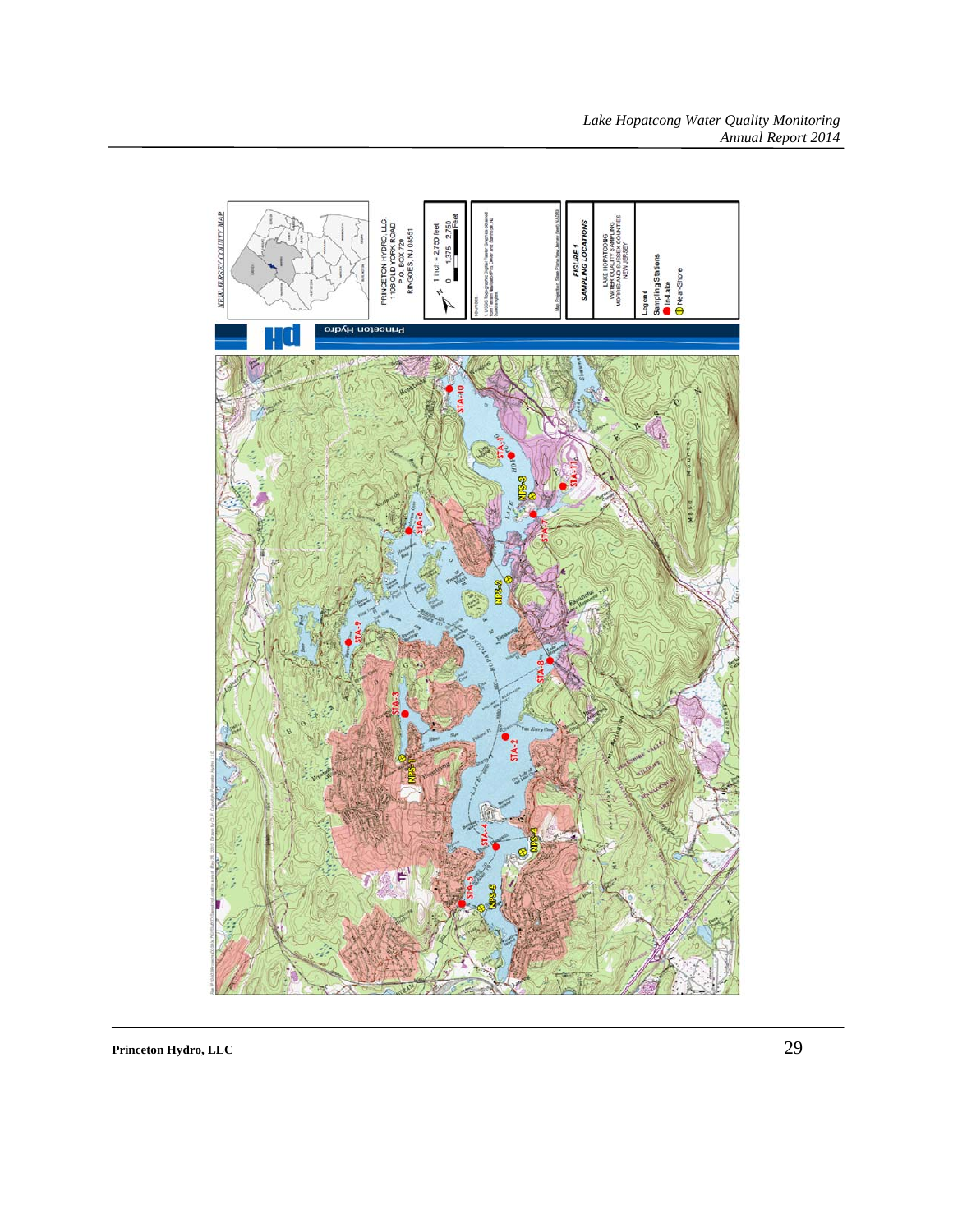

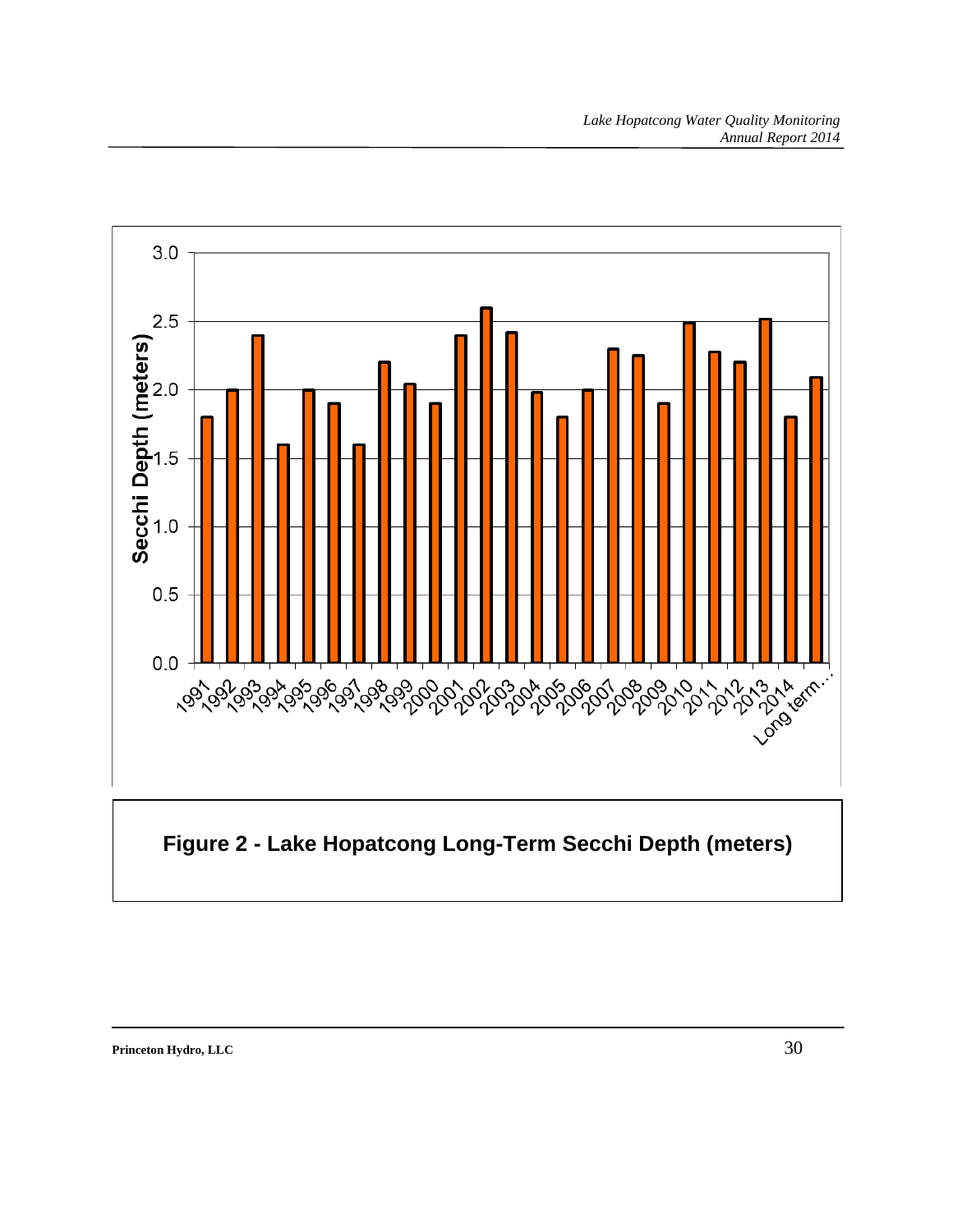

### **Figure 3 - Lake Hopatcong Long-Term Chlorophyll a Concentrations (mg/m<sup>3</sup> )**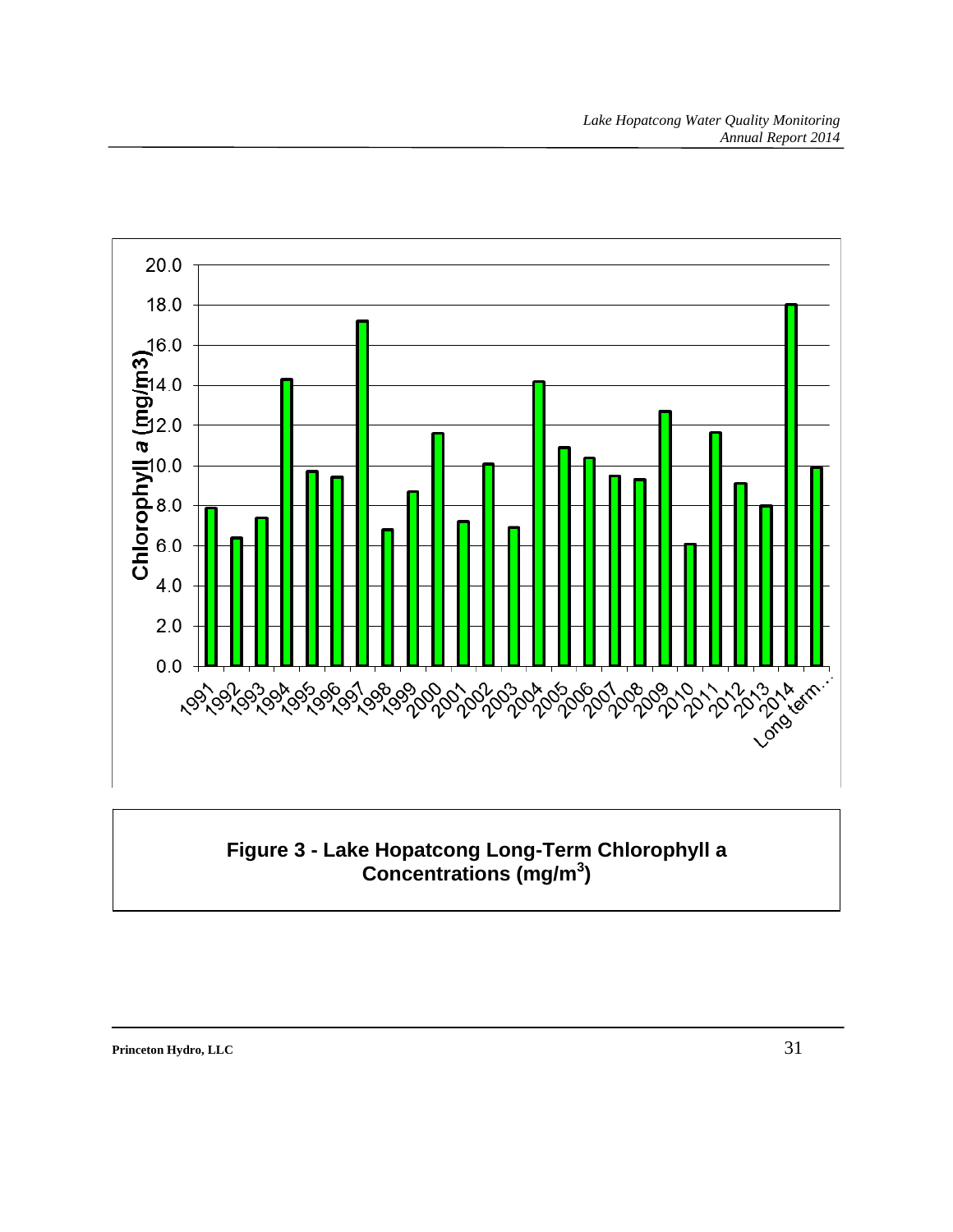

## **Figure 4 - Lake Hopatcong Long-Term Total Phosphorus Concentrations (mg/L)**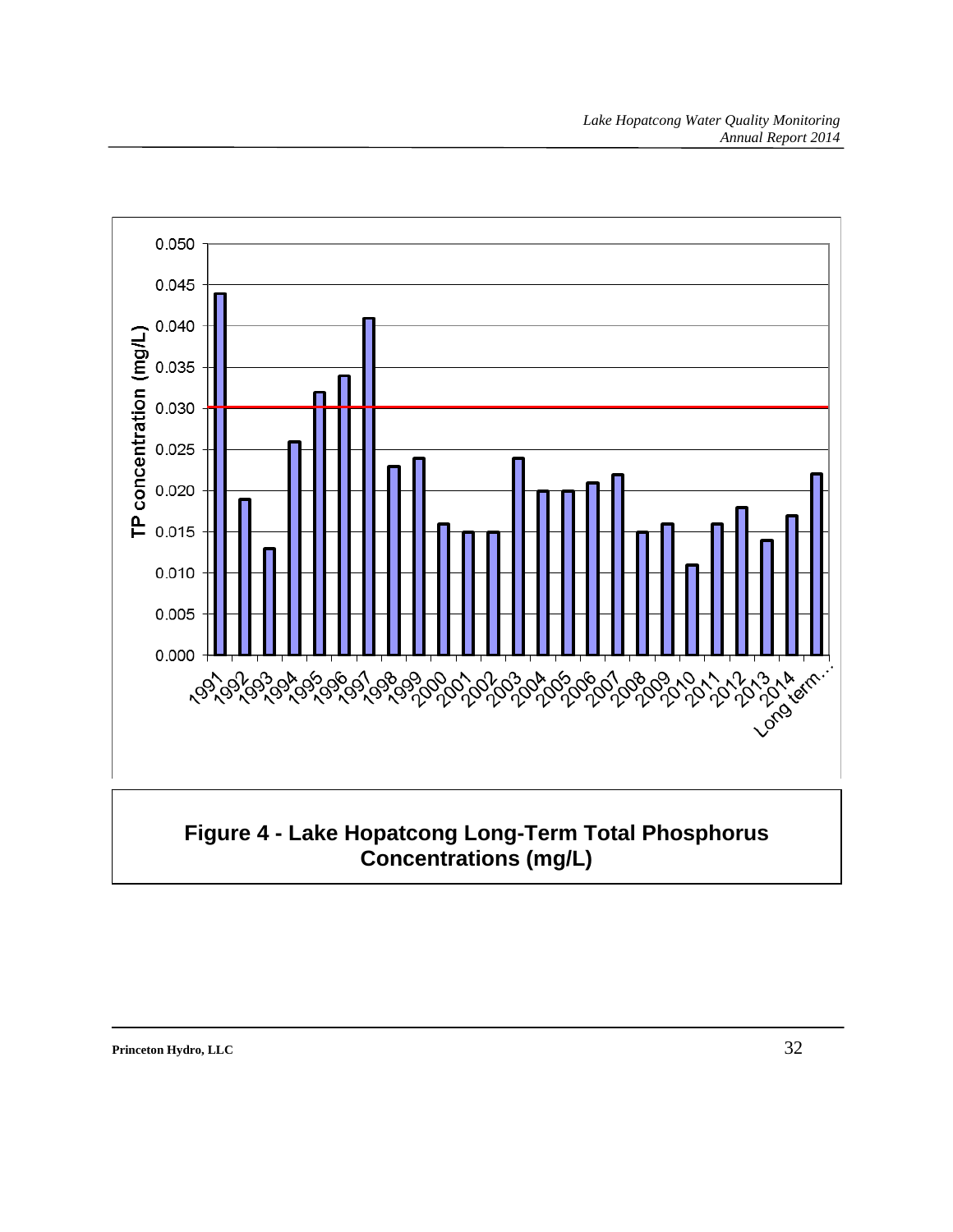# **APPENDIX B**

# *IN-SITU* **DATA**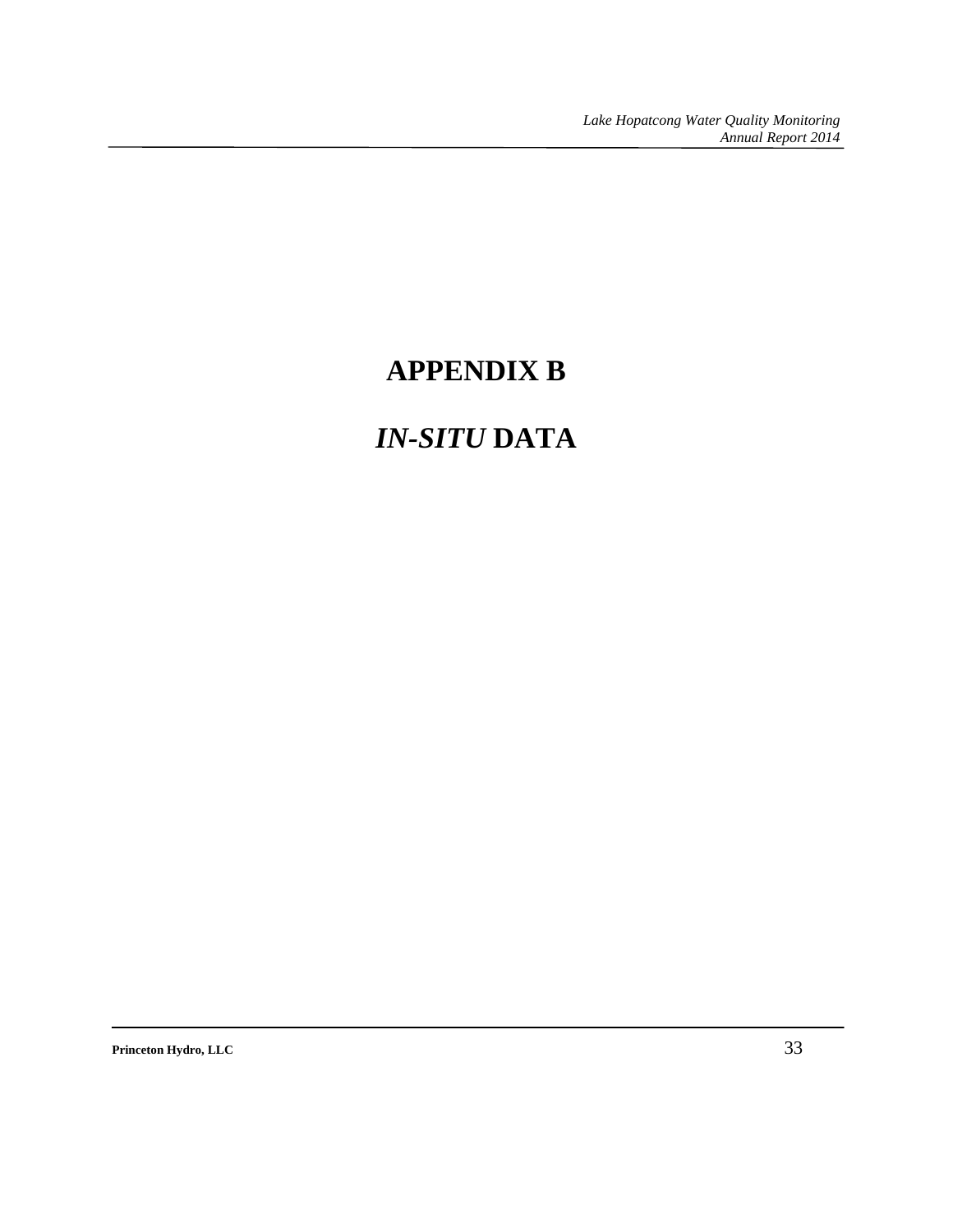|                |                  |                       |                |                | In-Situ Monitoring for Lake Hopatcong 5/21/14 |              |                            |                            |       |
|----------------|------------------|-----------------------|----------------|----------------|-----------------------------------------------|--------------|----------------------------|----------------------------|-------|
| <b>Station</b> |                  | <b>DEPTH</b> (meters) |                | Temperature    | Conductivity                                  | pH           | <b>Dissolved</b><br>Oxygen | <b>Dissolved</b><br>Oxygen |       |
|                | <b>Total</b>     | Secchi                | Sample         | $(^{0}C)$      | $(\mu m \text{hos/cm})$                       | (units)      | (mg/L)                     | (%)                        |       |
|                |                  |                       | Surface        | 18.73          | 373.4                                         | 7.41         | 9.47                       | 101.6                      |       |
| ST-1           | 2.1              | 1                     | 1.0            | 18.63          | 373.9                                         | 7.47         | 9.56                       | 102.4                      |       |
|                |                  |                       | 2.0            | 18.44          | 372.5                                         | 7.46         | 9.6                        | 102.4                      |       |
|                |                  |                       | Surface        | 17.54          | 380.4                                         | 7.5          | 10.26                      | 107.4                      |       |
|                |                  |                       | 1.0<br>2.0     | 17.51<br>17.44 | 380.4<br>380.5                                | 7.66<br>7.71 | 10.34<br>10.4              | 108.3<br>108.7             |       |
|                |                  |                       | 3.0            | 17.3           | 380.7                                         | 7.76         | 10.5                       | 109.4                      |       |
|                |                  |                       | 4.0            | 16.74          | 379.2                                         | 7.79         | 10.56                      | 108.8                      |       |
|                |                  |                       | 5.0            | 16.42          | 380.8                                         | 7.79         | 10.51                      | 107.6                      |       |
|                |                  |                       | 6.0            | 14.04          | 379.8                                         | 7.74         | 9.98                       | 97                         |       |
| $ST-2$         | 13.8             | 1.9                   | 7.0            | 12.35          | 380.2                                         | 7.62         | 8.59                       | 80.4                       |       |
|                |                  |                       | 8.0            | 11.95          | 380.1                                         | 7.55         | 7.99                       | 74.1                       |       |
|                |                  |                       | 9.0<br>10.0    | 11.66<br>11.52 | 380.5<br>380.6                                | 7.5<br>7.46  | 7.65<br>7.2                | 70.5<br>66.2               |       |
|                |                  |                       | 11.0           | 11.35          | 381.2                                         | 7.42         | 7                          | 64.1                       |       |
|                |                  |                       | 12.0           | 11.1           | 382                                           | 7.36         | 6.42                       | 58.4                       |       |
|                |                  |                       | 13.0           | 10.95          | 383.8                                         | 7.31         | 5.99                       | 54.3                       |       |
|                |                  |                       | 13.5           | 10.89          | 385.5                                         | 7.22         | 5.06                       | 45.8                       |       |
|                |                  |                       | Surface        | 18.57          | 555.1                                         | 9.48         | 11.98                      | 128.3                      |       |
| $ST-3$         | 2                | 2                     | 1.0            | 17.77          | 493.2                                         | 9.47         | 13.04                      | 137.3                      |       |
|                |                  |                       | 2.0            | 15.09          | 731.4                                         | 7.82         | 2.61                       | 26                         |       |
|                |                  |                       | Surface<br>1.0 | 17.78<br>17.75 | 390.1<br>389.8                                | 7.06<br>7.11 | 9.77<br>9.78               | 102.8<br>102.9             |       |
| $ST-4$         | 3.2              | 1.8                   | 2.0            | 17.43          | 388.2                                         | 7.19         | 9.46                       | 98.9                       |       |
|                |                  |                       | 3.0            | 16.25          | 389.4                                         | 7.17         | 8.69                       | 88.6                       |       |
|                |                  |                       | Surface        | 17.43          | 390.5                                         | 6.96         | 9.85                       | 102.9                      |       |
| $ST-5$         | 2.8<br>2.5       | 1.5                   | 1.0            | 17.3           | 390.3                                         | 7.02         | 9.94                       | 103.6                      |       |
|                |                  |                       | 2.0            | 16.35          | 389.5                                         | 7.12         | 10.15                      | 103.7                      |       |
|                |                  |                       | 2.5            | 15.71          | 392.9                                         | 7.11         | 8.8                        | 88.7                       |       |
|                |                  | 1.5                   | Surface<br>1.0 | 18.03<br>17.83 | 369.8<br>370.7                                | 7.77<br>8.01 | 10.49<br>10.84             | 111<br>114.2               |       |
| $ST-6$         |                  |                       |                | 2.0            | 16.22                                         | 379.1        | 7.97                       | 11.13                      | 113.4 |
|                |                  |                       | 2,5            | 16.09          | 381.7                                         | 7.74         | 8.53                       | 86.7                       |       |
|                |                  |                       | Surface        | 18.88          | 213.5                                         | 7.35         | 9.27                       | 99.8                       |       |
| ST 7           | 2                | 1.3                   | 1.0            | 18.7           | 216.1                                         | 7.32         | 9.09                       | 97.5                       |       |
|                |                  |                       | 2.0            | 18.53          | 228.5                                         | 7.28         | 8.88                       | 94.9                       |       |
|                |                  |                       | Surface        | 17.5           | 379.6                                         | 7.6          | 10.32                      | 108                        |       |
|                |                  |                       | 1.0<br>2.0     | 17.43<br>17.22 | 379.4<br>378.5                                | 7.68<br>7.71 | 10.36<br>10.4              | 108.2<br>108.2             |       |
|                |                  |                       | 3.0            | 17.17          | 378.8                                         | 7.73         | 10.4                       | 108.1                      |       |
| $ST-8$         | 7.5              | 1.9                   | 4.0            | 17.14          | 379                                           | 7.75         | 10.4                       | 108.1                      |       |
|                |                  |                       | 5.0            | 17.07          | 379                                           | 7.76         | 10.41                      | 108                        |       |
|                |                  |                       | 6.0            | 13.68          | 380                                           | 7.73         | 9.8                        | 94.6                       |       |
|                |                  |                       | 7.0            | 12             | 380.3                                         | 7.57         | 7.93                       | 73.7                       |       |
|                |                  |                       | 7.5            | 11.78          | 380.6                                         | 7.48         | 7.25                       | 67                         |       |
|                |                  |                       | Surface<br>1.0 | 16.74<br>16.71 | 380.1<br>380.1                                | 7.67<br>7.82 | 9.91<br>10.28              | 102.1<br>105.8             |       |
|                |                  |                       | 2.0            | 16.4           | 380.4                                         | 7.89         | 10.47                      | 107.1                      |       |
|                |                  |                       | 3.0            | 16.32          | 380.3                                         | 7.93         | 10.58                      | 108.1                      |       |
| ST-9           | 8                | 1.7                   | 4.0            | 16.09          | 382.2                                         | 7.96         | 10.69                      | 108.6                      |       |
|                |                  |                       | 5.0            | 15.9           | 382.3                                         | 7.94         | 10.73                      | 108.6                      |       |
|                |                  |                       | 6.0            | 15.76          | 385.9                                         | 7.91         | 10.69                      | 107.8                      |       |
|                |                  |                       | 7.0<br>8.0     | 15.6<br>13.21  | 381.5<br>383.6                                | 7.87<br>7.41 | 10.41<br>5.35              | 104.7<br>51.1              |       |
|                |                  |                       |                |                |                                               |              |                            | 97.3                       |       |
| <b>ST-10</b>   | $1.6\phantom{0}$ | 1                     | Surface<br>1.0 | 18.35<br>17.96 | 386.8<br>388.2                                | 7.39<br>7.38 | 9.13<br>9.03               | 95.4                       |       |
|                |                  |                       | 1.5            | 17.41          | 414.5                                         | 7.32         | 8.49                       | 88.7                       |       |
| ST-11          | 1.3              | $1.3+$                | Surface        | 18.75          | 165.2                                         | 7.46         | 9.65                       | 103.6                      |       |
|                |                  |                       | 1.0            | 18.36          | 170.8                                         | 7.42         | 9.67                       | 103                        |       |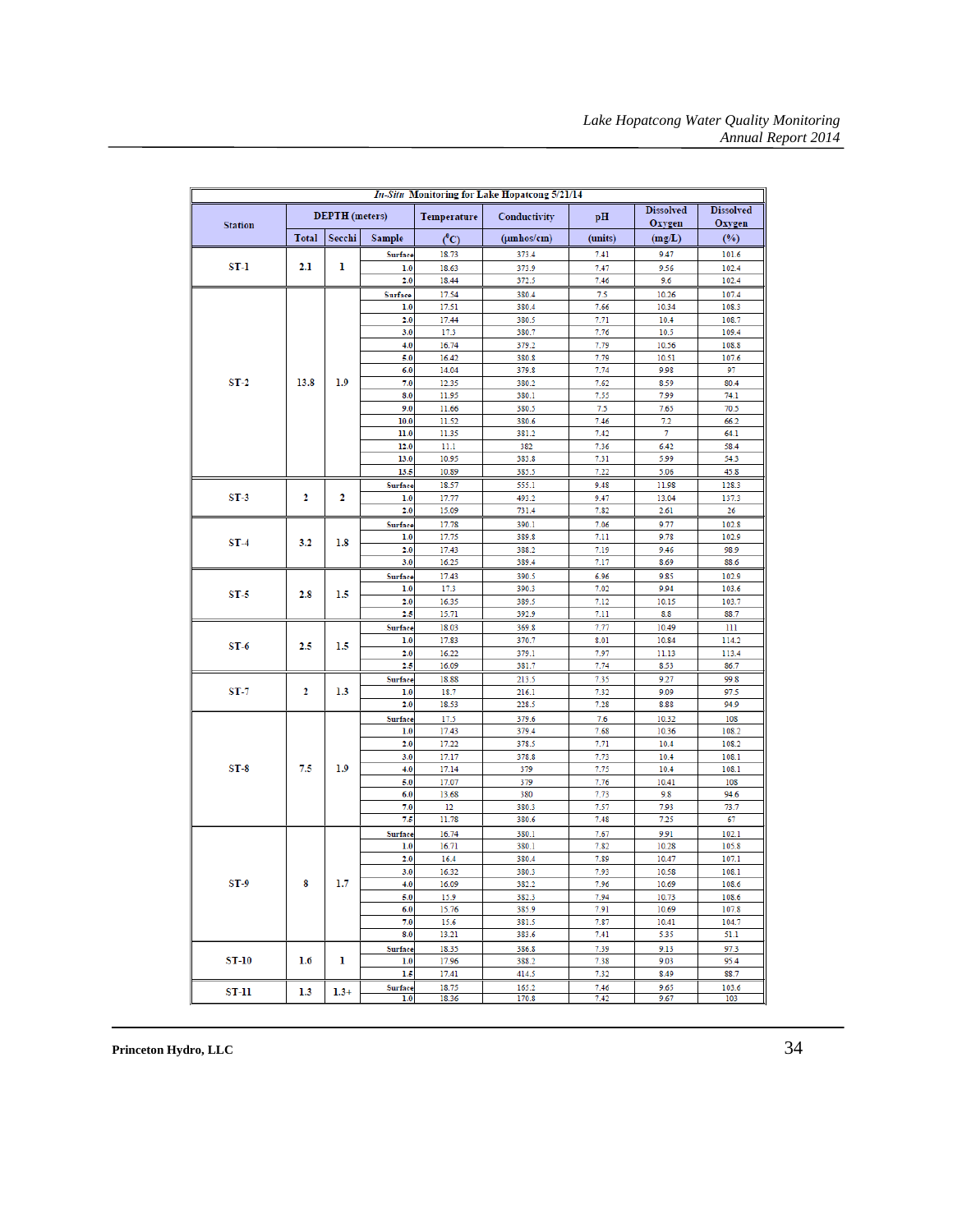| In-Situ Monitoring for Lake Hopatcong 6/24/14 |              |                       |               |                    |                         |              |                            |                            |  |
|-----------------------------------------------|--------------|-----------------------|---------------|--------------------|-------------------------|--------------|----------------------------|----------------------------|--|
| <b>Station</b>                                |              | <b>DEPTH</b> (meters) |               | <b>Temperature</b> | Conductivity            | pН           | <b>Dissolved</b><br>Oxygen | <b>Dissolved</b><br>Oxygen |  |
|                                               | <b>Total</b> | Secchi                | <b>Sample</b> | $(^0C)$            | $(\mu m \text{hos/cm})$ | (units)      | (mg/L)                     | (%)                        |  |
|                                               |              |                       | Surface       | 24.19              | 379.1                   | 7.75         | 8.36                       | 99.8                       |  |
| ST-1                                          | 2            | 0.9                   | 1.0           | 24.17              | 378.6                   | 7.65         | 8.33                       | 99.4                       |  |
|                                               |              |                       | 2.0           | 23.84              | 383.4                   | 7.55         | 6.92                       | 82.1                       |  |
|                                               |              |                       | Surface       | 23.02              | 388                     | 8            | 9.34                       | 109.1                      |  |
|                                               |              |                       | 1.0           | 23.03              | 388                     | 8.05         | 9.42                       | 109.9                      |  |
|                                               |              |                       | 2.0           | 23                 | 388.1                   | 8.09         | 9.52                       | 111.1                      |  |
|                                               |              |                       | 3.0           | 22.99              | 387.8                   | 8.1          | 9.56                       | 111.5                      |  |
|                                               |              |                       | 4.0           | 22.89              | 387.7                   | 8.09         | 9.57                       | 111.4                      |  |
|                                               |              |                       | 5.0           | 19.62              | 382.3                   | 7.82         | 6.83                       | 74.6                       |  |
|                                               |              |                       | 6.0           | 18.41              | 382.2                   | 7.56         | 4.08                       | 43.5                       |  |
| $ST-2$                                        | 14.5         | 1.8                   | 7.0           | 15.58              | 382.3                   | 7.44         | 2.57                       | 25.8                       |  |
|                                               |              |                       | 8.0<br>9.0    | 12.93<br>12.16     | 381.6<br>381.4          | 7.38<br>7.32 | 1.58<br>1.06               | 15<br>9.8                  |  |
|                                               |              |                       | 10.0          | 11.66              | 381.7                   | 7.29         | <1                         | 8.2                        |  |
|                                               |              |                       | 11.0          | 11.45              | 383.9                   | 7.24         | <1                         | 5.6                        |  |
|                                               |              |                       | 12.0          | 11.25              | 385.2                   | 7.21         | <1                         | 3.5                        |  |
|                                               |              |                       | 13.0          | 11.01              | 389.5                   | 7.17         | $\leq$                     | 2.3                        |  |
|                                               |              |                       | 14.0          | 10.83              | 425.3                   | 7.04         | $\leq$                     | 1.7                        |  |
|                                               |              |                       | Surface       | 24.63              | 701.8                   | 7.73         | 8.12                       | 97.8                       |  |
| $ST-3$                                        | 2.1          | $2.1+$                | 1.0           | 24.48              | 689.1                   | 7.71         | 8.03                       | 96.4                       |  |
|                                               |              |                       | 2.0           | 23.62              | 690.5                   | 7.51         | 6.23                       | 73.6                       |  |
|                                               | 3            |                       | Surface       | 23.54              | 393.4                   | 7.41         | 8.9                        | 104.9                      |  |
|                                               |              |                       | 1.0           | 23.53              | 393.3                   | 7.49         | 8.93                       | 105.2                      |  |
| $ST-4$                                        |              | 1.8                   | 2.0           | 23.35              | 393                     | 7.52         | 8.97                       | 105.3                      |  |
|                                               |              |                       | 3.0           | 21.97              | 385.5                   | 7.47         | 7.97                       | 91.2                       |  |
|                                               |              | 1.7                   | Surface       | 24.05              | 395.1                   | 7.57         | 8.32                       | 99.1                       |  |
| $ST-5$                                        | 3.3          |                       | 1.0           | 23.9               | 394.8                   | 7.54         | 8.41                       | 99.8                       |  |
|                                               |              |                       | 2.0           | 23.69              | 394.6                   | 7.52         | 8.47                       | 100.2                      |  |
|                                               |              |                       | 3.0           | 21.65              | 421.1                   | 7.06         | 4.57                       | 52                         |  |
|                                               |              |                       | Surface       | 24.51              | 384.3                   | 8.28         | 9.59                       | 115.2                      |  |
| $ST-6$                                        | 2.5          | 1.8                   | 1.0           | 24.24              | 385.2                   | 8.34         | 9.9                        | 118.3                      |  |
|                                               |              |                       | 2.0           | 23.91              | 384.2                   | 8.2          | 9.9                        | 117.5                      |  |
|                                               |              |                       | 2.5           | 23.88              | 384.3                   | 8.09         | 9.26                       | 109.9                      |  |
|                                               |              |                       | Surface       | 24.84              | 240.6                   | 7.82         | 8.52                       | 102.9                      |  |
| $ST-7$                                        | 1.8          | $1.6\phantom{0}$      | 1.0           | 24.84              | 240.6                   | 7.71         | 8.5                        | 102.7                      |  |
|                                               |              |                       | 1.5           | 24                 | 238.5                   | 7.68         | 8.59                       | 102.1                      |  |
|                                               |              |                       | Surface       | 23.95              | 389.5                   | 8.31         | 9.9                        | 117.6                      |  |
|                                               |              |                       | 1.0<br>2.0    | 23.96<br>23.93     | 389.5<br>389.4          | 8.45<br>8.5  | 10.16<br>10.24             | 120.7<br>121.6             |  |
|                                               |              |                       | 3.0           | 23.59              | 388.3                   | 8.49         | 10.35                      | 122.2                      |  |
| $ST-8$                                        | 7            | 1.8                   | 4.0           | 23.42              | 387.7                   | 8.45         | 10.36                      | 121.9                      |  |
|                                               |              |                       | 5.0           | 22.37              | 387.9                   | 8.1          | 8.89                       | 102.5                      |  |
|                                               |              |                       | 6.0           | 18.65              | 382.2                   | 7.77         | 5.08                       | 54.4                       |  |
|                                               |              |                       | 7.0           | 16.4               | 386                     | 7.6          | 3.53                       | 36.1                       |  |
|                                               |              |                       | Surface       | 24.06              | 391.2                   | 8.71         | 10.59                      | 126                        |  |
|                                               |              |                       | 1.0           | 24.04              | 391.5                   | 8.72         | 10.77                      | 128.2                      |  |
|                                               |              |                       | 2.0           | 23.92              | 390.5                   | 8.73         | 10.9                       | 129.4                      |  |
|                                               |              |                       | 3.0           | 23.82              | 389.8                   | 8.7          | 10.98                      | 130.2                      |  |
| ST-9                                          | 8            | 1.5                   | 4.0           | 23.68              | 389.8                   | 8.6          | 10.94                      | 129.4                      |  |
|                                               |              |                       | 5.0           | 23.14              | 390                     | 8.32         | 9.98                       | 116.7                      |  |
|                                               |              |                       | 6.0           | 21.67              | 387.6                   | 8.03         | 8.47                       | 96.4                       |  |
|                                               |              |                       | 7.0           | 17.47              | 385.3                   | 7.61         | 3.04                       | 31.8                       |  |
|                                               |              |                       | 8.0           | 13.16              | 400.3                   | 7.49         | 2.38                       | 22.7                       |  |
|                                               |              |                       | Surface       | 24.71              | 384.2                   | 7.94         | 9.4                        | 113.3                      |  |
| <b>ST-10</b>                                  | 1.7          | 0.8                   | 1.0           | 24.71              | 384.1                   | 7.91         | 9.51                       | 114.6                      |  |
|                                               |              |                       | 1.5           | 24.63              | 385.4                   | 7.87         | 9.52                       | 114.5                      |  |
| ST-11                                         | $1.2\,$      | $1.2 +$               | Surface       | 23.66              | 212.2                   | 8.17         | 8.49                       | 100.2                      |  |
|                                               |              |                       | 1.0           | 23                 | 210.8                   | 7.98         | 8.64                       | 100.8                      |  |

**Princeton Hydro, LLC** 35

 $\overline{a}$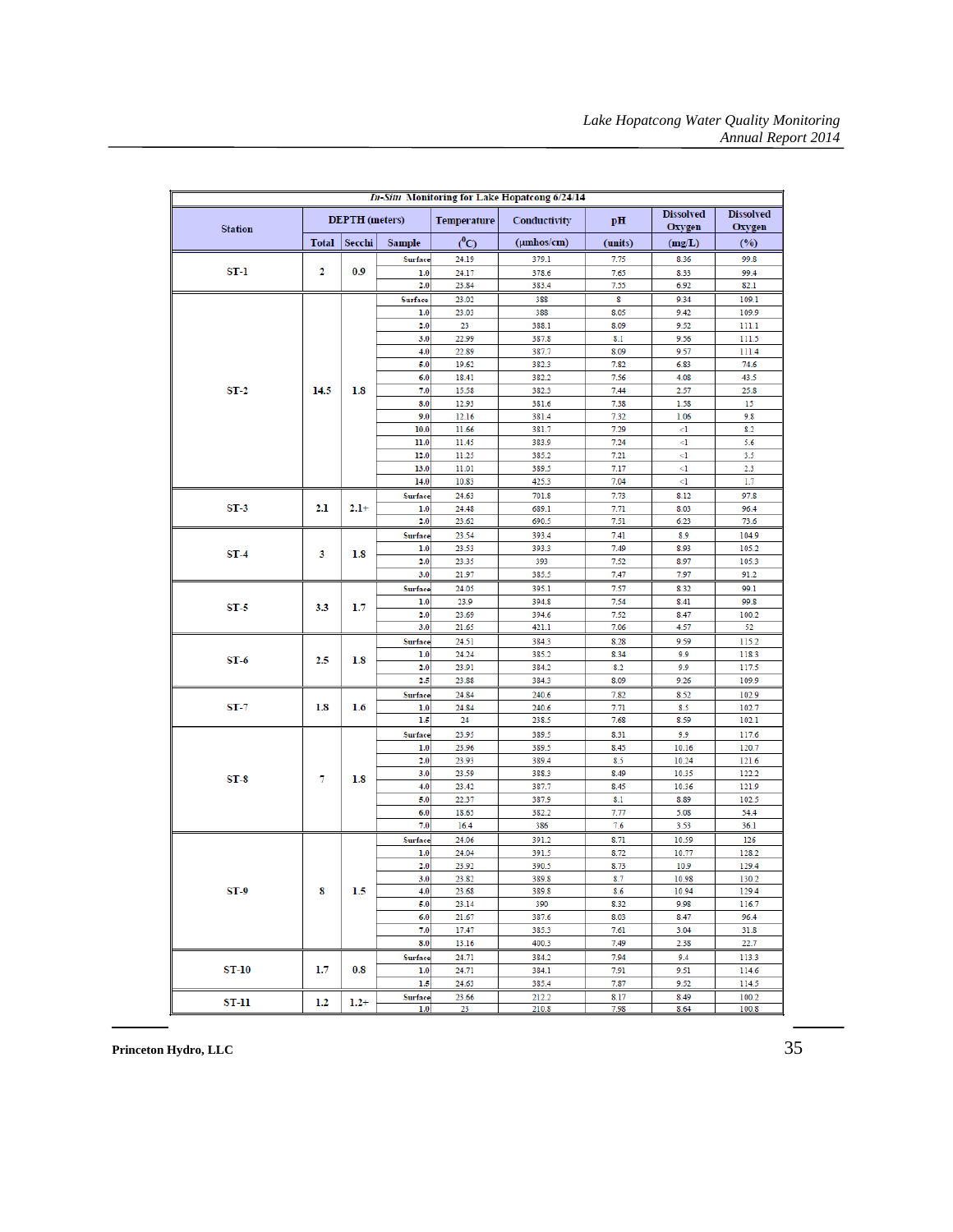| <b>In-Situ Monitoring for Lake Hopatcong 7/17/14</b> |              |                       |                |                |                |              |                            |                            |      |       |
|------------------------------------------------------|--------------|-----------------------|----------------|----------------|----------------|--------------|----------------------------|----------------------------|------|-------|
| <b>Station</b>                                       |              | <b>DEPTH</b> (meters) |                | Temperature    | Conductivity   | pН           | <b>Dissolved</b><br>Oxygen | <b>Dissolved</b><br>Oxygen |      |       |
|                                                      | <b>Total</b> | Secchi                | Sample         | $^o$ C)        | (µmhos/cm)     | (units)      | (mg/L)                     | (%)                        |      |       |
|                                                      |              |                       | Surface        | 26.57          | 376.7          | 7.61         | 8.3                        | 103.4                      |      |       |
| $ST-1$                                               | 2            | 1.2                   | 1.0            | 26.32          | 375.8          | 7.53         | 8.18                       | 101.5                      |      |       |
|                                                      |              |                       | 2.0            | 26.03          | 374.8          | 7.51         | 8.1                        | 100                        |      |       |
|                                                      |              |                       | Surface        | 25.65          | 391            | 7.55         | 8.63                       | 105.8                      |      |       |
|                                                      |              |                       | 1.0            | 25.48          | 390.6          | 7.65         | 8.77                       | 107.1                      |      |       |
|                                                      |              |                       | 2.0            | 25.29          | 390.4          | 7.71         | 8.83                       | 107.5                      |      |       |
|                                                      |              |                       | 3.0            | 25.21          | 390.1          | 7.76         | 8.87                       | 107.9                      |      |       |
|                                                      |              |                       | 4.0<br>5.0     | 25.17<br>25.12 | 389.7          | 7.79         | 8.81<br>8.79               | 107                        |      |       |
|                                                      |              |                       | 6.0            | 23.5           | 389.7<br>390.2 | 7.82<br>7.64 | 5.4                        | 106.7<br>63.7              |      |       |
| $ST-2$                                               | 14           | 1.8                   | 7.0            | 19.02          | 386.4          | 7.43         | 1.43                       | 15.4                       |      |       |
|                                                      |              |                       | 8.0            | 14.94          | 386.7          | 7.42         | <1                         | 9.2                        |      |       |
|                                                      |              |                       | 9.0            | 13.39          | 385.8          | 7.41         | <1                         | 5.8                        |      |       |
|                                                      |              |                       | 10.0           | 12.59          | 385.5          | 7.37         | <1                         | 3.5                        |      |       |
|                                                      |              |                       | 11.0           | 11.98          | 386.7          | 7.35         | <1                         | 2.4                        |      |       |
|                                                      |              |                       | 12.0           | 11.5           | 389            | 7.32         | <1                         | 1.5                        |      |       |
|                                                      |              |                       | 13.0           | 11.08          | 399.9          | 7.21         | <1                         | 1                          |      |       |
|                                                      |              |                       | 14.0           | 10.79          | 411.9          | 7.12         | <1                         | 0.8                        |      |       |
|                                                      |              | 0.9                   | Surface        | 26.88          | 618.7          | 8.08         | 7.28                       | 91.3                       |      |       |
| $ST-3$                                               | 2            |                       | 1.0<br>2.0     | 26.01<br>25.35 | 615.6<br>619.4 | 8.06<br>7.89 | 8.4<br>8.27                | 103.7<br>101               |      |       |
|                                                      |              |                       | Surface        | 25.4           | 392.6          | 7.2          | 8.33                       | 101.7                      |      |       |
|                                                      |              |                       | 1.0            | 25.23          | 392.5          | 7.22         | 8.34                       | 101.4                      |      |       |
| $ST-4$                                               | 3            | 1.2                   | 2.0            | 25.15          | 392.4          | 7.27         | 8.29                       | 100.7                      |      |       |
|                                                      |              |                       | 3.0            | 25.12          | 392.4          | 7.28         | 8.21                       | 99.7                       |      |       |
|                                                      | 3.5          |                       | Surface        | 24.99          | 392.2          | 7.02         | 8.03                       | 97.2                       |      |       |
|                                                      |              | 1.2                   | 1.0            | 24.82          | 392.6          | 7.04         | 7.84                       | 94.7                       |      |       |
| $ST-5$                                               |              |                       | 2.0            | 24.82          | 392            | 7.15         | 7.64                       | 92.3                       |      |       |
|                                                      |              |                       | 3.0            | 24.42          | 395.2          | 7.12         | 6.56                       | 78.6                       |      |       |
|                                                      |              |                       | 3.5            | 22.86          | 442.9          | 6.76         | 5.02                       | 58.4                       |      |       |
|                                                      |              |                       |                |                | Surface        | 26.73        | 381.5                      | 7.54                       | 8.01 | 100.2 |
| $ST-6$                                               | 2.5          | 1.6                   | 1.0            | 26.13          | 380.3          | 7.58         | 8.54                       | 105.6                      |      |       |
|                                                      |              |                       | 2.0<br>2.5     | 25.68<br>25.66 | 379.4<br>383.5 | 7.59<br>7.47 | 8.62<br>7.77               | 105.8<br>95.3              |      |       |
|                                                      |              |                       | Surface        | 25.84          | 303.1          | 7.33         | 8.16                       | 100.4                      |      |       |
| ST-7                                                 | 1.5          | $1.5+$                | 1.0            | 24.92          | 311            | 7.28         | 8.36                       | 101.2                      |      |       |
|                                                      |              |                       | 1.5            | 24.78          | 313.7          | 7.23         | 8.41                       | 101.4                      |      |       |
|                                                      |              |                       | Surface        | 25.94          | 390.1          | 7.38         | 8.86                       | 109.2                      |      |       |
|                                                      |              |                       | 1.0            | 25.79          | 390.2          | 7.48         | 8.79                       | 108                        |      |       |
|                                                      |              |                       | 2.0            | 25.42          | 389.9          | 7.54         | 8.76                       | 107                        |      |       |
|                                                      |              |                       | 3.0            | 25.36          | 389.8          | 7.58         | 8.65                       | 105.5                      |      |       |
| $ST-8$                                               | 8            | 1.9                   | 4.0            | 25.32          | 390.1          | 7.58         | 8.56                       | 104.3                      |      |       |
|                                                      |              |                       | 5.0            | 25.04          | 391.5          | 7.56         | 8.41                       | 102                        |      |       |
|                                                      |              |                       | 6.0            | 22.69          | 389.7          | 7.52         | 6.75                       | 78.3                       |      |       |
|                                                      |              |                       | 7.0<br>8.0     | 19.74<br>17.87 | 387<br>407.3   | 7.44<br>7.19 | 5.55<br>3.61               | 60.8<br>38                 |      |       |
|                                                      |              |                       |                | 26.29          | 389.9          | 7.86         |                            | 110                        |      |       |
|                                                      |              |                       | Surface<br>1.0 | 26             | 389.9          | 7.91         | 8.87<br>8.99               | 110.9                      |      |       |
|                                                      |              |                       | 2.0            | 25.32          | 390.5          | 7.96         | 9.09                       | 110.8                      |      |       |
|                                                      |              |                       | 3.0            | 25.17          | 390.4          | 7.93         | 8.95                       | 108.8                      |      |       |
| $ST-9$                                               | 8            | 1.9                   | 4.0            | 25.08          | 390.2          | 7.87         | 8.79                       | 106.7                      |      |       |
|                                                      |              |                       | 5.0            | 24.8           | 390.8          | 7.76         | 8.32                       | 100.5                      |      |       |
|                                                      |              |                       | 6.0            | 22.1           | 388            | 7.69         | 7.63                       | 87.6                       |      |       |
|                                                      |              |                       | 7.0            | 19.76          | 388.4          | 7.6          | 5.45                       | 59.8                       |      |       |
|                                                      |              |                       | 8.0            | 16.23          | 402.4          | 7.26         | 3.34                       | 34                         |      |       |
|                                                      |              |                       | Surface        | 26.55          | 381.2          | 7.63         | 7.24                       | 90.3                       |      |       |
| <b>ST-10</b>                                         | $1.8\,$      | ı                     | 1.0            | 25.96          | 380.3          | 7.59         | 7.96                       | 98.2                       |      |       |
|                                                      |              |                       | 1.5            | 25.4           | 382            | 7.57         | 8.13                       | 99.2                       |      |       |
| <b>ST-11</b>                                         | 1.3          | $1.3+$                | Surface<br>1.0 | 24.6<br>24.26  | 226.5<br>226.9 | 7.36<br>7.21 | 8.06<br>7.8                | 96.9<br>93.2               |      |       |
|                                                      |              |                       |                |                |                |              |                            |                            |      |       |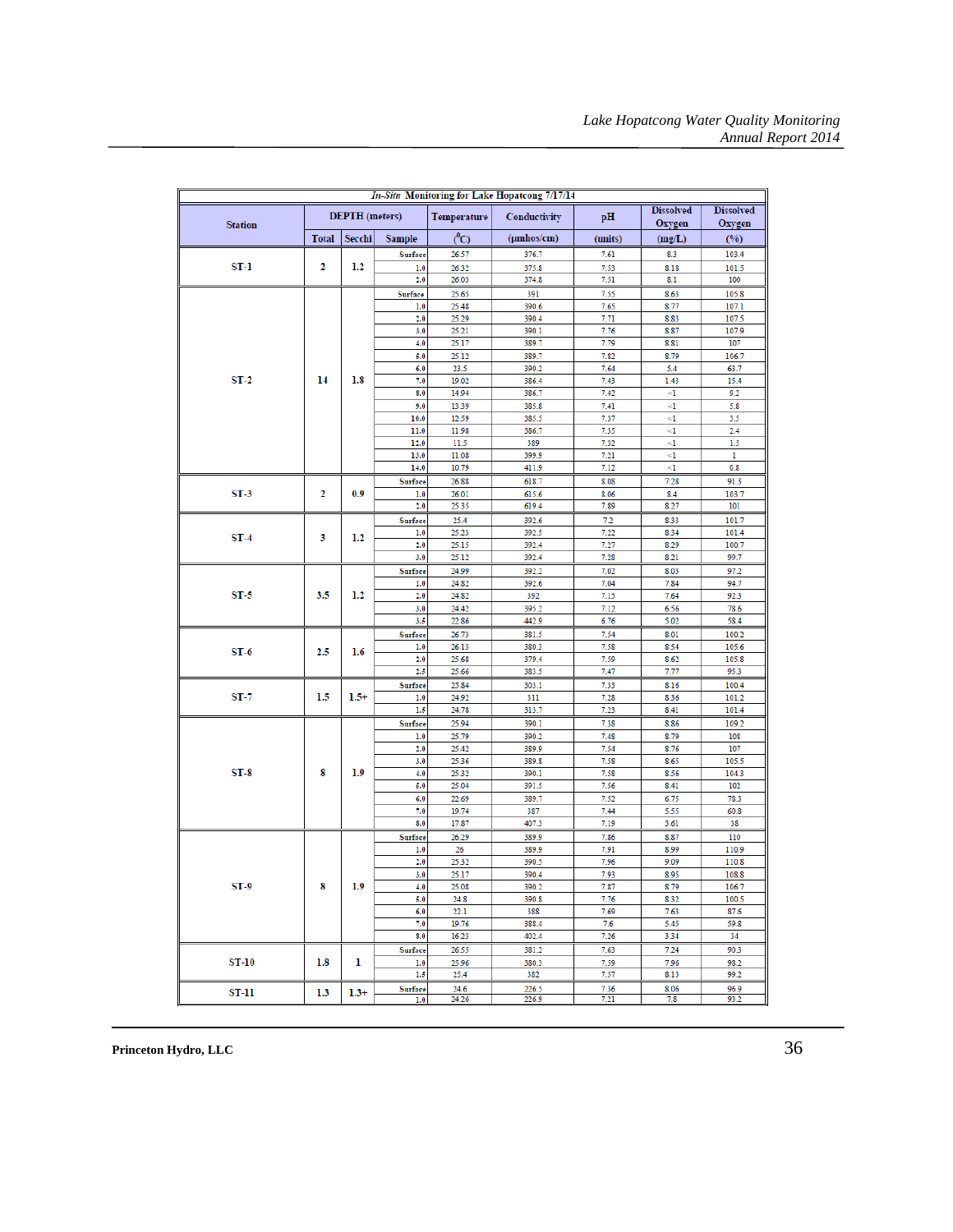| In-Situ Monitoring for Lake Hopatcong 8/15/14 |              |                       |                |                    |                         |              |                            |                            |  |
|-----------------------------------------------|--------------|-----------------------|----------------|--------------------|-------------------------|--------------|----------------------------|----------------------------|--|
| <b>Station</b>                                |              | <b>DEPTH</b> (meters) |                | <b>Temperature</b> | Conductivity            | pH           | <b>Dissolved</b><br>Oxygen | <b>Dissolved</b><br>Oxygen |  |
|                                               | <b>Total</b> | Secchi                | <b>Sample</b>  | $(^0C)$            | $(\mu m \text{hos/cm})$ | (units)      | (mg/L)                     | $($ %)                     |  |
|                                               |              |                       | Surface        | 23.17              | 391.2                   | 7.89         | 8.96                       | 104.9                      |  |
| ST-1                                          | 2            | 0.8                   | 1.0            | 23.15              | 391.2                   | 7.85         | 8.95                       | 104.7                      |  |
|                                               |              |                       | 2.0            | 22.92              | 389                     | 7.83         | 8.84                       | 103                        |  |
|                                               |              |                       | Surface        | 23.27              | 397.1                   | 7.79         | 8.75                       | 102.6                      |  |
|                                               |              |                       | 1.0            | 23.29              | 397.1                   | 7.73         | 8.1                        | 95                         |  |
|                                               |              |                       | 2.0            | 23.3               | 397.1                   | 7.69         | 8.04                       | 94.3                       |  |
|                                               |              |                       | 3.0            | 23.31              | 396.9                   | 7.67         | 7.98                       | 93.7                       |  |
|                                               |              |                       | 4.0            | 23.31              | 397                     | 7.64         | 7.94                       | 93.2                       |  |
|                                               |              |                       | 5.0            | 23.3               | 396.8                   | 7.62         | 7.9                        | 92.8                       |  |
|                                               |              |                       | 6.0            | 23.27              | 396.8                   | 7.6          | 7.87                       | 92.3                       |  |
| $ST-2$                                        | 14.5         | 1.2                   | 7.0            | 20.12              | 396.5                   | 7.34         | 2.91                       | 32.2                       |  |
|                                               |              |                       | 8.0            | 15.93              | 393.7                   | 7.19         | 0.93                       | 9.4                        |  |
|                                               |              |                       | 9.0            | 13.25              | 392.3                   | 7.13         | 0.47                       | 4.5                        |  |
|                                               |              |                       | 10.0           | 12.45              | 394.3                   | 7.1          | 0.19                       | 1.8                        |  |
|                                               |              |                       | 11.0           | 11.8               | 396.6                   | 7.14         | 0.07                       | 0.7                        |  |
|                                               |              |                       | 12.0           | 11.21              | 405                     | 7.12         | 0.06                       | 0.5                        |  |
|                                               |              |                       | 13.0           | 10.97              | 413.3                   | 7.1          | 0.05                       | 0.5                        |  |
|                                               |              |                       | 14.0<br>14.5   | 10.9<br>10.83      | 415.5<br>577.1          | 7.11<br>7.09 | 0.05<br>0.05               | 0.4<br>0.4                 |  |
|                                               |              |                       |                |                    |                         |              |                            |                            |  |
| $ST-3$                                        | 2            |                       | Surface        | 23.73              | 560.3                   | 8.24<br>8.2  | 9.51                       | 112.6                      |  |
|                                               |              | 0.6                   | 1.0<br>2.0     | 23.09<br>22.79     | 525.2<br>532            | 7.6          | 9.53<br>5.42               | 111.4<br>63                |  |
|                                               |              |                       |                |                    |                         |              |                            |                            |  |
|                                               | 3            | 1.1                   | Surface<br>1.0 | 23.09<br>23.09     | 404.9<br>405.1          | 7.39<br>7.49 | 8.41<br>8.44               | 98.3<br>98.6               |  |
| $ST-4$                                        |              |                       | 2.0            | 23.07              | 405.3                   | 7.52         | 8.46                       | 98.9                       |  |
|                                               |              |                       | 3.0            | 23.08              | 404.9                   | 7.42         | 8.07                       | 94.3                       |  |
|                                               |              |                       | Surface        | 23.11              | 406.3                   | 7.21         | 8.4                        | 98.2                       |  |
|                                               | 3            | 1                     | 1.0            | 22.88              | 406.3                   | 7.18         | 7.9                        | 92                         |  |
| ST-5                                          |              |                       | 2.0            | 22.72              | 406.3                   | 7.2          | 7.53                       | 87.4                       |  |
|                                               |              |                       | 3.0            | 22.7               | 406.2                   | 7.21         | 7                          | 81.3                       |  |
|                                               |              | 1<br>$1.4+$           | Surface        | 23.72              | 400                     | 7.9          | 8.97                       | 106.2                      |  |
| $ST-6$                                        | 2            |                       | 1.0            | 23.49              | 399.8                   | 7.87         | 8.97                       | 105.6                      |  |
|                                               |              |                       | 2.0            | 23.23              | 399.5                   | 7.81         | 8.76                       | 102.7                      |  |
|                                               |              |                       | Surface        | 22.55              | 408.2                   | 7.82         | 8.84                       | 102.2                      |  |
| ST-7                                          | 1.4          |                       | 1.0            | 22.41              | 410.2                   | 7.79         | 8.82                       | 101.8                      |  |
|                                               |              |                       | 1.4            | 22.42              | 413.8                   | 7.91         | 9.18                       | 106                        |  |
|                                               |              |                       | Surface        | 23.34              | 397.2                   | 7.54         | 8.25                       | 96.9                       |  |
|                                               |              |                       | 1.0            | 23.35              | 397.2                   | 7.54         | 8.18                       | 96.2                       |  |
|                                               |              | 1.2                   | 2.0            | 23.34              | 397.1                   | 7.55         | 8.16                       | 95.8                       |  |
| $ST-8$                                        | 7            |                       | 3.0            | 23.34              | 397.1                   | 7.55         | 8.14                       | 95.6                       |  |
|                                               |              |                       | 4.0            | 23.33              | 397.1                   | 7.55         | 8.13                       | 95.4                       |  |
|                                               |              |                       | 5.0            | 23.33              | 397                     | 7.57         | 8.11                       | 95.2                       |  |
|                                               |              |                       | 6.0            | 23.27              | 397                     | 7.56         | 8.11                       | 95.1                       |  |
|                                               |              |                       | 7.0            | 22.99              | 411.1                   | 7.35         | 7.71                       | 89.9                       |  |
|                                               |              |                       | Surface        | 23.63              | 396.4                   | 7.83         | 8.71                       | 102.9                      |  |
|                                               |              |                       | 1.0            | 23.61              | 396.4                   | 7.78         | 8.29                       | 97.9                       |  |
|                                               |              |                       | 2.0            | 23.48              | 396.2                   | 7.74         | 8.19                       | 96.5                       |  |
| $ST-9$                                        | 8            | 1.3                   | 3.0<br>4.0     | 23.25<br>23.2      | 396<br>396              | 7.7<br>7.66  | 8.08<br>7.93               | 94.8<br>92.9               |  |
|                                               |              |                       | 5.0            | 23.06              | 395.7                   | 7.63         | 7.78                       | 90.9                       |  |
|                                               |              |                       | 6.0            | 22.68              | 394.9                   | 7.58         | 7.53                       | 87.3                       |  |
|                                               |              |                       | 7.0            | 21.08              | 388.7                   | 7.41         | 4.21                       | 47.4                       |  |
|                                               |              |                       | 8.0            | 17.94              | 469.5                   | 7.09         | 1.86                       | 19.6                       |  |
|                                               |              |                       | Surface        | 23.35              | 393.9                   | 8.05         | 8.76                       | 102.9                      |  |
| <b>ST-10</b>                                  | $1.4\,$      | 0.8                   | 1.0            | 22.94              | 393.5                   | 7.93         | 8.51                       | 99.2                       |  |
|                                               |              |                       | 1.4            | 23.06              | 393.2                   | 7.85         | 8.1                        | 94.6                       |  |
|                                               |              |                       | Surface        | 21.7               | 443.6                   | 7.69         | 7.44                       | 84.7                       |  |
| ST-11                                         | 1.1          | $1.1+$                | 1.0            | 21.26              | 439.3                   | 7.58         | 7.26                       | 82                         |  |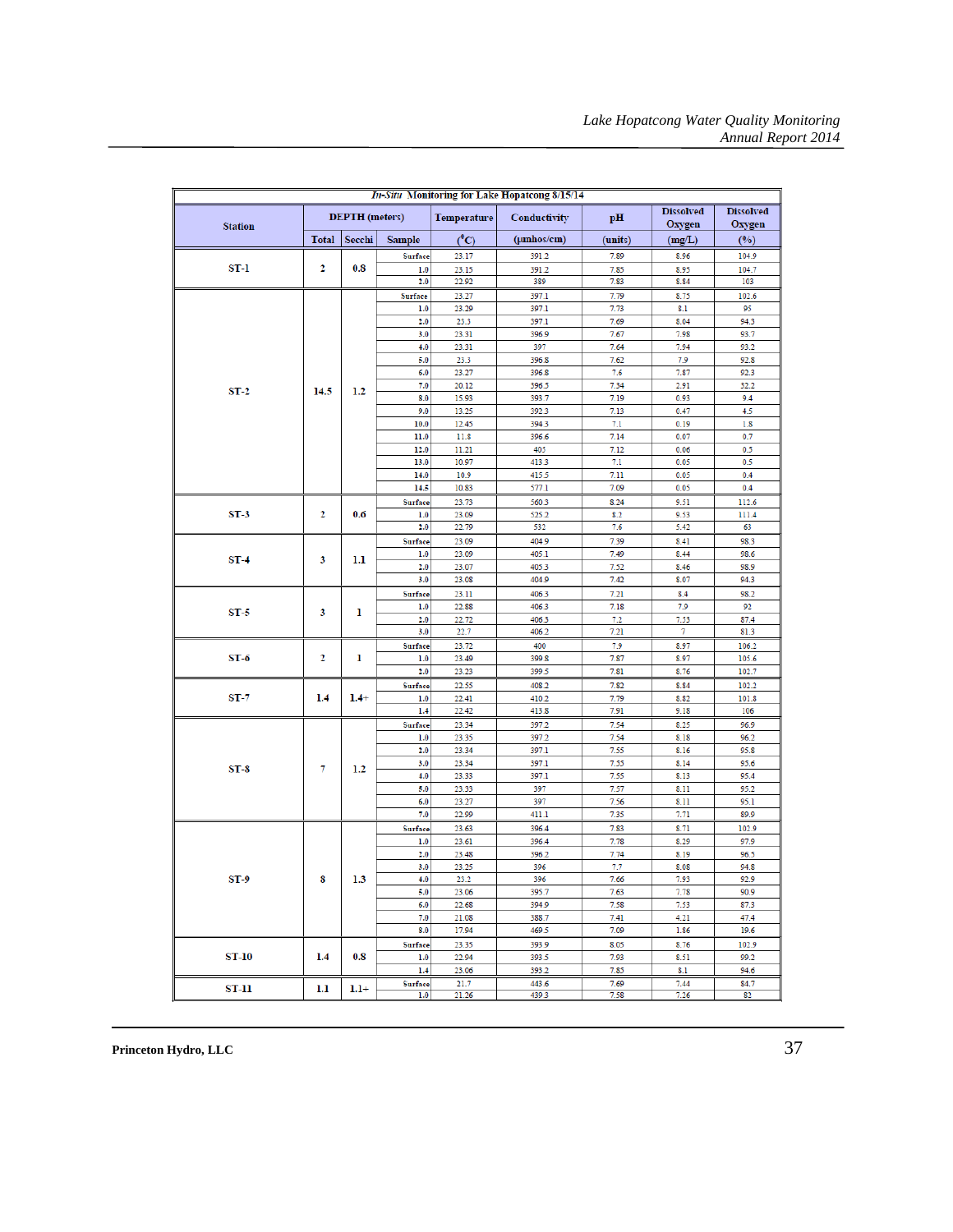| <b>In-Situ Monitoring for Lake Hopatcong 10/1/14</b> |                       |         |                       |                    |                         |              |                            |                            |  |
|------------------------------------------------------|-----------------------|---------|-----------------------|--------------------|-------------------------|--------------|----------------------------|----------------------------|--|
| <b>Station</b>                                       | <b>DEPTH</b> (meters) |         |                       | <b>Temperature</b> | Conductivity            | pH           | <b>Dissolved</b><br>Oxygen | <b>Dissolved</b><br>Oxygen |  |
|                                                      | <b>Total</b>          | Secchi  | <b>Sample</b>         | $(^{0}C)$          | $(\mu m \text{hos/cm})$ | (units)      | (mg/L)                     | (9/0)                      |  |
|                                                      |                       |         | Surface               | 19.66              | 412                     | 7.67         | 9.28                       | 101.5                      |  |
| ST-1                                                 | 1.5                   | 1       | 1.0                   | 19.67              | 412.1                   | 7.62         | 9.08                       | 99.4                       |  |
|                                                      |                       |         | 1.5                   | 19.66              | 412.1                   | 7.6          | 9.08                       | 99.3                       |  |
|                                                      |                       |         | Surface               | 19.47              | 400.2                   | 7.69         | 9.17                       | 99.9                       |  |
|                                                      |                       |         | 1.0                   | 19.48              | 400.1                   | 7.68         | 9.11                       | 99.3                       |  |
|                                                      |                       |         | 2.0                   | 19.49              | 400.1                   | 7.65         | 9.1                        | 99.1                       |  |
|                                                      |                       |         | 3.0                   | 19.49              | 400.1                   | 7.64         | 9.06                       | 98.8                       |  |
|                                                      |                       |         | 4.0                   | 19.48              | 400.1                   | 7.61         | 9.05                       | 98.6                       |  |
|                                                      |                       |         | 5.0                   | 19.48              | 399.9                   | 7.59         | 9.06                       | 98.7                       |  |
|                                                      |                       |         | 6.0                   | 19.47              | 400                     | 7.57         | 8.99                       | 98                         |  |
| $ST-2$                                               | 13.5                  | 2.3     | 7.0                   | 18.88              | 399.1                   | 7.49         | 8.26                       | 88.9                       |  |
|                                                      |                       |         | 8.0                   | 18.66              | 399.1                   | 7.43         | 7.6                        | 81.4                       |  |
|                                                      |                       |         | 9.0                   | 18.16              | 398.6                   | 7.31         | 5.8                        | 61.6                       |  |
|                                                      |                       |         | 10.0                  | 15.75              | 418.8                   | 7.02         | 2.8                        | 28.2                       |  |
|                                                      |                       |         | 11.0                  | 12.08              | 410.4                   | 6.83         | $\leq$ 1                   | 8                          |  |
|                                                      |                       |         | 12.0                  | 11.4               | 419.9                   | 6.92         | $\leq$ 1                   | 3.7                        |  |
|                                                      |                       |         | 13.0                  | 11.17              | 430.7                   | 6.96         | $\leq$                     | 2.8                        |  |
|                                                      |                       |         | 13.5                  | 11.13              | 448.9                   | 6.98         | $\leq$ 1                   | 2.1                        |  |
|                                                      | 1.7                   |         | <b>Surface</b>        | 19.9               | 501.4                   | 7.76         | 9.74                       | 107.1                      |  |
| $ST-3$                                               |                       | ı       | 1.0<br>1.5            | 19.9<br>19.85      | 500.5<br>513.2          | 7.84<br>7.79 | 9.55<br>9.02               | 105<br>99.1                |  |
|                                                      | 2.8                   |         |                       |                    |                         |              |                            |                            |  |
|                                                      |                       | 2.1     | <b>Surface</b>        | 19.92              | 403.4                   | 7.73         | 9.18                       | 100.9                      |  |
| $ST-4$                                               |                       |         | 1.0<br>2.0            | 19.94<br>19.93     | 403.5<br>403.4          | 7.72<br>7.71 | 9.02<br>8.99               | 99.2<br>98.8               |  |
|                                                      |                       |         | 2.5                   | 19.87              | 403.2                   | 7.66         | 8.89                       | 97.6                       |  |
|                                                      |                       |         | Surface               | 20.18              | 410.2                   | 7.19         | 9.36                       | 103.4                      |  |
| $ST-5$                                               | 2.5                   | 2.1     | 1.0                   | 20.19              | 410.5                   | 7.39         | 9.26                       | 102.4                      |  |
|                                                      |                       |         | 2.0                   | 20.17              | 410.3                   | 7.39         | 9.11                       | 100.6                      |  |
|                                                      |                       |         | Surface               | 19.87              | 402.9                   | 8.46         | 10.27                      | 112.8                      |  |
| $ST-6$                                               | 2                     | 1.8     | 1.0                   | 19.9               | 402.6                   | 8.78         | 10.65                      | 117                        |  |
|                                                      |                       |         | 2.0                   | 19.91              | 402.7                   | 8.76         | 10.7                       | 117.6                      |  |
|                                                      |                       |         | <b>Surface</b>        | 20                 | 568.8                   | 7.56         | 7.95                       | 87.6                       |  |
| $ST-7$                                               | 1.2                   | $1.2+$  | 1.0                   | 20.04              | 573.6                   | 7.54         | 7.72                       | 85.1                       |  |
|                                                      |                       |         | Surface               | 19.44              | 400.4                   | 7.44         | 9.24                       | 100.6                      |  |
|                                                      |                       |         | 1.0                   | 19.46              | 400.3                   | 7.5          | 9.14                       | 99.5                       |  |
|                                                      |                       |         | 2.0                   | 19.36              | 399.9                   | 7.49         | 8.82                       | 95.9                       |  |
|                                                      |                       |         | 3.0                   | 19.22              | 399.7                   | 7.48         | 8.7                        | 94.3                       |  |
| $ST-8$                                               | 7                     | 2       | 4.0                   | 19.09              | 399.4                   | 7.43         | 8.38                       | 90.6                       |  |
|                                                      |                       |         | 5.0                   | 19.04              | 399.3                   | 7.39         | 8.05                       | 86.9                       |  |
|                                                      |                       |         | 6.0                   | 18.99              | 399.2                   | 7.36         | 7.78                       | 84                         |  |
|                                                      |                       |         | 7.0                   | 18.76              | 414                     | 7.07         | 5.79                       | 62.2                       |  |
|                                                      |                       |         | Surface               | 20.14              | 400.4                   | 8.38         | 9.92                       | 109.5                      |  |
|                                                      |                       |         | 1.0                   | 20.14              | 400.3                   | 8.34         | 9.92                       | 109.6                      |  |
|                                                      |                       |         | 2.0                   | 20.14              | 400.2                   | 8.28         | 9.92                       | 109.6                      |  |
|                                                      |                       |         | 3.0                   | 20.12              | 400.2                   | 8.22         | 9.92                       | 109.5                      |  |
| $ST-9$                                               | 7.8                   | 1.5     | 4.0                   | 20.08              | 400.2                   | 8.17         | 9.83                       | 108.4                      |  |
|                                                      |                       |         | 5.0                   | 18.92              | 399.5                   | 8.03         | 8.26                       | 89                         |  |
|                                                      |                       |         | 6.0                   | 18.53              | 399.9                   | 7.9          | 7.61                       | 81.4                       |  |
|                                                      |                       |         | 7.0                   | 18.32              | 402.4                   | 7.68         | 5.17                       | 55                         |  |
|                                                      |                       |         | 7.5                   | 18.34              | 420.7                   | 7.41         | 3.53                       | 37.6                       |  |
| $ST-10$                                              | 1.2                   | 0.8     | Surface               | 19.86              | 418.7                   | 7.75         | 9.1                        | 99.9                       |  |
|                                                      |                       |         | 1.0                   | 19.87              | 418                     | 7.77         | 8.89                       | 97.7                       |  |
| ST-11                                                | 0.8                   | $0.8 +$ | <b>Surface</b><br>0.5 | 18.78              | 622.5                   | 7.62         | 8.35                       | 89.7                       |  |
|                                                      |                       |         |                       | 18.76              | 622.6                   | 7.52         | 7.85                       | 84.4                       |  |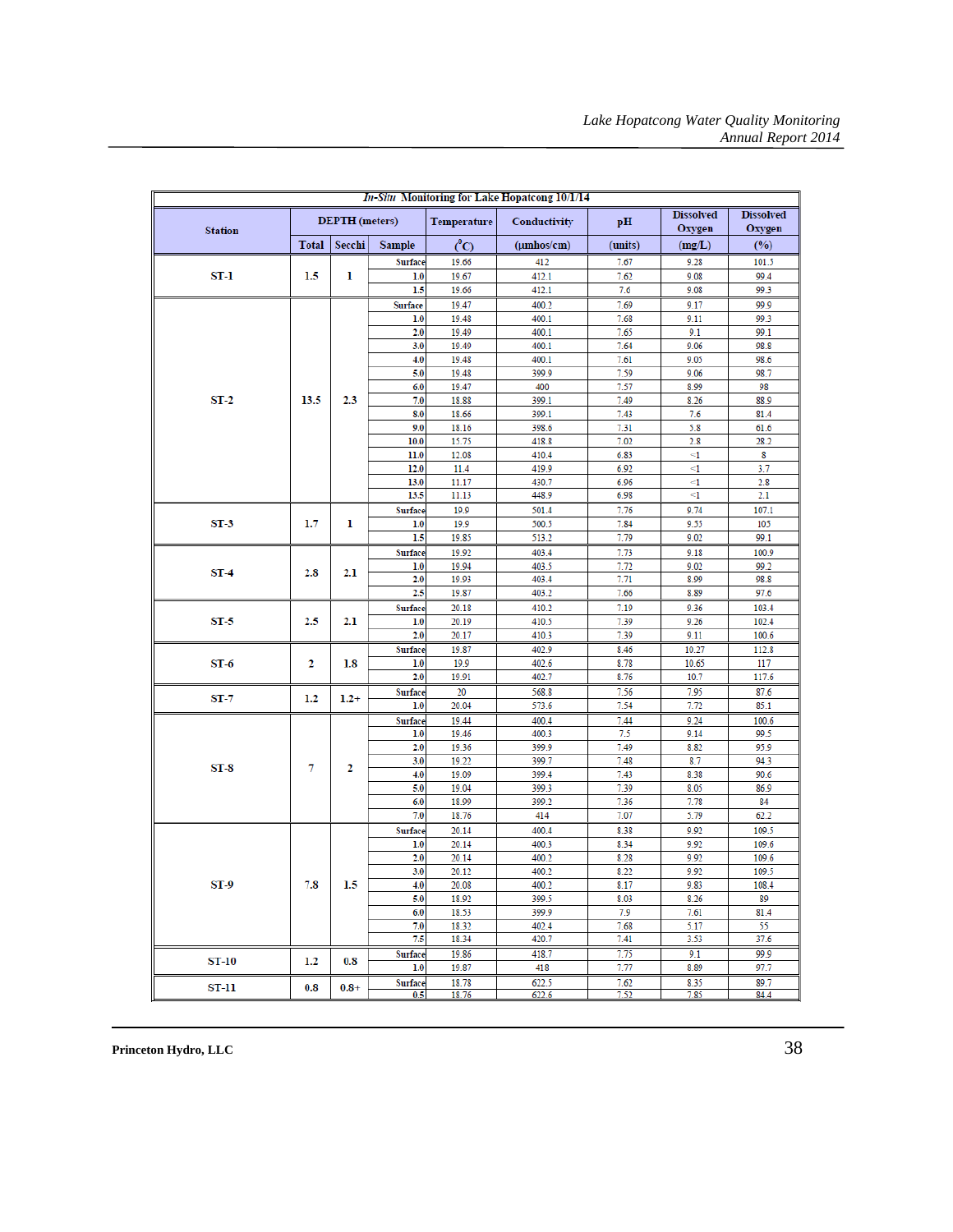| <b>In-Situ Monitoring for Hopatcong 319 Stations 5/21/14</b> |              |                       |                |                    |                         |         |                                   |                            |      |      |       |
|--------------------------------------------------------------|--------------|-----------------------|----------------|--------------------|-------------------------|---------|-----------------------------------|----------------------------|------|------|-------|
| <b>Station</b>                                               |              | <b>DEPTH</b> (meters) |                | <b>Temperature</b> | Conductivity            | pH      | <b>Dissolved</b><br><b>Oxygen</b> | <b>Dissolved</b><br>Oxygen |      |      |       |
|                                                              | <b>Total</b> | Secchi                | <b>Sample</b>  | $(^0C)$            | $(\mu m \text{hos/cm})$ | (units) | (mg/L)                            | (%)                        |      |      |       |
|                                                              |              |                       | <b>Surface</b> | 18.42              | 1045                    | 9       | 12.66                             | 135.2                      |      |      |       |
| NPS <sub>1</sub>                                             | 1.7          | 1.5                   | 1.00           | 17.25              | 1106                    | 8.86    | 13.22                             | 137.9                      |      |      |       |
|                                                              |              |                       | 1.50           | 15.53              | 1304                    | 8.54    | 14.05                             | 141.5                      |      |      |       |
| NPS <sub>2</sub>                                             | 1.1          | 1.1                   | <b>Surface</b> | 18.3               | 363.8                   | 7.39    | 9.75                              | 103.7                      |      |      |       |
|                                                              |              |                       | 1.00           | 18.21              | 363.3                   | 7.42    | 9.66                              | 102.6                      |      |      |       |
| NPS <sub>3</sub>                                             | 0.8          | $0.8 +$               | <b>Surface</b> | 19.03              | 388.9                   | 7.45    | 10.01                             | 108.1                      |      |      |       |
|                                                              |              |                       | 0.50           | 18.83              | 389.1                   | 7.47    | 9.98                              | 107.4                      |      |      |       |
|                                                              |              |                       | <b>Surface</b> | 17.72              | 390.5                   | 7.34    | 9.79                              | 102.9                      |      |      |       |
| NPS <sub>4</sub>                                             | 1.9          | 1.6                   | 1.00           | 17.65              | 398.3                   | 7.38    | 9.82                              | 103.1                      |      |      |       |
|                                                              |              |                       |                |                    |                         | 1.50    | 17.21                             | 525.2                      | 7.35 | 9.88 | 102.8 |
|                                                              |              | 1.6                   | <b>Surface</b> | 17.81              | 399.8                   | 7.19    | 9.72                              | 102.4                      |      |      |       |
| NPS <sub>5</sub>                                             | 1.8          |                       | 1.00           | 17.38              | 393.1                   | 7.26    | 9.81                              | 102.5                      |      |      |       |
|                                                              |              |                       | 1.50           | 16.49              | 397.9                   | 7.21    | 8.57                              | 87.8                       |      |      |       |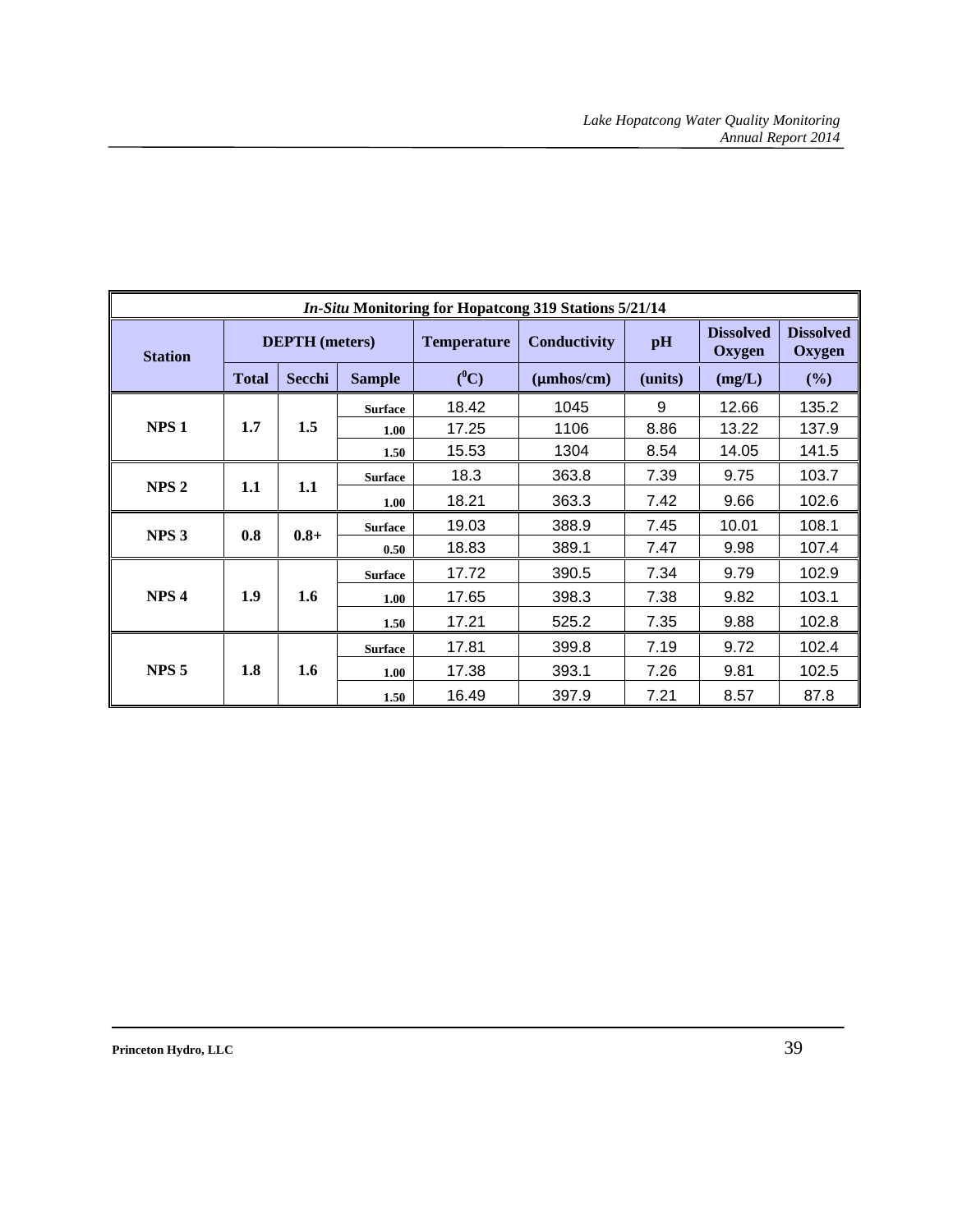| <b>In-Situ Monitoring for Hopatcong 319 Stations 6/24/14</b> |              |                       |                |                    |                         |         |                            |                            |
|--------------------------------------------------------------|--------------|-----------------------|----------------|--------------------|-------------------------|---------|----------------------------|----------------------------|
| <b>Station</b>                                               |              | <b>DEPTH</b> (meters) |                | <b>Temperature</b> | Conductivity            | pH      | <b>Dissolved</b><br>Oxygen | <b>Dissolved</b><br>Oxygen |
|                                                              | <b>Total</b> | Secchi                | <b>Sample</b>  | $(^0C)$            | $(\mu m \text{hos/cm})$ | (units) | (mg/L)                     | (%)                        |
|                                                              |              |                       | <b>Surface</b> | 23.8               | 897.5                   | 8.07    | 9.82                       | 116.5                      |
| NPS <sub>1</sub>                                             | 1.5          | $1.5+$                | 1.00           | 23.71              | 900.2                   | 8.12    | 10.05                      | 119.1                      |
|                                                              |              |                       | 1.50           | 23.12              | 944                     | 8.45    | 10.43                      | 122.2                      |
| NPS <sub>2</sub>                                             |              | $1.1+$                | <b>Surface</b> | 24.34              | 348.7                   | 8.73    | 10.05                      | 120.3                      |
|                                                              | 1.1          |                       | 1.00           | 24.34              | 354.5                   | 8.85    | 10.26                      | 122.8                      |
| NPS <sub>3</sub>                                             | 1            | $1.0+$                | <b>Surface</b> | 25.05              | 381                     | 7.81    | 8.9                        | 108                        |
|                                                              |              |                       | 1.00           | 24.34              | 375.9                   | 7.76    | 9.05                       | 108.3                      |
|                                                              |              |                       | <b>Surface</b> | 24.16              | 418.7                   | 7.54    | 8.83                       | 105.4                      |
| NPS <sub>4</sub>                                             | 1.8          | 1.8                   | 1.00           | 23.82              | 407                     | 7.55    | 8.7                        | 103.2                      |
|                                                              |              |                       | 1.50           | 23.78              | 429.1                   | 7.51    | 8.71                       | 103.1                      |
|                                                              |              |                       | <b>Surface</b> | 24.12              | 85.1                    | 7.34    | 8.52                       | 101.4                      |
|                                                              |              | 1.7                   | 1.00           | 24.01              | 394.3                   | 7.36    | 8.5                        | 101                        |
| NPS <sub>5</sub>                                             | 2.6          |                       | 2.00           | 23.74              | 394.8                   | 7.35    | 8.03                       | 95.1                       |
|                                                              |              |                       | 2.50           | 23.21              | 401.5                   | 7.13    | 5.28                       | 61.9                       |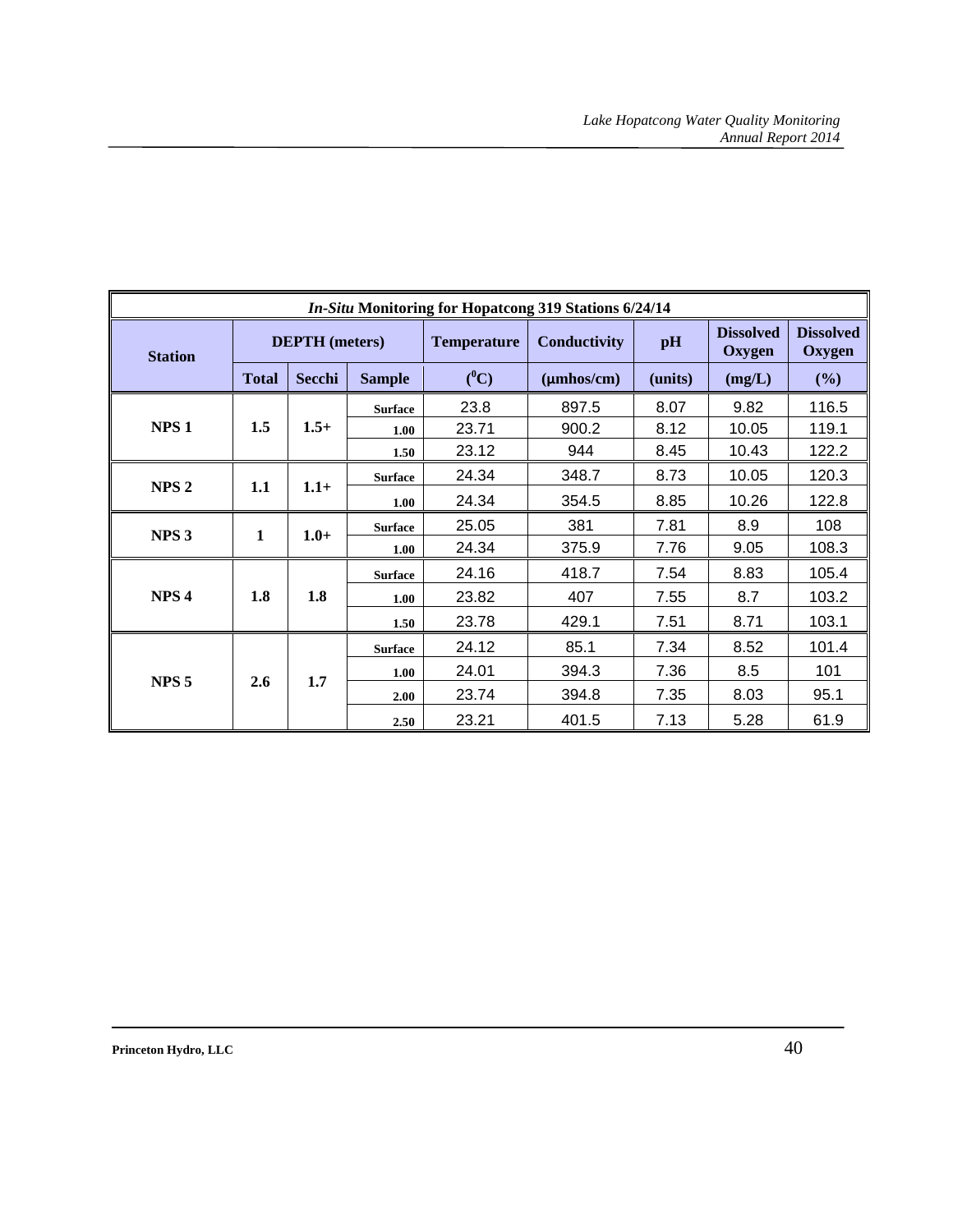| <b>In-Situ Monitoring for Hopatcong 319 Stations 7/17/14</b> |              |                       |                   |                    |                         |         |                                   |                            |
|--------------------------------------------------------------|--------------|-----------------------|-------------------|--------------------|-------------------------|---------|-----------------------------------|----------------------------|
| <b>Station</b>                                               |              | <b>DEPTH</b> (meters) |                   | <b>Temperature</b> | Conductivity            | pH      | <b>Dissolved</b><br><b>Oxygen</b> | <b>Dissolved</b><br>Oxygen |
|                                                              | <b>Total</b> | Secchi                | <b>Sample</b>     | $(^0C)$            | $(\mu m \text{hos/cm})$ | (units) | (mg/L)                            | (%)                        |
|                                                              |              |                       | <b>Surface</b>    | 26.61              | 658.9                   | 8.05    | 9.5                               | 118.6                      |
| NPS <sub>1</sub>                                             | 1.7          | 0.9                   | 1.00              | 25.46              | 668.8                   | 8.34    | 10.31                             | 126.1                      |
|                                                              |              |                       | 1.50              | 24.05              | 714.7                   | 8.08    | 9.31                              | 110.9                      |
| NPS <sub>2</sub>                                             | 1.2          | $1.2+$                | <b>Surface</b>    | 26.03              | 374.4                   | 7.49    | 8.54                              | 105.4                      |
|                                                              |              |                       | 1.00              | 25.12              | 382.7                   | 7.55    | 8.67                              | 105.2                      |
|                                                              | 0.95         | $0.95+$               | <b>Surface</b>    | 26.12              | 367.3                   | 7.69    | 8.84                              | 109.4                      |
| NPS <sub>3</sub>                                             |              |                       | 0.90 <sub>1</sub> | 25.81              | 366                     | 7.91    | 9.21                              | 113.2                      |
|                                                              |              | 1.3                   | <b>Surface</b>    | 25.35              | 410.2                   | 7.28    | 8.61                              | 105                        |
| NPS <sub>4</sub>                                             | 1.6          |                       | 1.00              | 25.04              | 406.3                   | 7.27    | 8.57                              | 103.9                      |
|                                                              |              |                       | 1.50              | 25.09              | 404.7                   | 7.27    | 8.27                              | 100.4                      |
|                                                              |              |                       | <b>Surface</b>    | 25.2               | 392.3                   | 7.22    | 7.91                              | 96.2                       |
| NPS <sub>5</sub>                                             | 2.8          |                       | 1.00              | 25.03              | 392.3                   | 7.2     | 8.03                              | 97.4                       |
|                                                              |              | 1.3                   | 2.00              | 24.92              | 392.1                   | 7.22    | 8.03                              | 97.2                       |
|                                                              |              |                       | 2.50              | 24.86              | 393.5                   | 7.14    | 6.93                              | 83.7                       |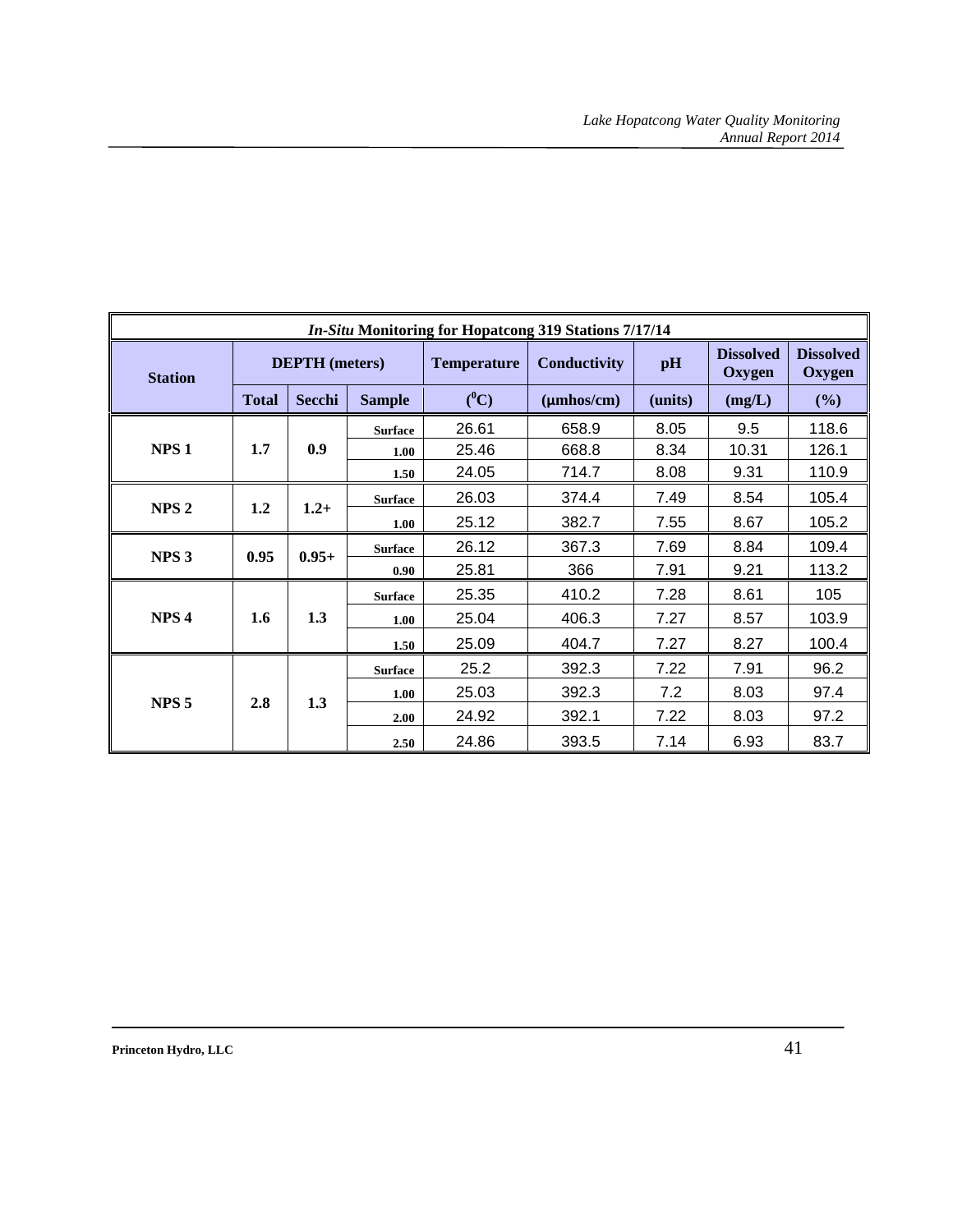| <i>In-Situ Monitoring for Hopatcong 319 Stations 8/15/14</i> |                       |               |                |                    |                         |         |                            |                            |
|--------------------------------------------------------------|-----------------------|---------------|----------------|--------------------|-------------------------|---------|----------------------------|----------------------------|
| <b>Station</b>                                               | <b>DEPTH</b> (meters) |               |                | <b>Temperature</b> | <b>Conductivity</b>     | pH      | <b>Dissolved</b><br>Oxygen | <b>Dissolved</b><br>Oxygen |
|                                                              | <b>Total</b>          | <b>Secchi</b> | <b>Sample</b>  | $(^0C)$            | $(\mu m \text{hos/cm})$ | (units) | (mg/L)                     | (%)                        |
| NPS <sub>1</sub>                                             | 1.3                   | 0.4           | <b>Surface</b> | 22.71              | 656.3                   | 8.65    | 9.53                       | 110.7                      |
|                                                              |                       |               | 1.00           | 22.2               | 652                     | 8.54    | 9.6                        | 110.4                      |
|                                                              | 1                     | $1.0+$        | <b>Surface</b> | 21.63              | 395.8                   | 8.11    | 9.07                       | 103.1                      |
| NPS <sub>2</sub>                                             |                       |               | 1.00           | 21.51              | 396                     | 8.13    | 9.07                       | 102.9                      |
| NPS <sub>3</sub>                                             | 0.8                   | $0.8 +$       | <b>Surface</b> | 22.11              | 384.6                   | 8.26    | 9.36                       | 107.4                      |
|                                                              |                       |               | 0.75           | 22.13              | 384.1                   | 8.52    | 9.7                        | 111.3                      |
| NPS <sub>4</sub>                                             | 1.1                   |               | <b>Surface</b> | 22.52              | 432.5                   | 7.96    | 9.06                       | 104.8                      |
|                                                              |                       | $1.1+$        | 1.00           | 22.12              | 433.8                   | 7.88    | 8.53                       | 97.9                       |
|                                                              |                       |               | <b>Surface</b> | 23.04              | 406.1                   | 7.31    | 8.25                       | 96.4                       |
|                                                              |                       | 0.8           | 1.00           | 22.99              | 406.1                   | 7.36    | 8.29                       | 96.7                       |
| NPS <sub>5</sub>                                             | 2.5                   |               | 2.00           | 22.81              | 407.1                   | 7.36    | 8.18                       | 95.1                       |
|                                                              |                       |               | 2.50           | 22.81              | 407.1                   | 7.23    | 6.64                       | 77.2                       |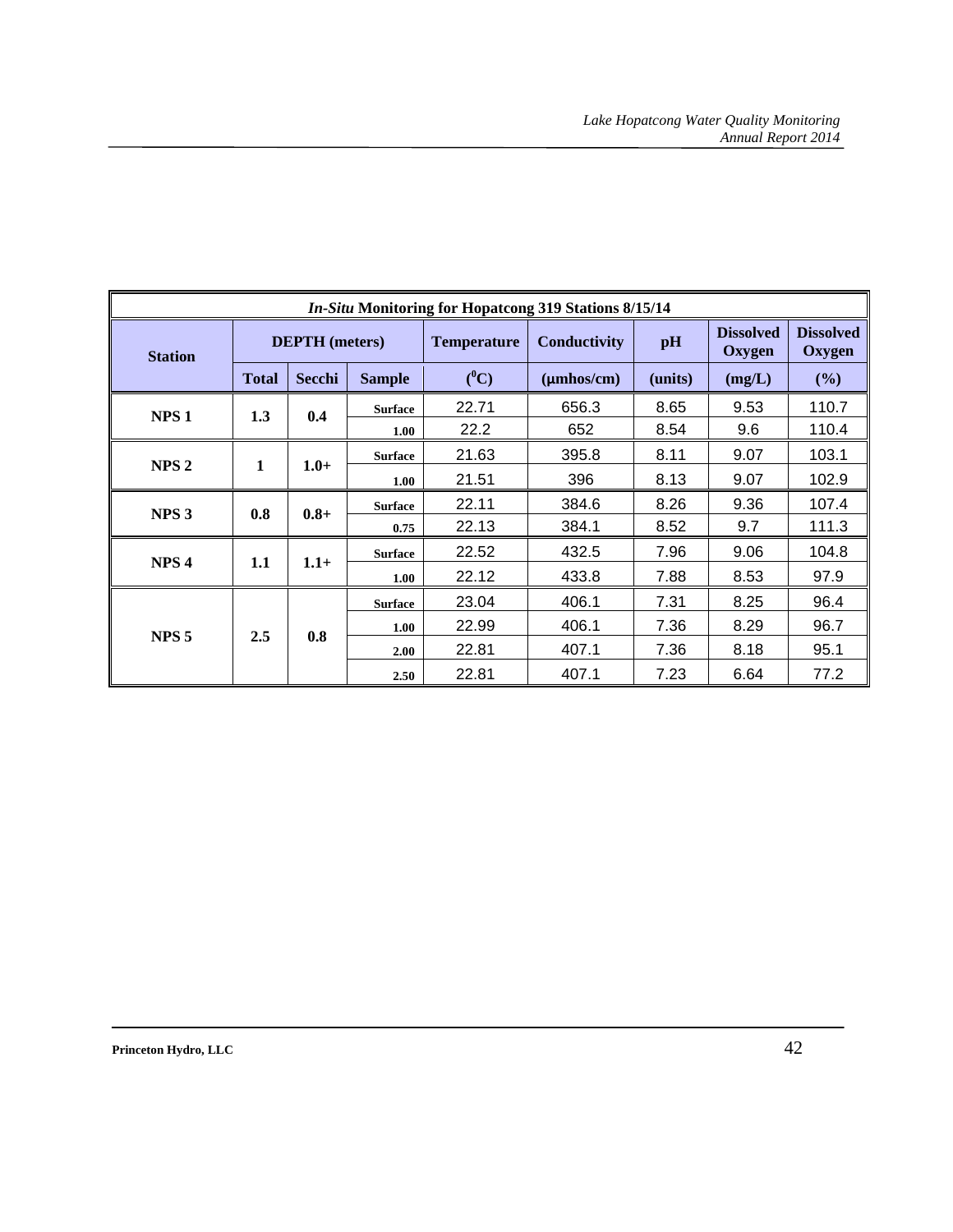| <b>In-Situ Monitoring for Hopatcong 319 Stations 10/1/14</b> |                       |               |                |                    |                         |         |                                   |                            |
|--------------------------------------------------------------|-----------------------|---------------|----------------|--------------------|-------------------------|---------|-----------------------------------|----------------------------|
| <b>Station</b>                                               | <b>DEPTH</b> (meters) |               |                | <b>Temperature</b> | Conductivity            | pH      | <b>Dissolved</b><br><b>Oxygen</b> | <b>Dissolved</b><br>Oxygen |
|                                                              | <b>Total</b>          | Secchi        | <b>Sample</b>  | $(^0C)$            | $(\mu m \text{hos/cm})$ | (units) | (mg/L)                            | (%)                        |
| NPS <sub>1</sub>                                             | 1.2                   | 0.8           | <b>Surface</b> | 20.03              | 553.5                   | 7.8     | 8.26                              | 91                         |
|                                                              |                       |               | 1.00           | 20.02              | 553                     | 7.71    | 7.95                              | 87.6                       |
|                                                              |                       | $0.8 +$       | <b>Surface</b> | 20                 | 411.4                   | 7.83    | 9.63                              | 106.1                      |
| NPS <sub>2</sub>                                             | 0.8                   |               | 0.50           | 20                 | 410.8                   | 8.01    | 9.68                              | 106.5                      |
| NPS <sub>3</sub>                                             | 0.5                   | $0.5+$        | <b>Surface</b> | 19.27              | 415.8                   | 7.75    | 9.05                              | 98.2                       |
|                                                              |                       |               | 0.50           | 19.34              | 415.2                   | 7.74    | 8.85                              | 96.2                       |
|                                                              |                       | $1.2+$<br>1.2 | <b>Surface</b> | 19.64              | 423.7                   | 7.7     | 9.16                              | 100.1                      |
| NPS <sub>4</sub>                                             |                       |               | 1.00           | 19.62              | 426.2                   | 7.68    | 8.98                              | 98.1                       |
|                                                              |                       | $2.2+$        | <b>Surface</b> | 20.02              | 408.6                   | 7.67    | 9.43                              | 103.9                      |
| NPS <sub>5</sub>                                             | 2.2                   |               | 1.00           | 20.02              | 408.5                   | 7.73    | 9.55                              | 105.2                      |
|                                                              |                       |               | 2.00           | 19.98              | 411                     | 7.69    | 9.47                              | 104.3                      |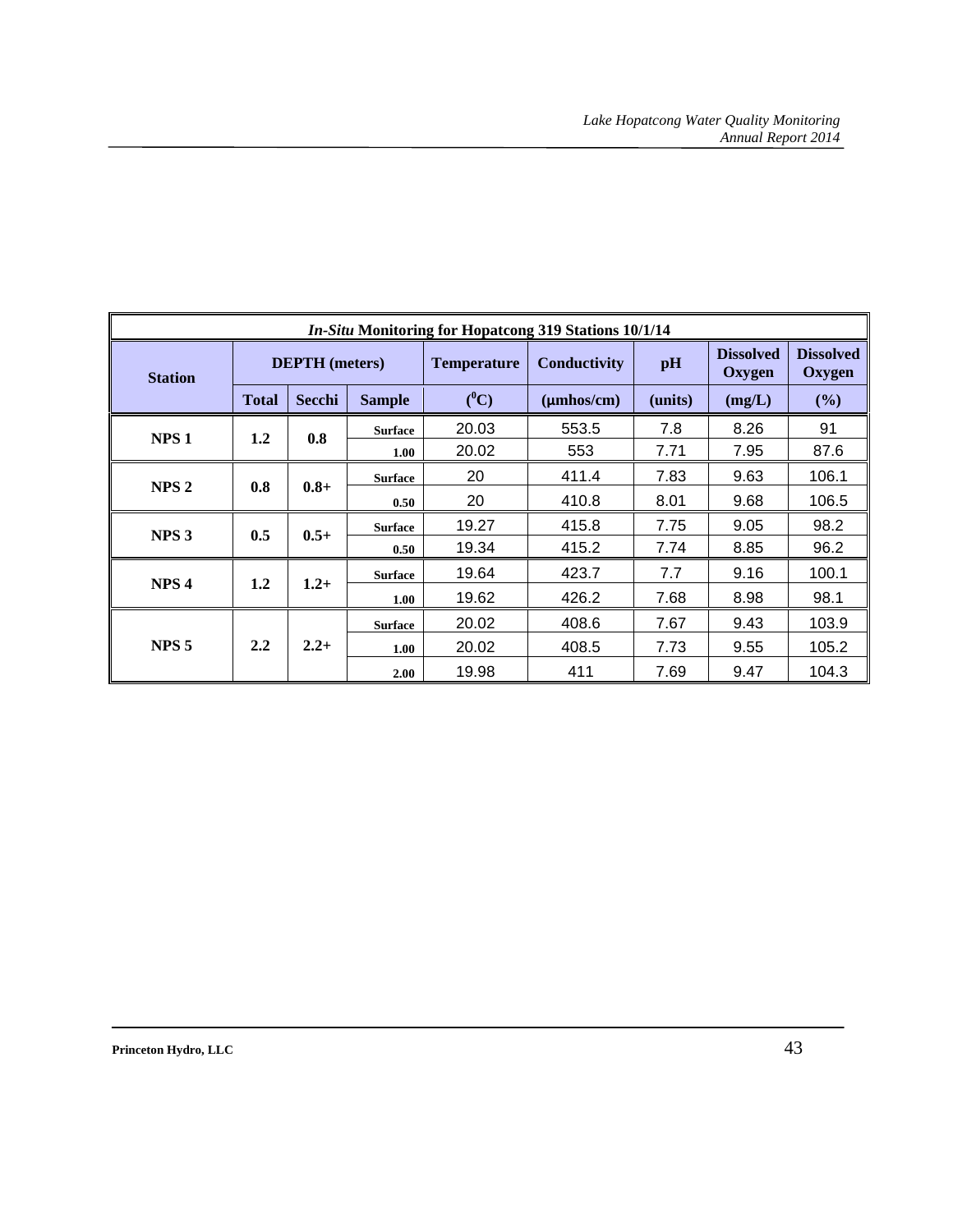# **APPENDIX C**

# **WATER QUALITY DATA**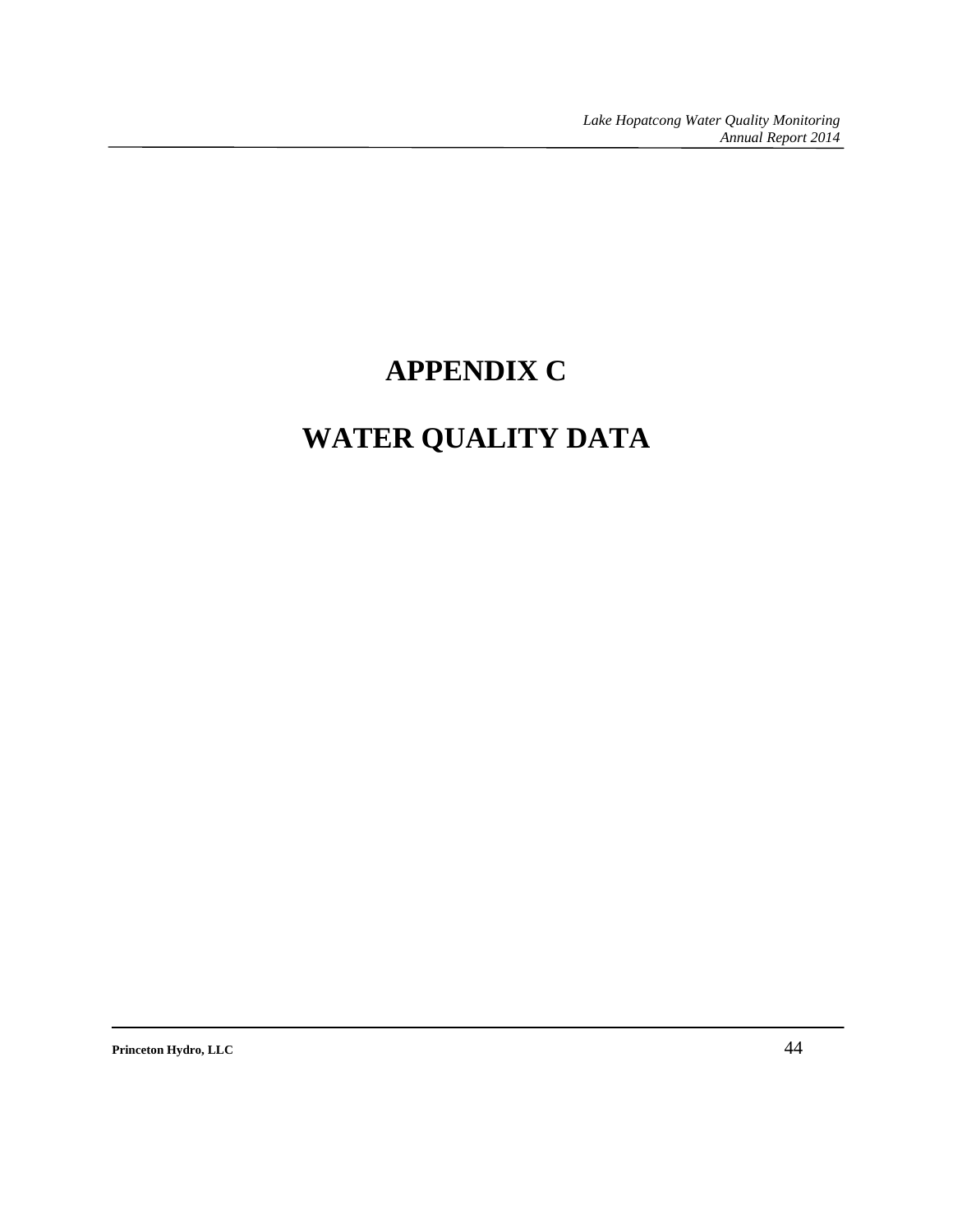| <b>HOPATCONG</b> |               |         |         |           |                |
|------------------|---------------|---------|---------|-----------|----------------|
| 21-May-2014      | Chlorophyll a | $NH3-N$ | $NO3-N$ | <b>TP</b> | <b>TSS</b>     |
| <b>STATION</b>   | $(mg/m^3)$    | (mg/L)  | (mg/L)  | (mg/L)    | (mg/L)         |
| $ST-1$           | 20.6          | 0.02    | 0.11    | 0.03      | 9              |
| $ST-2$           | 16.1          | 0.02    | 0.05    | 0.02      | $\overline{7}$ |
| $ST-3$           | 8.4           | 0.81    | 0.48    | 0.02      | 6              |
| $ST-4$           | 8.9           | 0.07    | 0.06    | 0.02      | $\tau$         |
| $ST-5$           | 15.0          | 0.08    | 0.07    | 0.03      | 7              |
| $ST-6$           | 26.2          | 0.07    | 0.05    | 0.03      | 5              |
| $ST-7$           | 16.0          | 0.04    | 0.13    | 0.03      | 4              |
| $ST-10$          | 14.6          | 0.11    | 0.16    | 0.03      | 6              |
| $ST-11$          | 14.0          | 0.24    | 0.14    | 0.02      | 3              |
| <b>ST-2 DEEP</b> |               | 0.28    | 0.13    | 0.02      | 3              |
| <b>MEAN</b>      | 15.5          | 0.17    | 0.14    | 0.03      | 5.70           |

| 24-Jun-2014      | Chlorophyll a | $NH3-N$   | $NO3-N$   | <b>TP</b> | <b>TSS</b> |
|------------------|---------------|-----------|-----------|-----------|------------|
| <b>STATION</b>   | $(mg/m^3)$    | (mg/L)    | (mg/L)    | (mg/L)    | (mg/L)     |
| $ST-1$           | 34.0          | ND < 0.01 | 0.06      | 0.04      | 11         |
| $ST-2$           | 16.0          | ND < 0.01 | ND < 0.02 | 0.02      | 4          |
| $ST-3$           | 13.0          | 0.13      | 0.07      | 0.06      | ND < 3     |
| $ST-4$           | 13.0          | 0.01      | ND < 0.02 | 0.02      | 5          |
| $ST-5$           | 10.0          | 0.02      | 0.03      | 0.02      | 3          |
| $ST-6$           | 9.0           | 0.02      | 0.02      | 0.02      | ND < 3     |
| $ST-7$           | 8.0           | 0.02      | 0.07      | 0.03      | ND < 3     |
| $ST-10$          | 29.0          | 0.02      | 0.05      | 0.05      | 11         |
| $ST-11$          | 7.0           | 0.02      | 0.12      | 0.03      | ND < 3     |
| <b>ST-2 DEEP</b> |               | 0.50      | 0.06      | 0.02      | ND < 3     |
| <b>MEAN</b>      | 15.4          | 0.09      | 0.06      | 0.03      | 6.80       |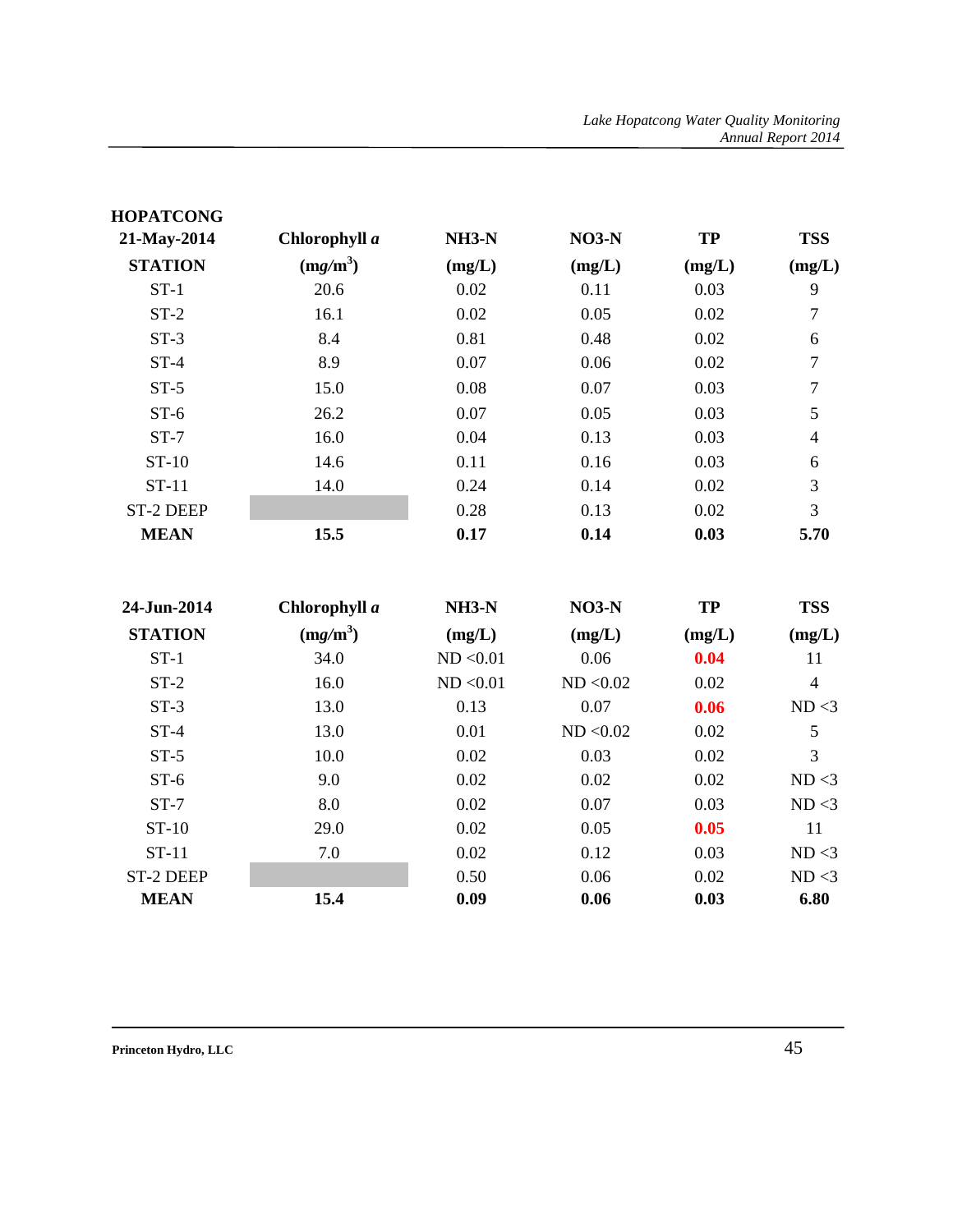| <b>STATION</b><br>$ST-1$<br>$ST-2$ | $(mg/m^3)$<br>20.0 | (mg/L)<br>ND < 0.01 | (mg/L)    | (mg/L) | (mg/L) |
|------------------------------------|--------------------|---------------------|-----------|--------|--------|
|                                    |                    |                     |           |        |        |
|                                    |                    |                     | 0.05      | 0.03   | 6      |
|                                    | 14.0               | ND < 0.01           | ND < 0.02 | 0.01   | 3      |
| $ST-3$                             | 34.0               | ND < 0.01           | 0.06      | 0.06   | 4      |
| $ST-4$                             | 21.0               | ND < 0.01           | ND < 0.02 | 0.02   | 4      |
| $ST-5$                             | 25.0               | ND < 0.01           | 0.03      | 0.02   | ND < 3 |
| $ST-6$                             | 15.0               | ND < 0.01           | 0.02      | 0.02   | 3      |
| $ST-7$                             | 5.8                | 0.01                | 0.05      | 0.02   | ND < 3 |
| $ST-10$                            | 20.0               | ND < 0.01           | 0.04      | 0.03   | 5      |
| $ST-11$                            | 5.3                | 0.02                | 0.08      | 0.02   | ND < 3 |
| ST-2 DEEP                          |                    | 0.62                | 0.05      | 0.11   | 11     |
| <b>MEAN</b>                        | 17.8               | 0.22                | 0.05      | 0.03   | 5.14   |

| 15-Aug-2014      | Chlorophyll a | $NH3-N$   | $NO3-N$   | <b>TP</b> | <b>TSS</b> |
|------------------|---------------|-----------|-----------|-----------|------------|
| <b>STATION</b>   | $(mg/m^3)$    | (mg/L)    | (mg/L)    | (mg/L)    | (mg/L)     |
| $ST-1$           | 38.0          | 0.01      | 0.05      | 0.04      |            |
| $ST-2$           | 30.0          | ND < 0.01 | ND < 0.02 | 0.03      | ND < 3     |
| $ST-3$           | 35.0          | 0.01      | 0.03      | 0.05      | 5          |
| $ST-4$           | 22.0          | ND < 0.01 | 0.25      | 0.03      | 3          |
| $ST-5$           | 29.0          | 0.01      | 0.02      | 0.04      | 5          |
| $ST-6$           | 17.0          | ND < 0.01 | 0.04      | 0.03      | 3          |
| $ST-7$           | 4.2           | 0.01      | 0.03      | 0.02      | ND < 3     |
| $ST-10$          | 40.0          | 0.01      | 0.04      | 0.04      | 9          |
| $ST-11$          | 4.2           | 0.01      | 0.03      | 0.02      | ND < 3     |
| <b>ST-2 DEEP</b> |               | 1.30      | 0.07      | 0.28      | 7          |
| <b>MEAN</b>      | 24.4          | 0.19      | 0.06      | 0.03      | 5.57       |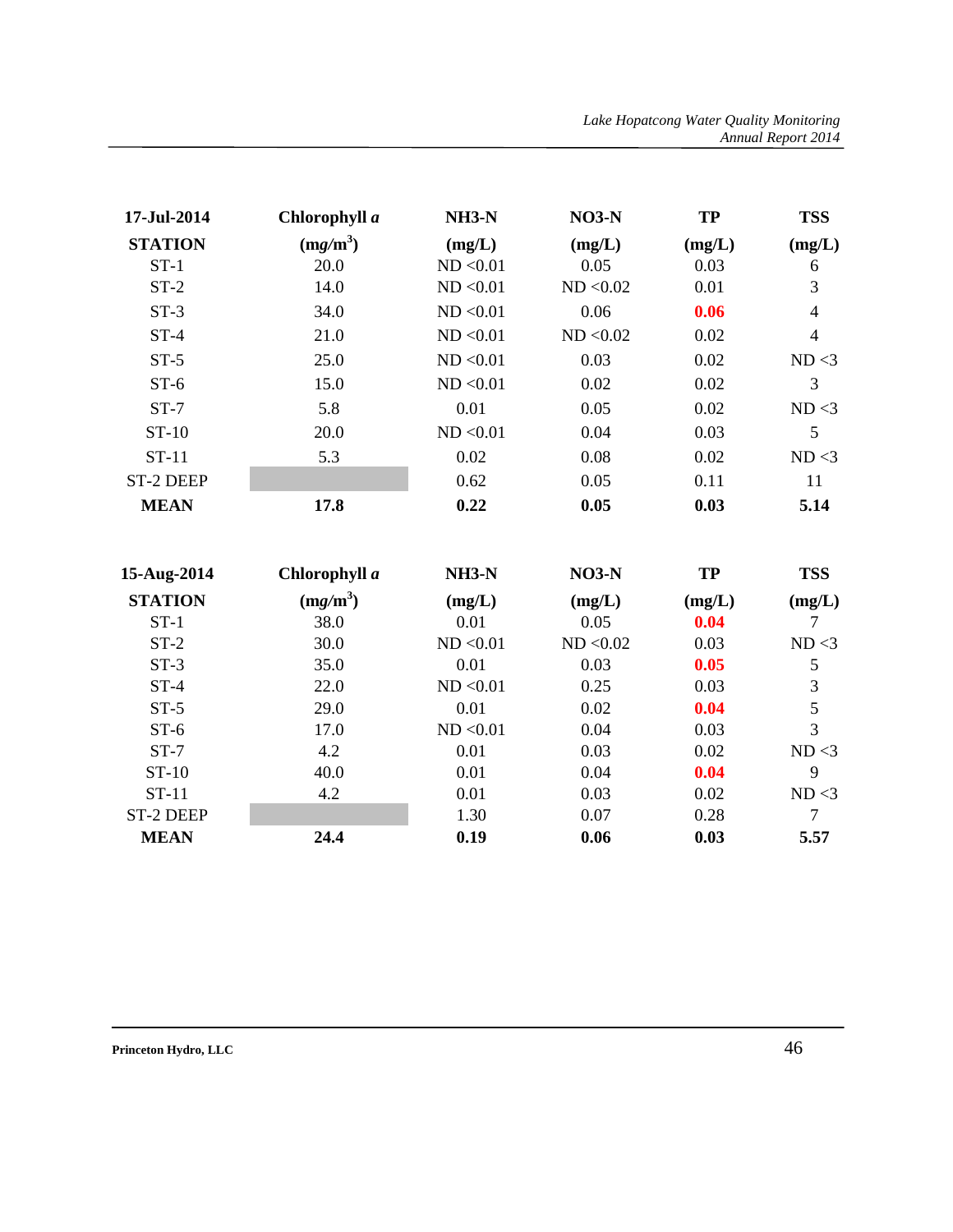| $1 - Oct - 2014$ |                    |                |           |                |              |
|------------------|--------------------|----------------|-----------|----------------|--------------|
|                  | <b>Chlorophyll</b> |                | $NO3-N$   |                |              |
| <b>STATION</b>   | (mg/m3)            | $NH3-N (mg/L)$ | (mg/L)    | $TP \, (mg/L)$ | $TSS$ (mg/L) |
| $ST-1$           | 15.0               | 0.02           | 0.02      | 0.02           | 5            |
| $ST-2$           | 14.0               | 0.02           | ND < 0.02 | ND < 0.01      | 4            |
| $ST-3$           | 20.0               | 0.02           | 0.02      | 0.02           | 5            |
| $ST-4$           | 9.0                | 0.03           | ND < 0.02 | 0.01           | 5            |
| $ST-5$           | 6.1                | 0.03           | 0.03      | 0.02           | 6            |
| $ST-6$           | 5.3                | 0.03           | ND < 0.02 | ND < 0.01      | 5            |
| $ST-7$           | 8.0                | 0.03           | 0.09      | ND < 0.01      | 5            |
| $ST-10$          | 16.0               | 0.03           | 0.04      | 0.03           | 10           |
| $ST-11$          | 4.2                | 0.03           | 0.06      | ND < 0.01      | 3            |
| ST-2 DEEP        |                    | 1.80           | 0.14      | 0.28           | 9            |
| <b>MEAN</b>      | 10.8               | 0.20           | 0.06      | 0.01           | 5.70         |